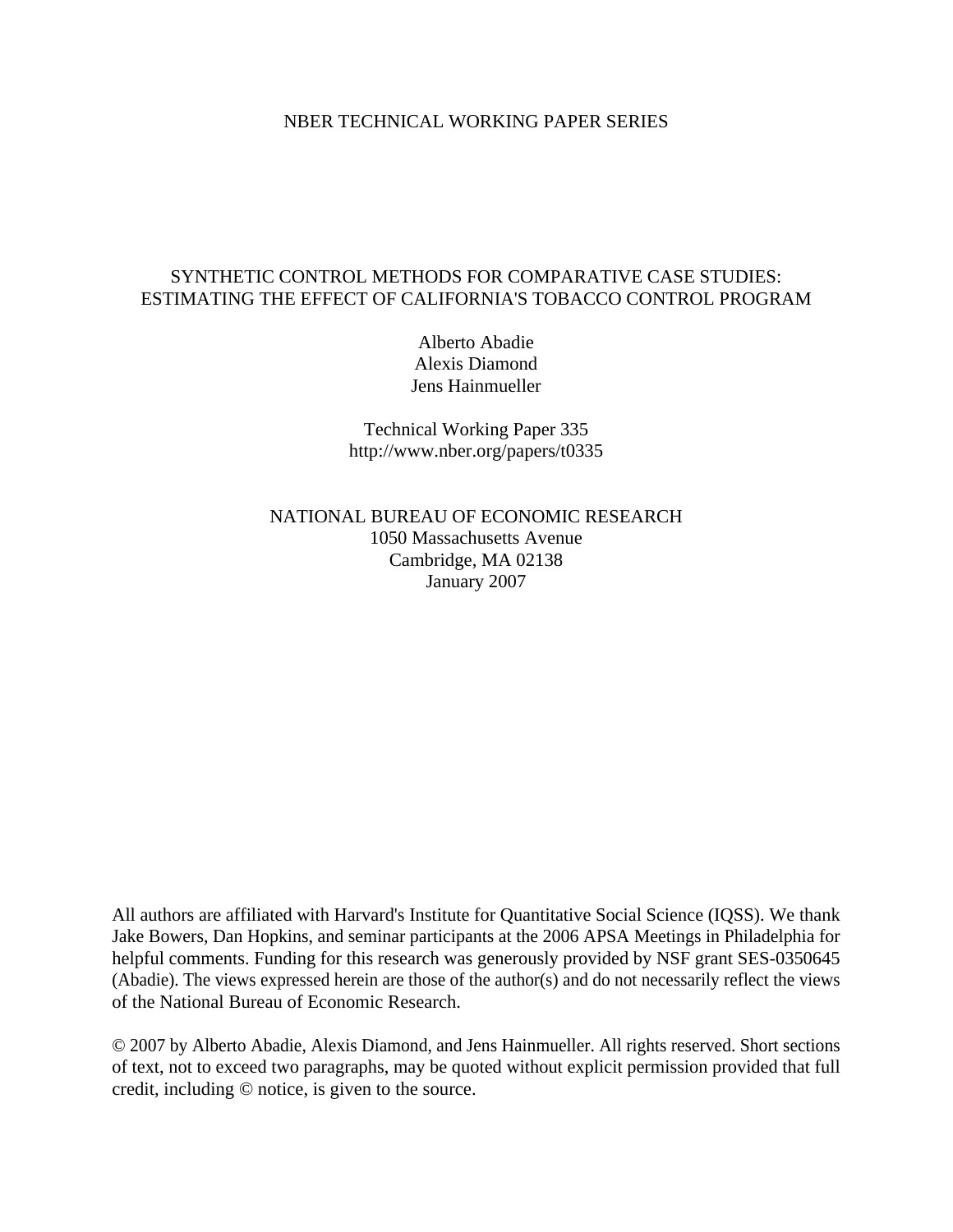Synthetic Control Methods for Comparative Case Studies: Estimating the Effect of California's Tobacco Control Program Alberto Abadie, Alexis Diamond, and Jens Hainmueller NBER Technical Working Paper No. 335 January 2007, Revised July 2007 JEL No. C21,C23,H75,I18,K32

# **ABSTRACT**

Building on an idea in Abadie and Gardeazabal (2003), this article investigates the application of synthetic control methods to comparative case studies. We discuss the advantages of these methods and apply them to study the effects of Proposition 99, a large-scale tobacco control program that California implemented in 1988. We demonstrate that following Proposition 99 tobacco consumption fell markedly in California relative to a comparable synthetic control region. We estimate that by the year 2000 annual per-capita cigarette sales in California were about 26 packs lower than what they would have been in the absence of Proposition 99. Given that many policy interventions and events of interest in social sciences take place at an aggregate level (countries, regions, cities, etc.) and affect a small number of aggregate units, the potential applicability of synthetic control methods to comparative case studies is very large, especially in situations where traditional regression methods are not appropriate. The methods proposed in this article produce informative inference regardless of the number of available comparison units, the number of available time periods, and whether the data are individual (micro) or aggregate (macro). Software to compute the estimators proposed in this article is available at the authors' web-pages.

Alberto Abadie John F. Kennedy School of Government Harvard University 79 JFK Street Cambridge, MA 02138 and NBER alberto\_abadie@harvard.edu

Alexis Diamond Political Economy and Government Harvard University 1737 Cambridge Street Cambridge, MA 02138 adiamond@fas.harvard.edu

Jens Hainmueller Department of Government Harvard University 1737 Cambridge Street Cambridge, MA 02138 jhainm@fas.harvard.edu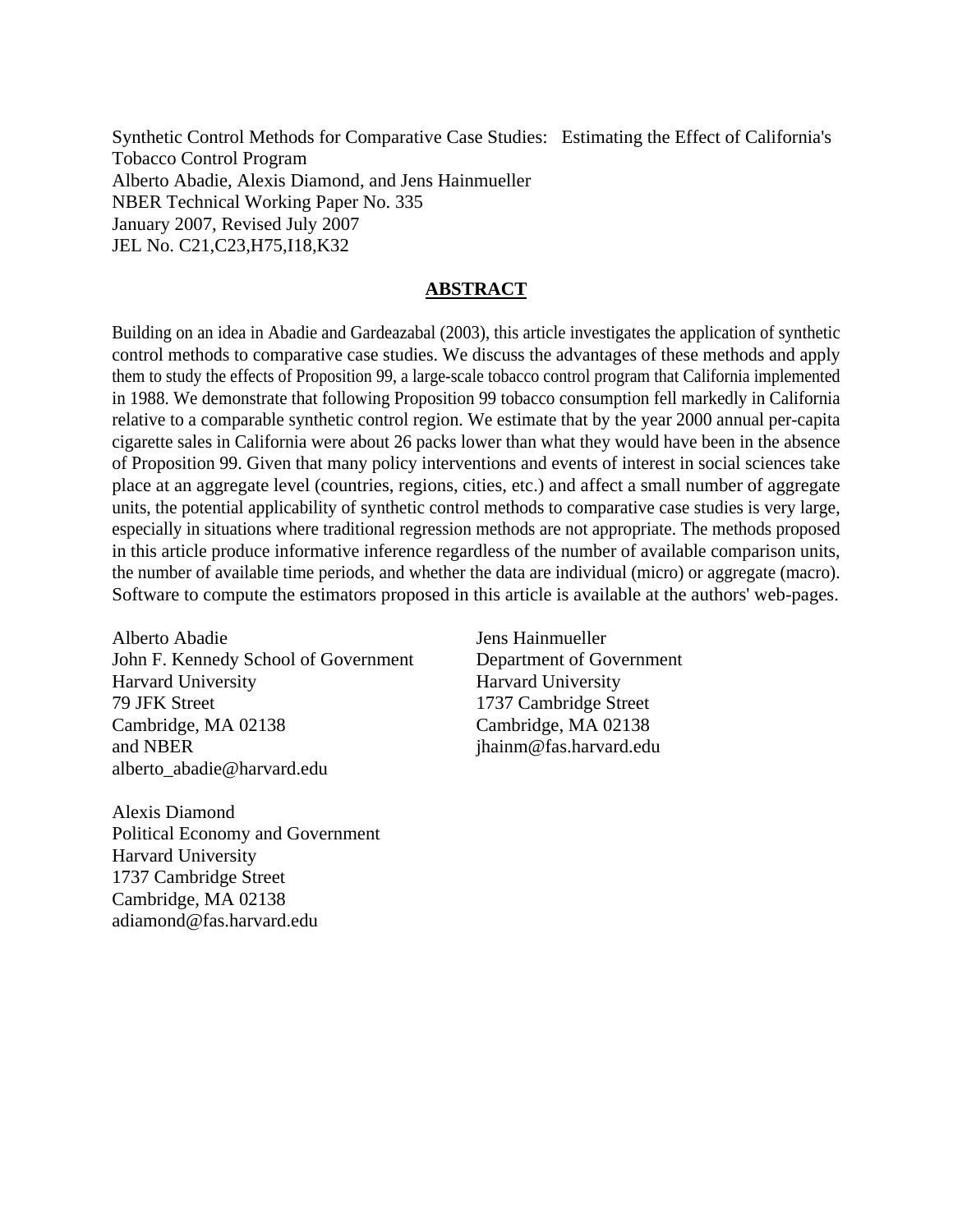#### I. Introduction

Economists and other social scientists are often interested in the effects of events or policy interventions that take place at an aggregate level and affect aggregate entities, such as firms, schools, or geographic or administrative areas (countries, regions, cities, etc.). To estimate the effects of these events or interventions, researchers often use comparative case studies. In comparative case studies, researchers estimate the evolution of aggregate outcomes (such as mortality rates, average income, crime rates, etc.) for a unit affected by a particular occurrence of the event or intervention of interest and compare it to the evolution of the same aggregates estimated for some control group of unaffected units. Card (1990) studies the impact of the 1980 Mariel Boatlift, a large and sudden Cuban migratory influx in Miami, using other cities in the southern United States as a comparison group. In a well-known study of the effects of minimum wages on employment, Card and Krueger (1994) compare the evolution of employment in fast-food restaurants in New Jersey and its neighboring state Pennsylvania around the time of an increase in New Jersey's minimum wage. Abadie and Gardeazabal (2003) estimate the effects of the terrorist conflict in the Basque Country on the Basque economy using other Spanish regions as a comparison group.

Comparing the evolution of an aggregate outcome (e.g., state-level crime rate) between a unit affected by the event or intervention of interest and a set of unaffected units requires only aggregate data, which are often available. However, when data are not available at the same level of aggregation as the outcome of interest, information on a sample of disaggregated units can sometimes be used to estimate the aggregate outcomes of interest (like in Card, 1990, and Card and Krueger, 1994).<sup>1</sup>

Given the widespread availability of aggregate/macro data (for example, at the school, city, or region level), and the fact that many policy interventions and events of interest in the social sciences take place at an aggregate level, comparative case study research has broad

<sup>&</sup>lt;sup>1</sup>Card (1990) uses individual-level data from the U.S. Current Population Survey to estimate the unemployment rates of native workers in Miami and a group of comparison cities before and after the arrival of the Mariel expatriates to Miami in 1980. Card and Krueger (1994) use a telephone survey of fast-food restaurants in New Jersey and Pennsylvania to estimate average wages and employment in the fast-food industry in those two states around the time of the increase in minimum wage in New Jersey in 1992.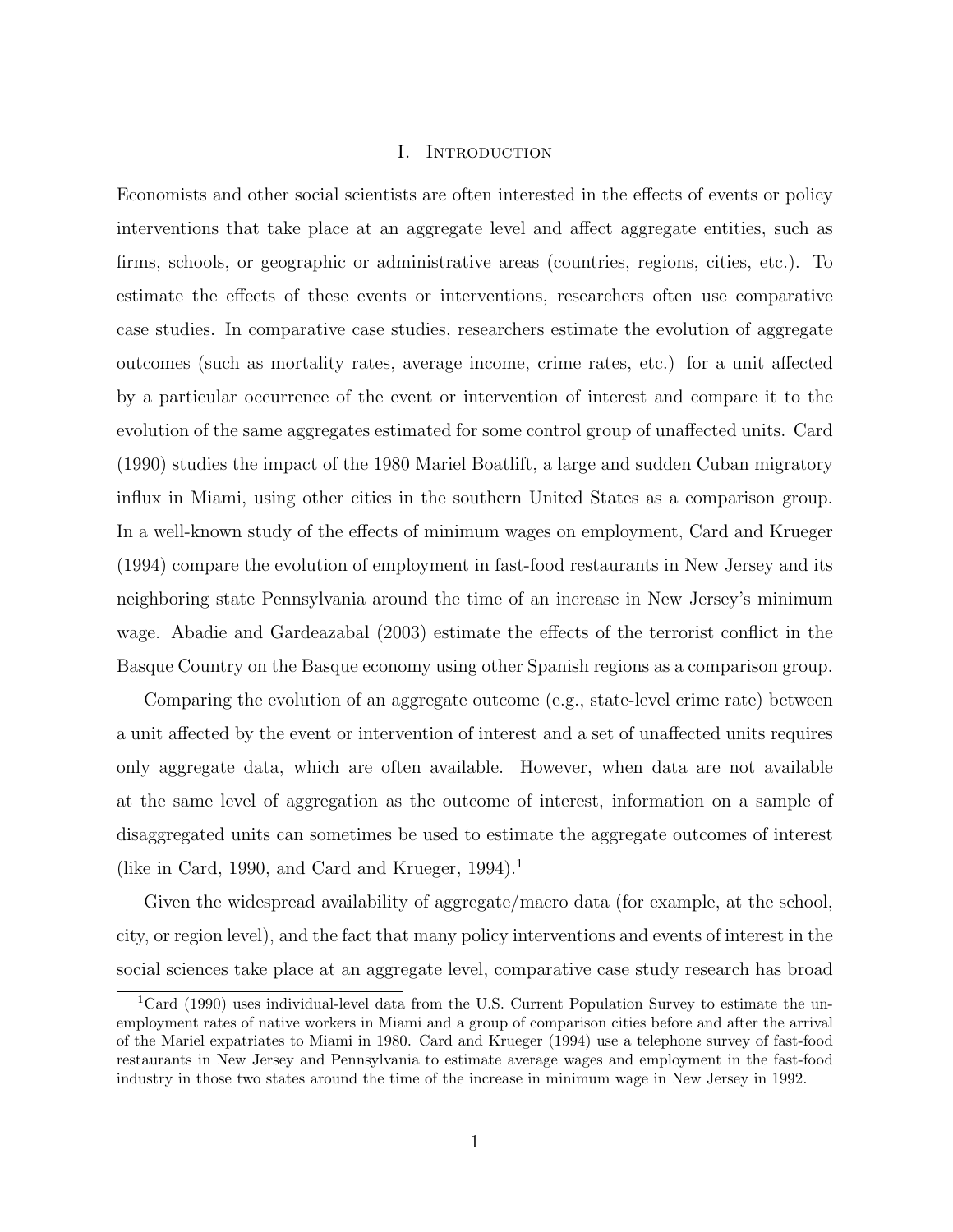potential. However, comparative case study research remains limited in economics and other social sciences, perhaps because its empirical implementation is subject to two elusive problems. First, in comparative case studies there is typically some degree of ambiguity about how comparison units are chosen. Researchers often select comparison groups on the basis of subjective measures of affinity between affected and unaffected units. Second, comparative case studies typically employ data on a sample of disaggregated units and inferential techniques that measure only uncertainty about the aggregate values of the data in the population. Uncertainty about the values of aggregate variables can be eliminated completely if aggregate data are available. However, the availability of aggregate data does not imply that the effect of the event or intervention of interest can be estimated without error. Even if aggregate data are employed, there remains uncertainty about the ability of the control group to reproduce the counterfactual outcome trajectory that the affected units would have experienced in the absence of the intervention or event of interest. This type of uncertainty is not reflected by the standard errors constructed with traditional inferential techniques for comparative case studies.

This article addresses current methodological shortcomings of case study analysis. We advocate the use of data-driven procedures to construct suitable comparison groups, as in Abadie and Gardeazabal (2003). Data-driven procedures reduce discretion in the choice of the comparison control units, forcing researchers to demonstrate the affinities between the affected and unaffected units using observed quantifiable characteristics. In practice, however, it is often difficult to find a single unexposed unit that approximates the most relevant characteristics of the unit(s) exposed to the event of interest. The idea behind the synthetic control approach is that a combination of regions often provides a better comparison for the region exposed to the intervention than any single region alone. For example, in their study of the economic impact of terrorism in the Basque Country, Abadie and Gardeazabal (2003) use a combination of two Spanish regions to approximate the economic growth that the Basque Country would have experienced in the absence of terrorism. Card (1990) implicitly uses a combination of cities in the southern United States to approximate the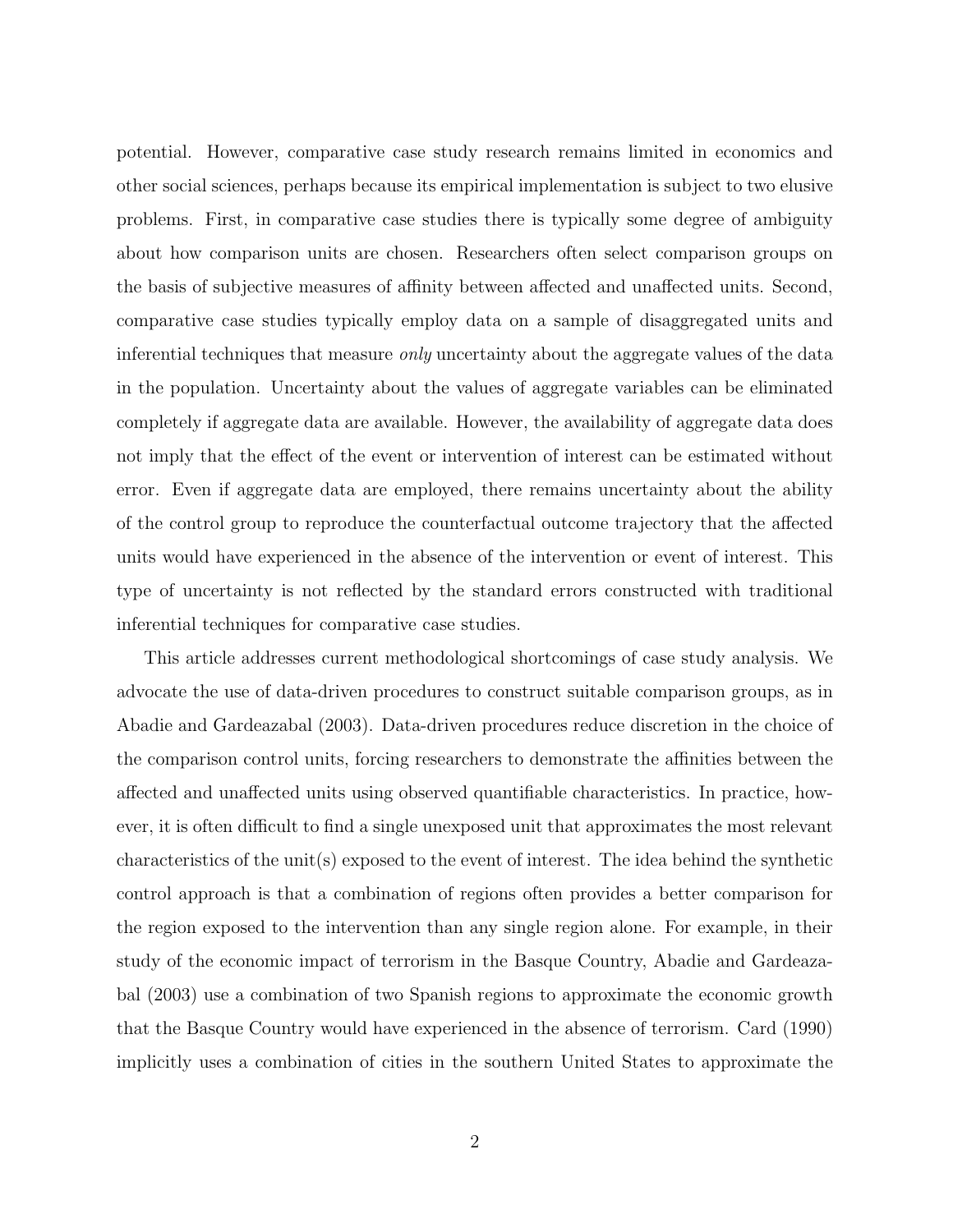evolution that the Miami labor market would have experienced in the absence of the Mariel Boatlift.

Relative to traditional regression methods, transparency and safeguard against extrapolation are two attractive features of the synthetic control method. Because a synthetic control is a weighted average of the available control units, the synthetic control method makes explicit (1) the relative contribution of each control unit to the counterfactual of interest; and (2) the similarities (or lack thereof) between the unit affected by the event or intervention of interest and the synthetic control, in terms of pre-intervention outcomes and other predictors of post-intervention outcomes. Because the weights can be restricted to be positive and sum to one, the synthetic control method provides a safeguard against extrapolation.

In addition, because the choice of a synthetic control does not require access to postintervention outcomes, the synthetic control method allows researchers to decide on study design without knowing how those decisions will affect the conclusions of their studies. Rubin (2001) and others have advocated that the ability to make decisions on research design while remaining blind to how each particular decision affects the conclusions of the study is an important device for promoting research honesty in observational studies.

We describe a simple econometric model that justifies the synthetic control approach and demonstrate that the conditions of the model are more general than the conditions under which traditional linear panel data or difference-in-differences estimators are valid. In addition, we propose new methods that allow researchers to perform inferential exercises about the effects of the event or intervention of interest that are valid regardless of the number of available comparison units, the number of available time periods, and whether aggregate or individual data are used for the analysis.

We apply the synthetic control method to study the effects of California's Proposition 99, a large-scale tobacco control program implemented in California in 1988. We demonstrate that following the passage of Proposition 99 tobacco consumption fell markedly in California relative to a comparable synthetic control region. We estimate that, by the year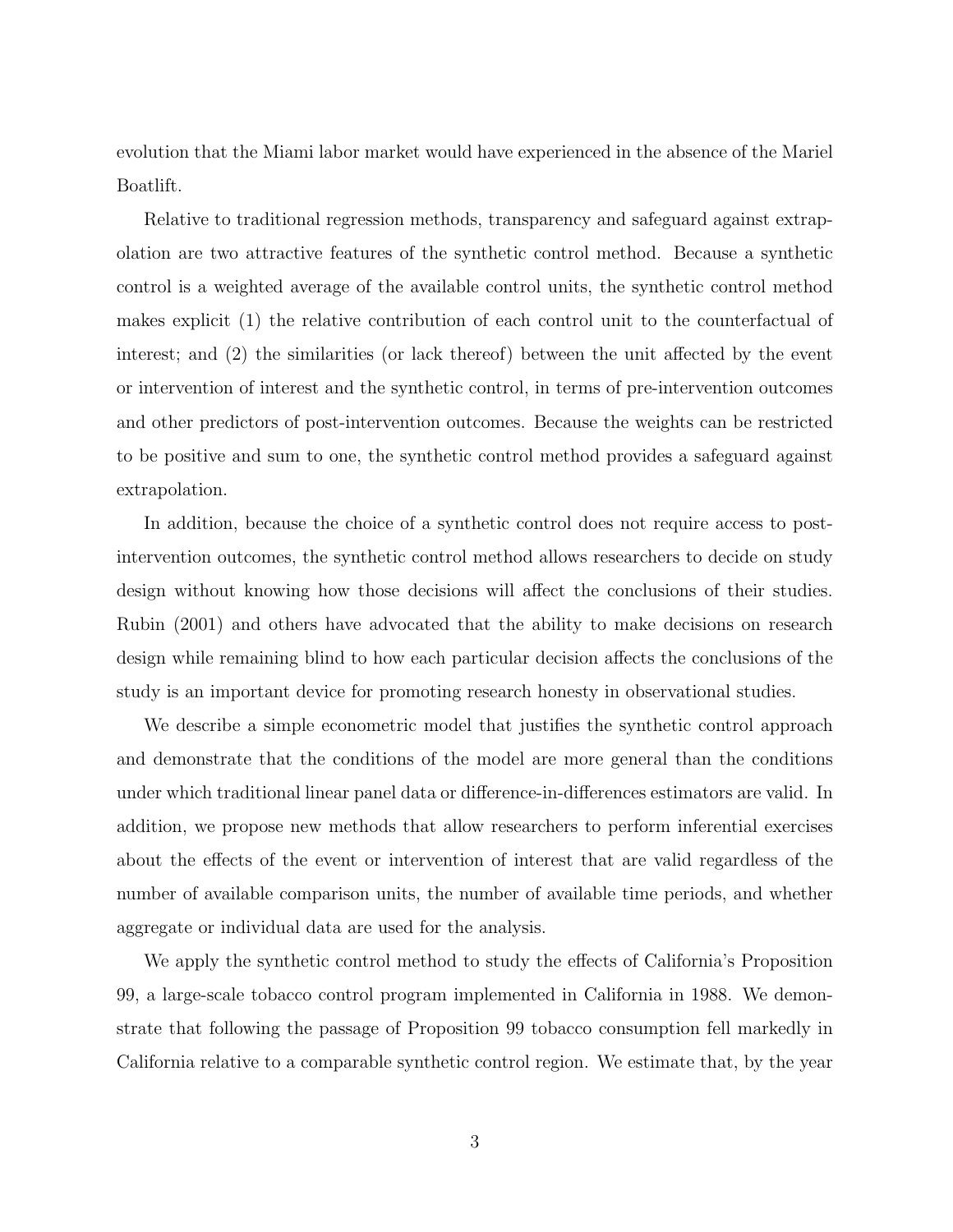2000, annual per-capita cigarette sales in California were about 26 packs lower than what they would have been in the absence of Proposition 99. Using new inferential methods proposed in this paper, we demonstrate the statistical significance of our estimates.

Cross-country regressions are often criticized because they put countries side-by-side regardless of whether they have similar or radically different characteristics (see, for example, Temple, 1999). The synthetic control method provides an appealing data-driven procedure to select comparison groups for the study of the effects of events or interventions that take place at the level of a country. To illustrate the application of the techniques proposed in this article to cross-country data, we include an appendix where we use the synthetic control method to estimate the impact of the 1990 German re-unification on the West German economy.

The rest of the article is organized as follows. Section II describes the main ideas behind the synthetic control approach to comparative case studies of aggregate events. In section III we apply synthetic control methods to estimate the effect of California's Proposition 99. Section IV concludes. Appendix A lists the data sources for the application in section III. Appendix B contains the application of the synthetic control method to the study of the economic effects of the German reunification. Appendix C contains technical details.

# II. Synthetic Control Methods for Comparative Case Studies

## A. Comparative Case Studies

Case studies focus on particular occurrences of the events or interventions of interest. Often, the motivation behind case studies is to detect the effects of an event or policy intervention on some outcome of interest by focusing on a particular instance in which the magnitude of the event or intervention is large relative to other determinants of the outcome, or in which identification of the effects of interest is facilitated by some other characteristic of the intervention. For example, in his classic study of the economic impact of immigration, Card (1990) analyzes the behavior of the Miami labor market in the wake of the 1980 Mariel Boatlift, when the Mariel immigrants increased the size of the labor force in Miami by 7 percent in a matter of a few months. In comparative case studies, researchers compare units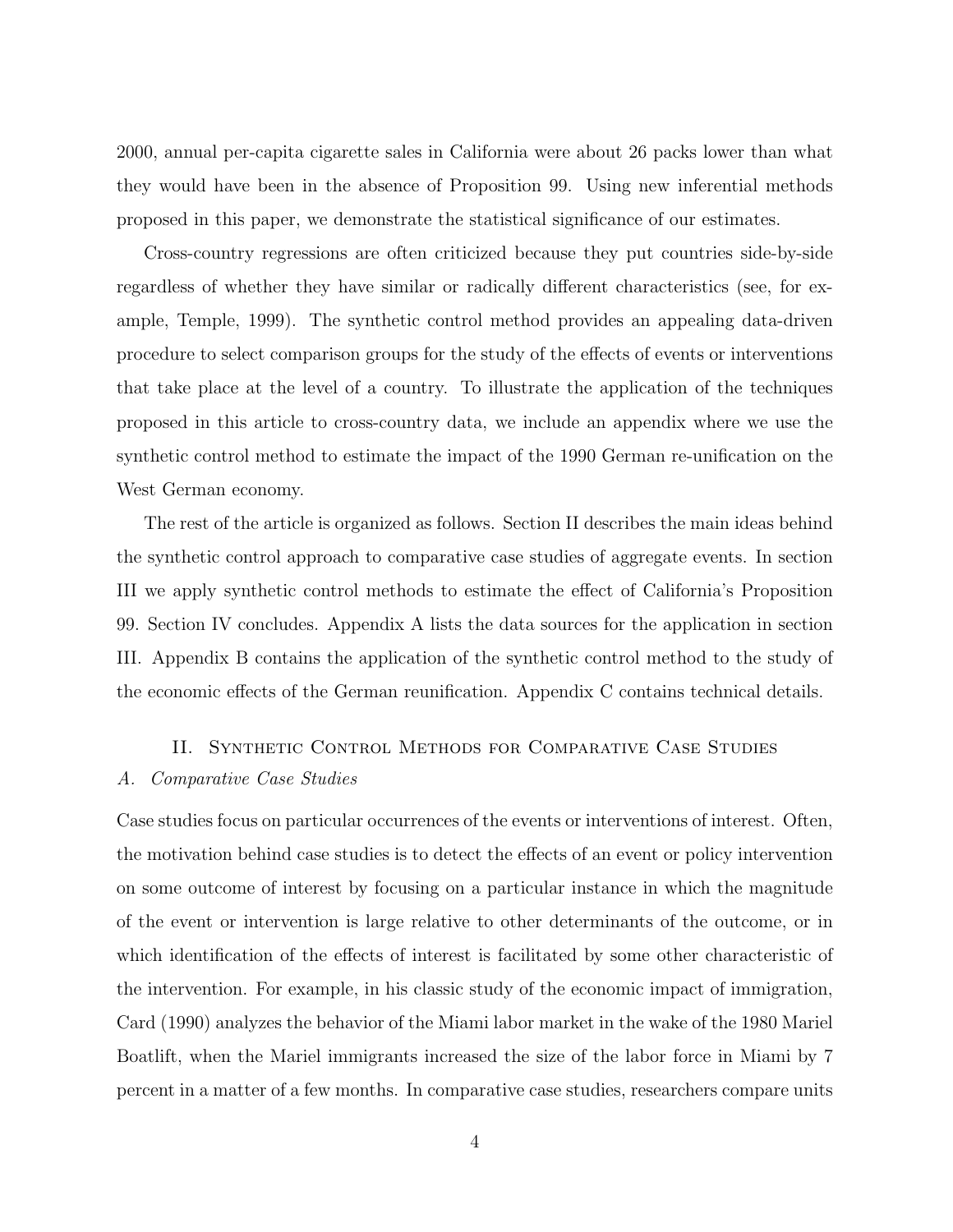affected by the event or intervention of interest to a group of unaffected units. Therefore, comparative case studies are only feasible when some units are exposed and others are not (or when their levels of exposure differ notably).<sup>2</sup>

To simplify the exposition, we proceed as if only one unit or region is subject to the intervention of interest.<sup>3</sup> In addition, we adopt the terms "region" or "unit" and "intervention" or "treatment", which can be substituted for "country", "state", "city", etc. and "event", "shock", "law", etc., respectively for specific applications.

#### B. A Motivating Model

The following simple model provides a rationale for the use of synthetic control methods in comparative case study research. Suppose that we observe  $J+1$  regions. Without loss of generality, suppose also that only the first region is exposed to the intervention of interest, so that we have J remaining regions as potential controls. Also without loss of generality and to simplify notation, we assume that the first region is uninterruptedly exposed to the intervention of interest after some initial intervention period.

Let  $Y_{it}^N$  be the outcome that would be observed for region i at time t in the absence of the intervention, for units  $i = 1, \ldots, J + 1$ , and time periods  $t = 1, \ldots, T$ . Let  $T_0$  be number of pre-intervention periods, with  $1 \leq T_0 < T$ . Let  $Y_{it}^I$  be the outcome that would be observed for unit i at time t if unit i is exposed to the intervention in periods  $T_0+1$  to T. We assume that the intervention has no effect on the outcome before the implementation period, so for  $t \in \{1, \ldots, T_0\}$  and all  $i \in \{1, \ldots, N\}$ , we have that  $Y_{it}^I = Y_{it}^{N, 4}$  Let  $\alpha_{it} = Y_{it}^I - Y_{it}^N$  be the effect of the intervention for unit i at time t, if unit i is exposed to the intervention in

<sup>&</sup>lt;sup>2</sup>In comparative case studies, the main emphasis is sometimes on identification of the impact of the particular event or intervention on hand (internal validity), at the cost of limited immediate generalizability to other settings (external validity). In other instances, as in the Card and Krueger (1994) study on the employment effects of a minimum wage raise, cases studies are used to test hypotheses previously derived from theoretical models.

<sup>3</sup>Otherwise, we could first aggregate the data from the regions exposed to the intervention.

<sup>4</sup>Of course, this is done without loss of generality. If the anticipation of the intervention impacts the outcome before the intervention is implemented, we can always redefine  $T_0$  to be the first period in which the outcome may possibly react to the (anticipated) intervention.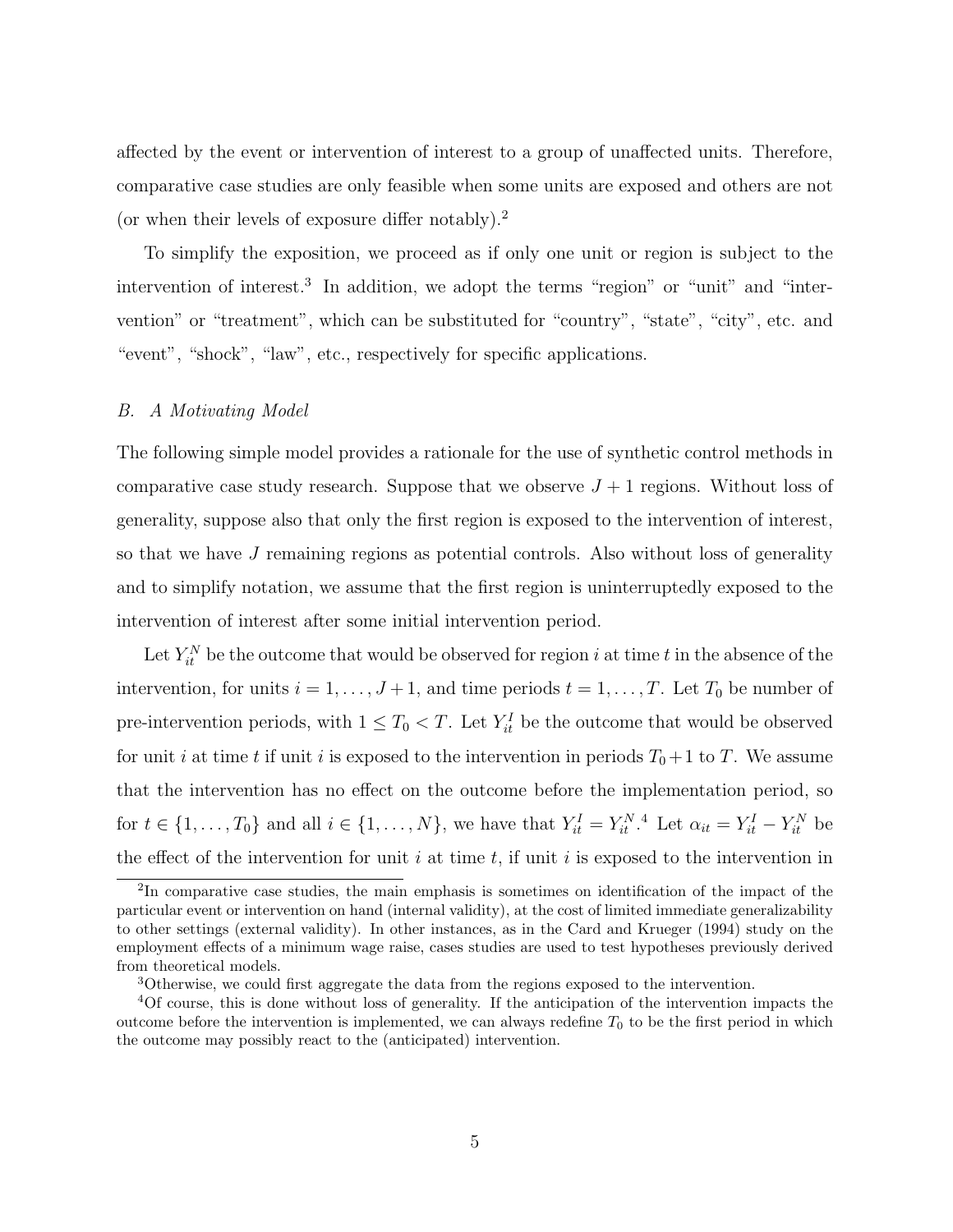periods  $T_0 + 1, T_0 + 2, \ldots, T$  (where  $1 \leq T_0 < T$ ). Therefore:

$$
Y_{it}^I = Y_{it}^N + \alpha_{it}.
$$

Let  $D_{it}$  be an indicator that takes value one if unit i is exposed to the intervention at time t, and value zero otherwise. The observed outcome for unit i at time t is

$$
Y_{it} = Y_{it}^N + \alpha_{it} D_{it}.
$$

Because only the first region (region "one") is exposed to the intervention and only after period  $T_0$  (with  $1 \leq T_0 < T$ ), we have that:

$$
D_{it} = \begin{cases} 1 & \text{if } i = 1 \text{ and } t > T_0, \\ 0 & \text{otherwise.} \end{cases}
$$

We aim to estimate  $(\alpha_{1T_0+1}, \ldots, \alpha_{1T})$ . For  $t > T_0$ ,

$$
\alpha_{1t} = Y_{1t}^I - Y_{1t}^N = Y_{1t} - Y_{1t}^N.
$$

Because  $Y_{1t}^I$  is observed, to estimate  $\alpha_{1t}$  we just need to estimate  $Y_{1t}^N$ . Suppose that  $Y_{it}^N$  is given by a factor model:

$$
Y_{it}^N = \delta_t + \theta_t Z_i + \lambda_t \mu_i + \varepsilon_{it},\tag{1}
$$

where  $\delta_t$  is an unknown common factor with constant factor loadings across units,  $Z_i$  is a  $(r \times 1)$  vector of observed covariates (not affected by the intervention),  $\theta_t$  is a  $(1 \times r)$  vector of unknown parameters,  $\lambda_t$  is an unknown common factor with varying factor loadings,  $\mu_i$ , across units, and the error terms  $\varepsilon_{it}$  are unobserved transitory shocks at the region level with zero mean for all  $i$ .

It is important to notice that this model does not rule out the existence of time-varying measured determinants of  $Y_{it}^N$ . The vector  $Z_i$  may contain pre- and post-intervention values of time-varying variables, as long as they are not affected by the intervention. For example, suppose that  $T = 2$ ,  $T_0 = 1$ , and that  $Z_{it}$  is a scalar random variable for  $i = 1, ..., J + 1$ and  $t = 1, 2$ . Then, if  $Z_i = (Z_{i1} \ Z_{i2})'$ ,  $\theta_1 = (\beta \ 0)$  and  $\theta_2 = (0 \ \beta)$ , we obtain  $\theta_t Z_i = Z_{it} \beta$ . Notice also that the model in (1) does not restrict  $Z_i$ ,  $\mu_i$ , and  $\varepsilon_{it}$  to be independent.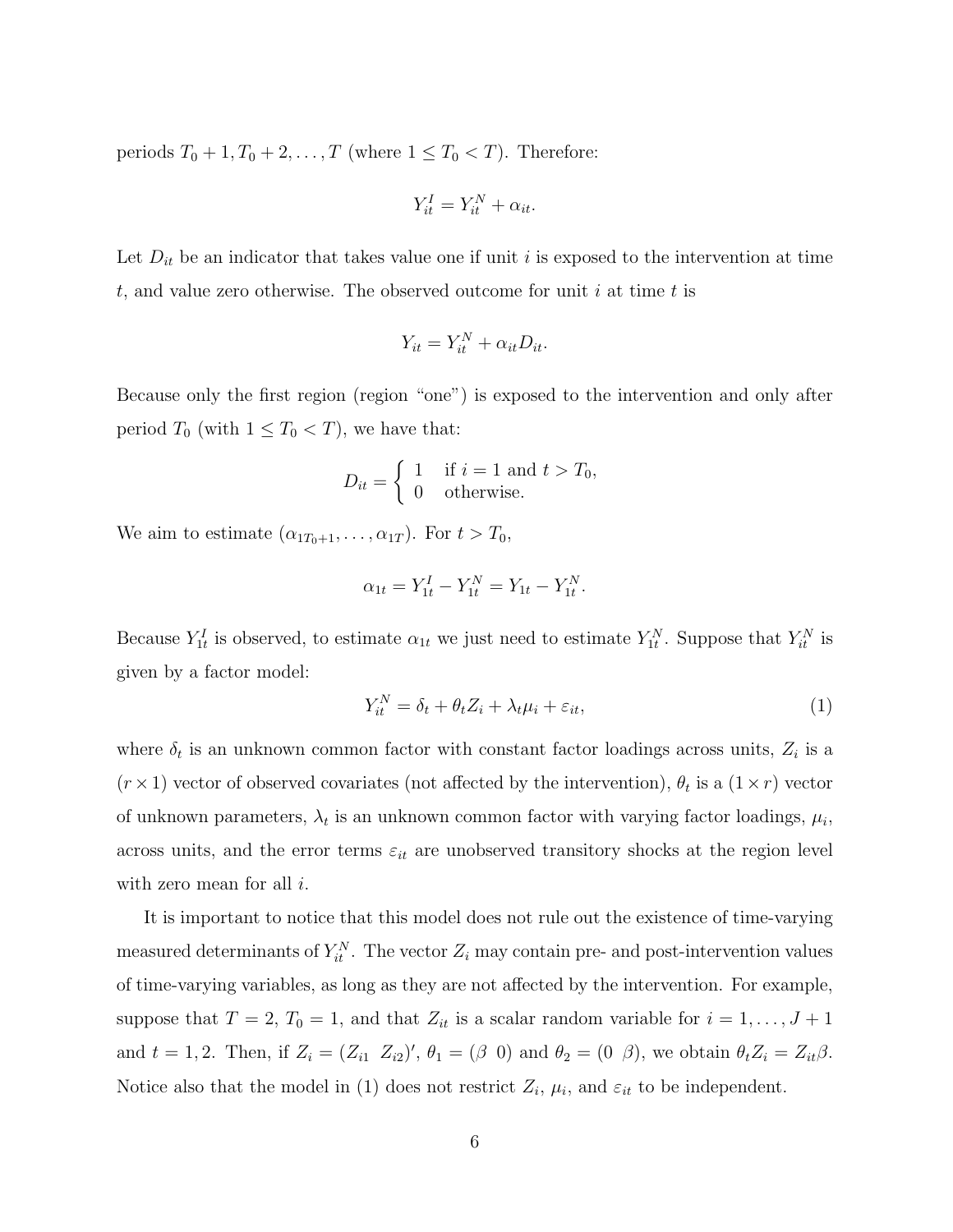Consider a  $(J \times 1)$  vector of weights  $W = (w_2, \ldots, w_{J+1})'$  such that  $w_j \geq 0$  for  $j =$  $2, \ldots, J+1$  and  $w_2 + \cdots + w_{J+1} = 1$ . Each particular value of the vector W represents a potential synthetic control, that is, a particular weighted average of control regions. The value of the outcome variable for each synthetic control indexed by  $W$  is:

$$
\sum_{j=2}^{J+1} w_j Y_{jt} = \delta_t + \theta_t \sum_{j=2}^{J+1} w_j Z_j + \lambda_t \sum_{j=2}^{J+1} w_j \mu_j + \sum_{j=2}^{J+1} w_j \varepsilon_{jt}.
$$

Let the  $(T_0 \times 1)$  vector  $K = (k_1, \ldots, k_{T_0})'$  define a linear combination of pre-intervention outcomes:  $\bar{Y}_i^K =$  $\overline{\nabla^T}$  $s=1 \n k_s Y_{is}$ . To simplify the exposition, consider first the case:  $k_1 = k_2 =$  $\cdots = k_{T_0} = 1/T_0$ . Then,  $\bar{Y}_i^K = T_0^{-1}$  $\overline{\smash{\bigtriangledown}}$ T<sub>0</sub>  $s=1 \atop s=1$   $Y_{is}$  is just the simple average of the outcome variable for the pre-intervention periods.

Suppose that we can choose  $(w_2^*, \ldots, w_{J+1}^*)'$  such that:

$$
\sum_{j=2}^{J+1} w_j^* \bar{Y}_j^K = \bar{Y}_1^K, \quad \text{and} \quad \sum_{j=2}^{J+1} w_j^* Z_j = Z_1. \tag{2}
$$

Then, it is easy to see that, if  $\sum_{s=1}^{T_0} \lambda_s/T_0 \neq 0$ , then,

$$
Y_{1t}^N - \sum_{j=2}^{J+1} w_j^* Y_{jt} = \frac{\lambda_t}{\sum_{s=1}^{T_0} \lambda_s / T_0} \sum_{j=2}^{J+1} w_j^* \frac{1}{T_0} \sum_{s=1}^{T_0} (\varepsilon_{js} - \varepsilon_{1s}) - \sum_{j=2}^{J+1} w_j^* (\varepsilon_{jt} - \varepsilon_{1t}). \tag{3}
$$

Appendix C shows that, under standard conditions, the average of the right hand side of equation (3) will be close to zero if the number of pre-intervention periods is large relative to the scale of the transitory shocks. This suggests using

$$
\widehat{\alpha}_{1t} = Y_{1t} - \sum_{j=2}^{J+1} w_j^* Y_{jt}
$$

for  $t \in \{T_0 + 1, \ldots, T\}$  as an estimator of  $\alpha_{1t}$ .

Equation (2) can hold exactly only if  $(\bar{Y}_1^K, Z_1)$  belongs to the convex hull of  $\{(\bar{Y}_2^K, Z_2),$  $\ldots,(\bar{Y}_{J+1}^K, Z_{J+1})\}$ . In practice, it is often the case that no set of weights exists such that equation (2) holds exactly in the data. Then, the synthetic control region is selected so that equation (2) holds approximately.

This simple model can be easily extended in several directions. Notice first that equation (1) assumes the existence of a single unobserved factor. Multiple unobserved factors can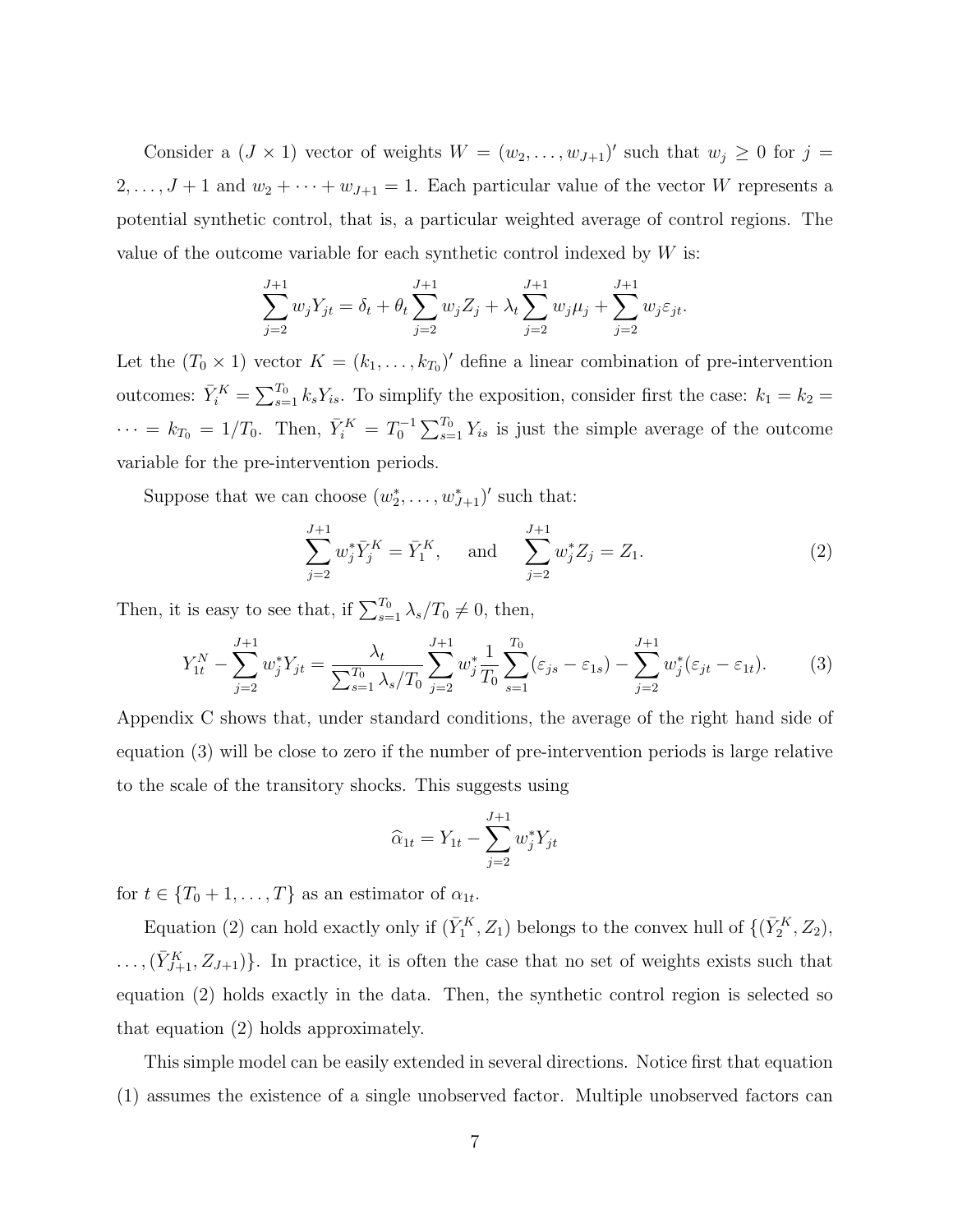be controlled for by using as many (linearly independent) combinations of pre-intervention outcomes in the first part of equation (2), instead of a single one, to select the synthetic control. If M linear combinations of pre-intervention outcomes,  $\bar{Y}_i^{K_1}, \ldots, \bar{Y}_i^{K_M}$ , are used to select the synthetic control, the first part of equation (2) becomes,  $\sum_{j=2}^{J+1} w_j^* \bar{Y}_j^{K_1} = \bar{Y}_1^{K_1}$  $\cdots \sum_{j=2}^{J+1} w_j^* \bar{Y}_j^{K_M} = \bar{Y}_1^{K_M}.$ 

Moreover, the simple linear model presented in this section does not need to hold over the entire set of regions in any particular sample. Researchers trying to minimize biases caused by interpolating across regions with very different characteristics may restrict the sample to regions with  $(\bar{Y}_j^K, Z_j)$  sufficiently close to  $(\bar{Y}_1^K, Z_1)$  under some distance metric. As explained below, in contrast with more traditional regression methods, which typically rely on asymptotic limit theorems for inference, the availability of a small number of regions to construct the synthetic control does not invalidate our inferential procedures.

Notice that, even if taken at face value, equation (1) generalizes the usual differencein-differences (fixed-effects) model commonly applied in the empirical literature. The difference-in-differences model allows for the presence of unobserved confounders but restricts the effect of those confounders to be constant in time. In contrast, the model presented in this section allows the effects of confounding unobserved characteristics to vary with time. Notice that the traditional difference-in-differences (fixed-effects) model can be obtained if we impose that  $\lambda_t$  in equation (1) is constant for all t.

Synthetic controls can provide useful estimates in more general contexts than the factor model considered so far. Consider, for example, the following autoregressive model with time-varying coefficients:

$$
Y_{it+1}^N = \alpha_t Y_{it}^N + \beta_{t+1} Z_{it+1} + u_{it+1},
$$
  
\n
$$
Z_{it+1} = \gamma_t Y_{it}^N + \Pi_t Z_{it} + v_{it+1},
$$
\n(4)

where  $u_{i,t+1}$  and  $v_{i,t+1}$  have mean zero conditional on  $\mathcal{F}_t = \{Y_{j,s}, Z_{j,s}\}_{1 \leq j \leq N, s \leq t}$ . Suppose that we can choose  $\{w_j^*\}_{2 \leq j \leq N}$  such that:

$$
\sum_{j=2}^{J+1} w_j^* Y_j T_0 = Y_1 T_0, \quad \text{and} \quad \sum_{j=2}^{J+1} w_j^* Z_j T_0 = Z_1 T_0.
$$
 (5)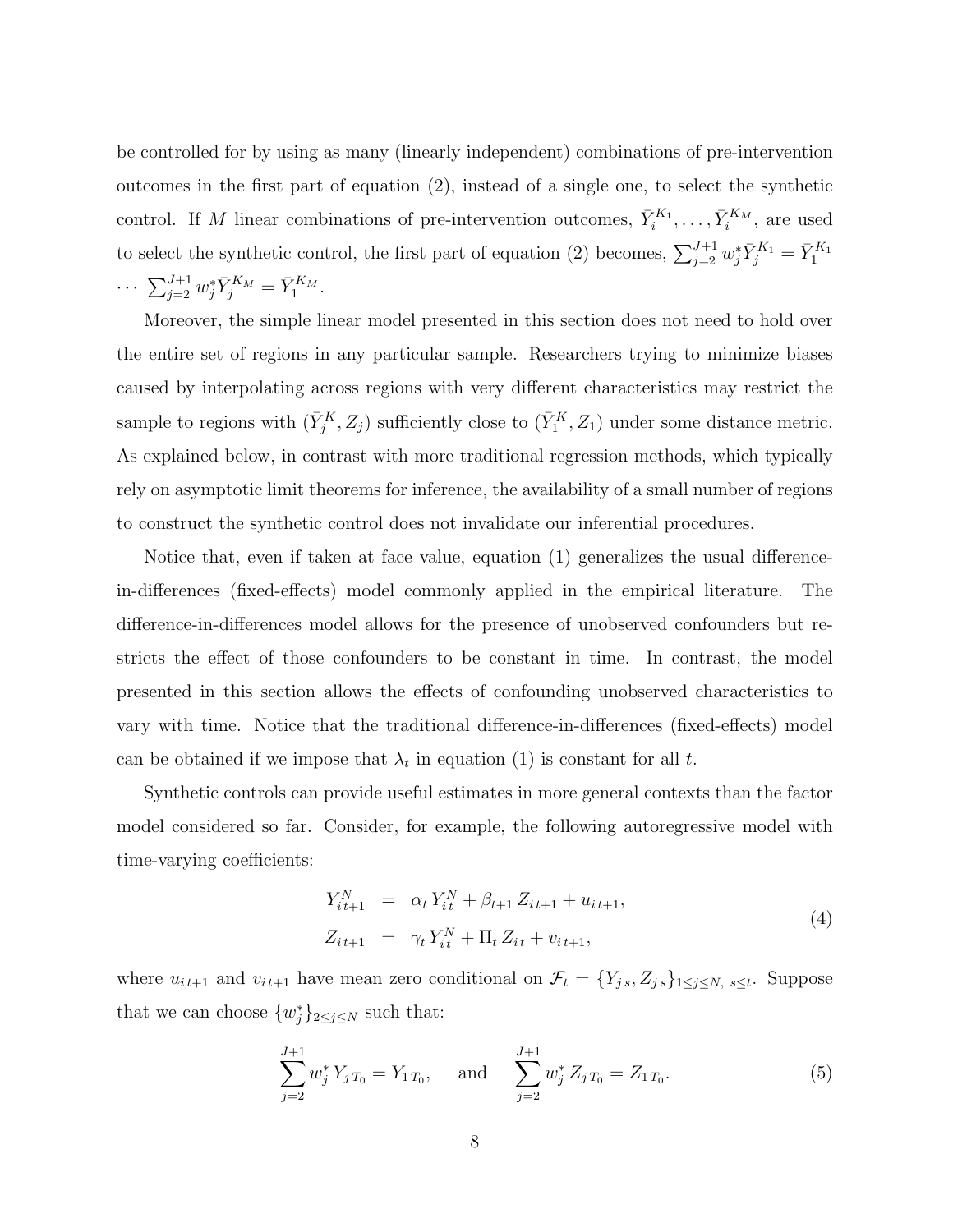Then, it is easy to see that the synthetic control estimator is unbiased even if only data for one pretreatment period are available.<sup>5</sup>

#### C. Implementation

Assume that there are J regions not exposed to the event or intervention of interest, so they can serve as controls. We consider any weighted average of non-exposed regions as a potential (synthetic) control. Let W be a  $(J \times 1)$  vector of positive weights that sum to one. That is,  $W = (w_2, \ldots, w_{J+1})'$  with  $w_j \ge 0$  for  $j = 2, \ldots, J+1$  and  $w_2 + \cdots + w_{J+1} = 1$ . Each value of W represents a weighted average of the available control regions and, therefore, a synthetic control.<sup>6</sup>

The outcome variable of interest is observed for T periods for the region affected by the intervention  $Y_{1t}$ ,  $(t = 1, ..., T)$  and the unaffected regions  $Y_{jt}$ ,  $(j = 2, ..., J + 1, t =$ 1, ..., T). Let  $T_0$  be the number of pre-intervention periods and  $T_1 = T - T_0$  the number of post-intervention periods. Let  $Y_1$  be the  $(T_1 \times 1)$  vector of post-intervention outcomes for the exposed region, and  $Y_0$  be the  $(T_1 \times J)$  matrix of post-intervention outcomes for the potential control regions.

Let  $X_1 = (Z'_1, \bar{Y}_1^{K_1}, \ldots, \bar{Y}_1^{K_M})'$  be a  $(k \times 1)$  vector of pre-intervention characteristics for the exposed region, with  $k = r + M$ . Similarly,  $X_0$  is a  $(k \times J)$  matrix that contains the same variables for the unaffected regions. That is, the j-th column of  $X_0$  is  $(Z'_j, \bar{Y}_j^{K_1}, \ldots, \bar{Y}_j^{K_M})'$ . The vector  $W^*$  is chosen to minimize some distance (or pseudo-distance),  $||X_1 - X_0 W||$ , between  $X_1$  and  $X_0W$ , subject to  $w_2 \geq 0, \ldots w_{J+1} \geq 0$ ,  $w_2 + \cdots + w_{J+1} = 1$ . In particular, we will consider  $||X_1 - X_0W||_V =$  $\overline{\phantom{a}}$  $(X_1 - X_0 W)'V(X_1 - X_0 W)$ , where V is some  $(k \times k)$ symmetric and positive semidefinite matrix, although other choices are also possible.<sup>7</sup>

<sup>5</sup>See Appendix C for details.

 $6$ Although we define our synthetic controls as convex combinations of unexposed units, negative weights or weights larger than one can be used at the cost of allowing extrapolation. The severity of the extrapolation can be limited by specifying lower and upper bounds for the weights.

<sup>&</sup>lt;sup>7</sup>If the relationship between the outcome variable and the explanatory variables in  $X_1$  and  $X_0$  is highly nonlinear and the support of the explanatory variables is large, interpolation biases may be severe. In that case, W<sup>\*</sup> can be chosen to minimize  $||X_1-X_0W||$  plus a set of penalty terms specified as increasing functions of the distances between  $X_1$  and the corresponding values for the control units with positive weights in W. Alternatively, as mentioned in section II.B, interpolation biases can be reduced by restricting the comparison group to units that are similar to the exposed units in term of the values of  $X_1$ .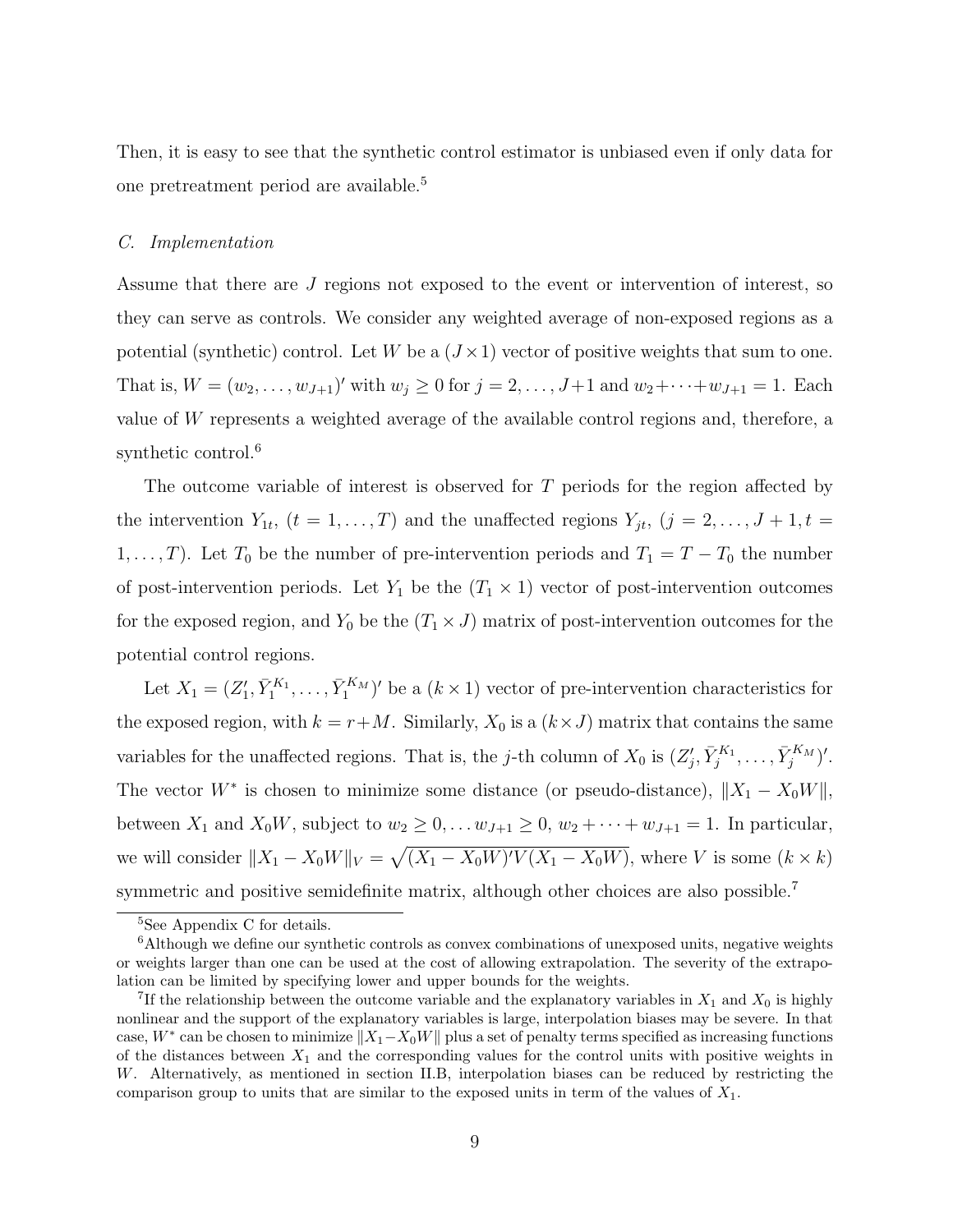Although our inferential procedures are valid for any choice of  $V$ , the choice of  $V$  influences the mean square error of the estimator (that is, the expectation of  $(Y_1 - Y_0 W^*)'(Y_1 Y_0W^*$ )). Because V is symmetric and positive semidefinite, there exist two  $(k \times k)$  matrices, U and A, such that the rows of U,  $\{u_n\}_{n=1}^k$ , form an orthonormal basis of  $\mathbb{R}^k$ , A is diagonal with all diagonal elements,  $\{a_{nn}\}_{n=1}^k$ , equal or greater than zero, and  $V = U'AU$ . As a result, the vector  $W^*$  minimizes  $(H_1 - H_0 W)'A(H_1 - H_0 W)$ , subject to  $w_2 \geq 0, \ldots w_{J+1} \geq 0$ ,  $w_2 + \cdots + w_{J+1} = 1$ , where  $H_1 = UX_1$  and  $H_0 = UX_0$ . In other words, the matrix V assigns weight  $a_{nn}$  to the linear combination of characteristics in  $X_0$  and  $X_1$  with coefficients  $u_n$ . The optimal choice of V assigns weights to linear combination of the variables in  $X_0$ and  $X_1$  to minimize the mean square error of the synthetic control estimator. Sometimes this choice can be based on subjective assessments of the predictive power of the variables in  $X_1$  and  $X_0$ . The choice of V can also be data-driven. One possibility is to choose V such that the resulting synthetic control region approximates the trajectory of the outcome variable of affected region in the pre-intervention periods. For example, Abadie and Gardeazabal  $(2003)$  choose V among positive definite and diagonal matrices such that the mean squared prediction error of the outcome variable is minimized for the pre-intervention periods. Alternatively, if the number of available pre-intervention periods in the sample is large enough, researchers may divide them into an initial training period and a subsequent validation period. Given a  $V, W^*(V)$  can be computed using data from the training period. Then, the matrix V can be chosen to minimize the mean squared prediction error produced by the weights  $W^*(V)$  during the validation period.<sup>8</sup>

#### D. Inference

The standard errors commonly reported in regression-based comparative case studies measure uncertainty about aggregate data. For example, Card (1990) uses data from the U.S.

<sup>8</sup> In cases when little is known about the relative predictive power of the pre-intervention variables, researchers may decide to normalize the variables in  $X_0$  and  $X_1$  using V equal to the inverse of the estimated variance-covariance matrix of the variables in  $X_0$  and  $X_1$  (Mahalanobis distance) or equal to a diagonal matrix with the elements in the main diagonal equal to the inverses of the sample variances of the variables in in  $X_0$  and  $X_1$  (normalized Euclidean distance).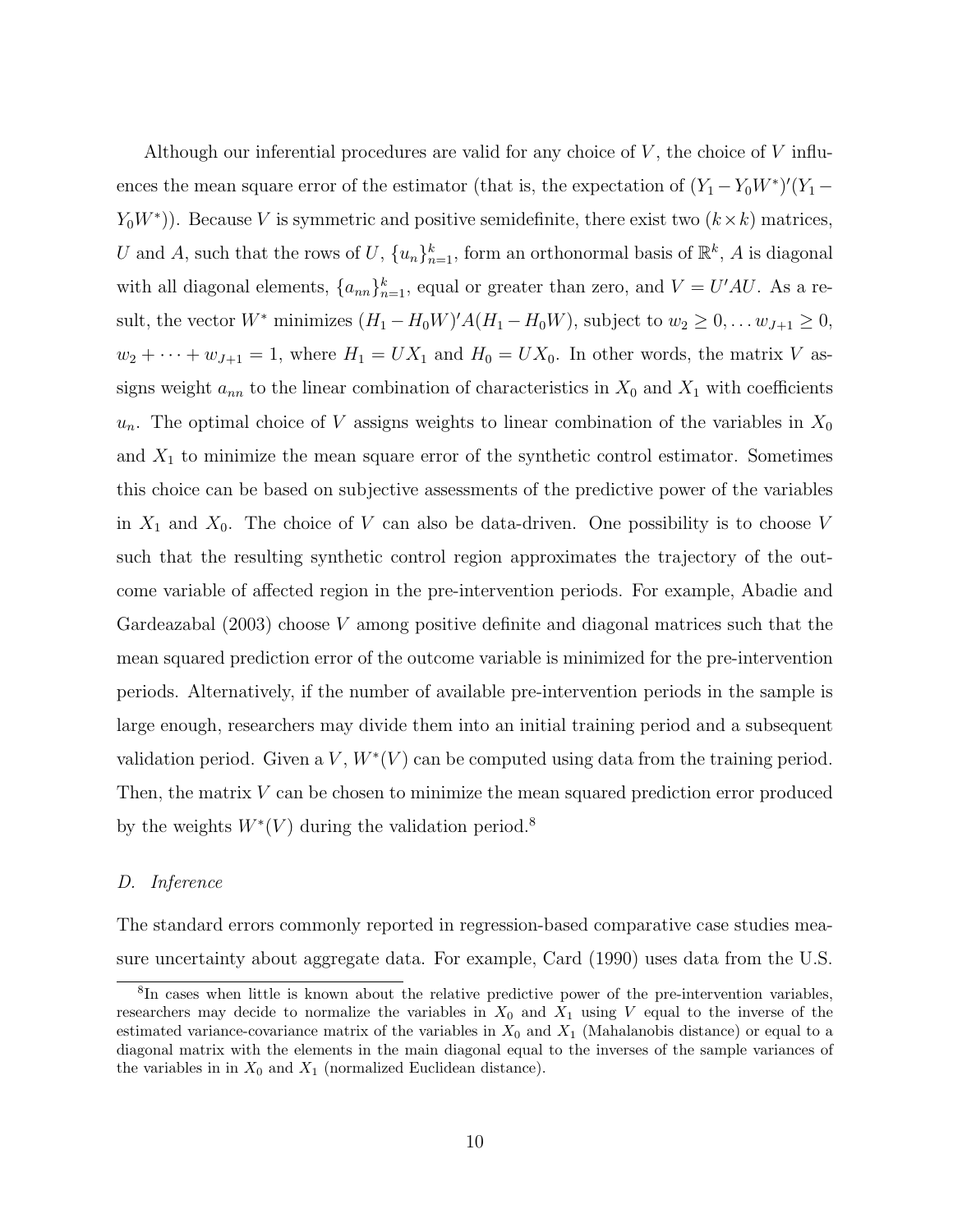Current Population Survey to estimate native employment rates in Miami and a set of comparison cities around the time of the Mariel Boatlift. Card and Krueger (1994) use data on a sample of fast-food restaurants in New Jersey and Pennsylvania to estimate the average number of employees in fast-food restaurants in these two states around the time when the minimum wage was increased in New Jersey. The standard errors reported in these studies reflect only the unavailability of aggregate data on employment (for native workers in Miami and other cities, and in fast-food restaurants in New Jersey and Pennsylvania, respectively). This mode of inference would logically produce zero standard errors if aggregate data were used for estimation. However, perfect knowledge of the value of aggregate data does not reduce to zero our uncertainty about the parameters of interest. That is, even if aggregate data are used for estimation, in most cases researchers would not believe that there is no remaining uncertainty about the value of the parameters of interest. The reason is that not all uncertainty about the value of the estimated parameters come from lack of knowledge of aggregate data. In comparative case studies, an additional source of uncertainty derives from our ignorance about the the ability of the control group to reproduce the counterfactual of how the treated unit would have evolved in the absence of the treatment. This type of uncertainty is present regardless of whether aggregate data are used for estimation or not. The use of individual micro data, as opposed to aggregate data, only increases the amount of uncertainty if the outcome of interest is an aggregate.

Large sample inferential techniques are not well-suited to comparative case studies when the number of units in the comparison group and the number of periods in the sample are relatively small. In this article, we propose exact inferential techniques, akin to permutation tests, to perform inference in comparative case studies. The methods proposed here produce informative inference regardless of the number of available comparison units, the number of available time periods, and whether the data are individual (micro) or aggregate (macro). However, the quality of some of the inferential exercises proposed in this article increases with the number of available comparison units. The inferential techniques proposed in this article extend Abadie and Gardeazabal (2003) in several directions.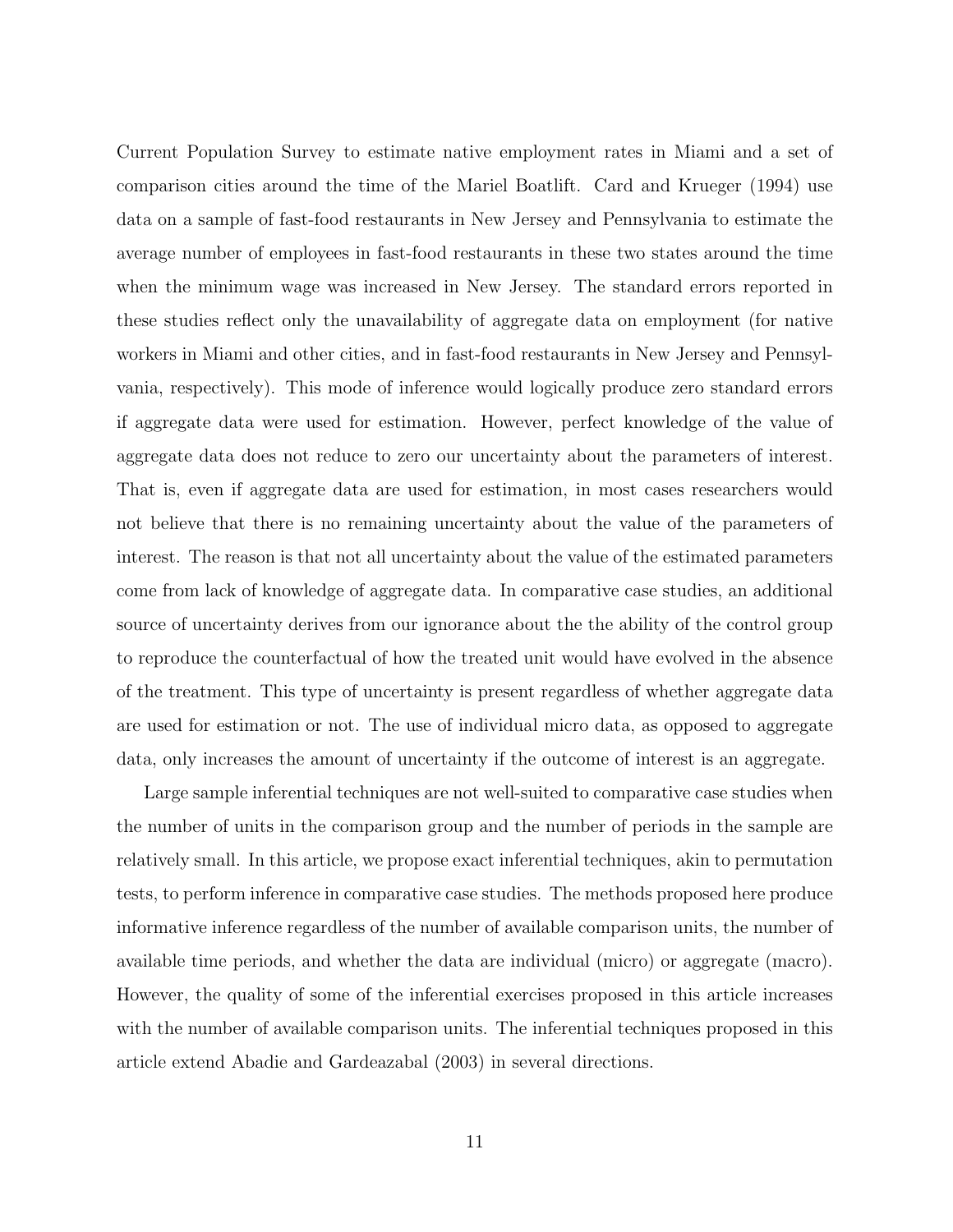In their study of the economic effects of terrorism, Abadie and Gardeazabal (2003) use a synthetic control region to estimate the economic growth that the Basque Country would have experienced in the absence of terrorism. Starting in the late 1960's, the Basque clandestine organization ETA implemented a terrorist campaign that lasted more than 30 years and resulted in more than 800 deaths. Although terrorist attacks took place in almost every region of Spain, most of the attacks and casualties occurred within the Basque Country. To estimate the economic growth that the Basque Country would have experienced in the absence of terrorism, Abadie and Gardeazabal (2003) construct a synthetic control region as the combination of other regions in Spain that best reproduced the values of economic growth predictors for the Basque Country at the start of the terrorist campaign. Abadie and Gardeazabal (2003) show that, during the terrorism years, per capita income in the synthetic Basque Country without terrorism was up to 12 percent higher than per capita income in the actual Basque Country with terrorism. To assess the ability of the synthetic control method to reproduce the evolution of a counterfactual Basque Country without terrorism, Abadie and Gardeazabal (2003) introduce a placebo study, applying the same techniques to Catalonia, a region similar to the Basque Country but with a much lower exposure to terrorism. In contrast to the Basque Country, per capita income in the synthetic Catalonia closely tracked the observed per capita income in Catalonia. This exercise demonstrates that a combination of other Spanish regions chosen to match the economic characteristics of Catalonia before the outbreak of terrorism provides a suitable control for Catalonia.

In this paper, we extend the idea of a placebo study to produce quantitative inference in comparative case studies. As in classical permutation tests, we apply the synthetic control method to every potential control in our sample. This allows us to assess whether the effect estimated by the synthetic control for the region affected by the intervention is large relative to the effect estimated for a region chosen at random. By construction, this exercise produces exact inference regardless of the number of available comparison regions, time periods, and whether the data are individual or aggregate. However, inference becomes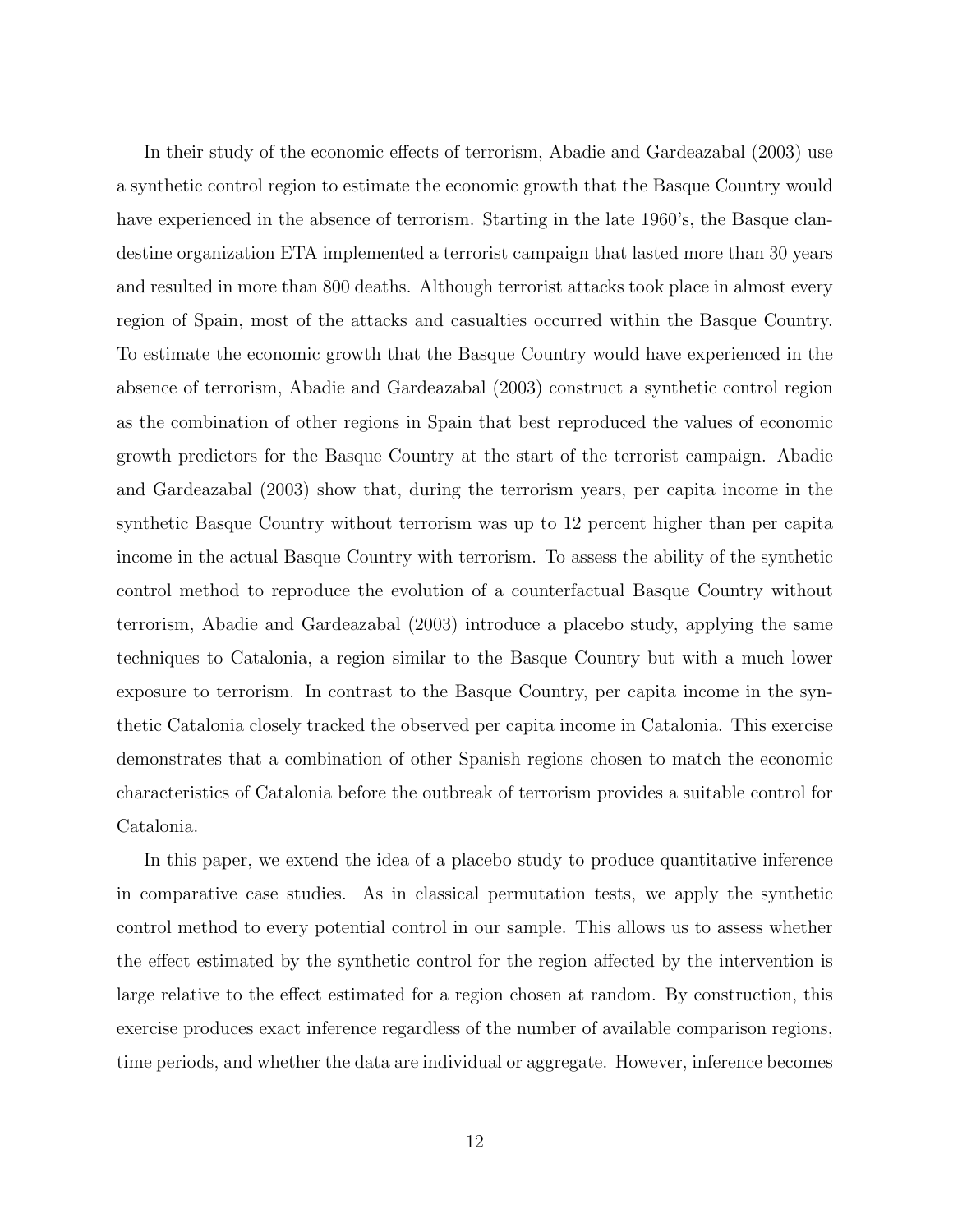more informative if the number of potential comparison regions is large.

For cases in which the number of available comparison regions is small, one can use the longitudinal dimension of the data to produce additional placebo studies, as in Bertrand, Duflo, and Mullainathan (2004) where the dates of the placebo interventions are set at random. $9, 10$ 

#### III. Estimating the Effects of California's Proposition 99

#### A. Background

Anti-tobacco legislation has a long history in the United States, dating back at least as far as 1893, when Washington became the first state to ban the sale of cigarettes. Over the next 30 years 15 other states followed with similar anti-smoking measures (Dinan and Heckelman, 2005). These early anti-tobacco laws were primarily motivated by moral concerns; health issues were secondary (Tate, 1999). Almost 100 years later, after these early laws had long since been repealed, widespread awareness of smoking's health risks launched a new wave of state and federal anti-tobacco laws across the United States and, ultimately, overseas.<sup>11</sup> Leading this wave, in 1988, was a voter initiative in California known as Proposition 99, the first modern-time large-scale tobacco control program in the United States.

Proposition 99 increased California's cigarette excise tax by 25 cents per pack, earmarked the tax revenues to health and anti-smoking education budgets, funded antismoking media campaigns, and spurred local clean indoor-air ordinances throughout the state (Siegel, 2002).<sup>12</sup> Upon initial implementation, Proposition 99 produced more than \$100 million per year in anti-tobacco projects for schools, communities, counties, and at

<sup>&</sup>lt;sup>9</sup>See Appendix B for an application of an in-time placebo to the study of the economic impact of the 1990 German reunification.

<sup>&</sup>lt;sup>10</sup>See Athey and Imbens (2006) and Donald and Lang (2006) for related work on inference in differencein-differences models.

<sup>&</sup>lt;sup>11</sup>See Gruber (2001) for a survey on tobacco consumption and regulation in the United States. Ireland imposed a workplace smoking ban in 2004. This was followed by Italy in 2005, and Scotland in 2006. Belgium, Australia, and the United Kingdom have workplace smoking bans scheduled for 2007 (Borio, 2005).

 $12$ Proposition 99 assigned tax revenues to six accounts: Physician Services (35 percent), Health Education(20 percent), Hospital Services (10 percent), Research (5 percent), Public Resources (5 percent), and Unallocated (25 percent) (Glantz and Balbach 2000).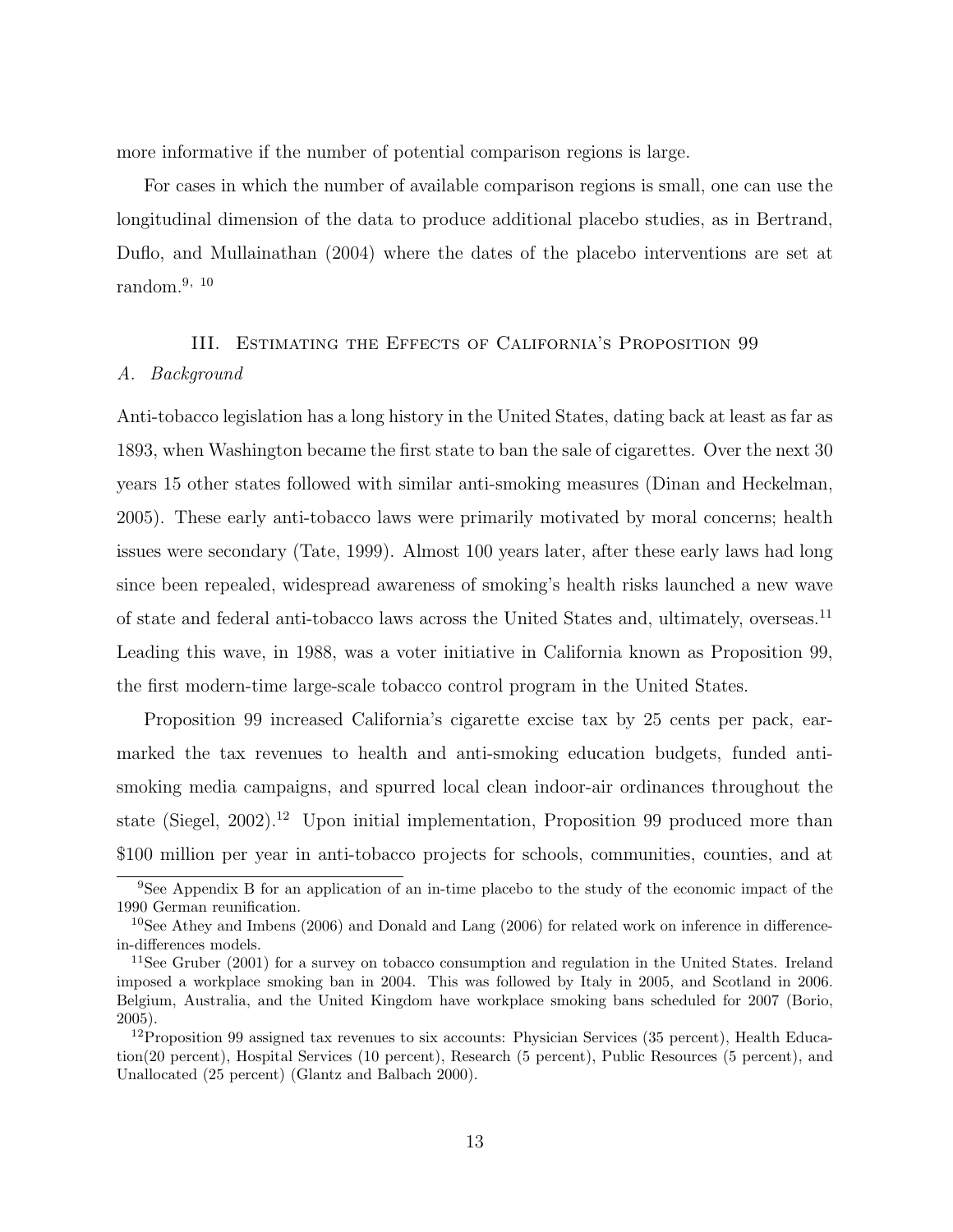the state level. Almost \$20 million a year became available for tobacco-related research. As Glantz and Balbach (2000) put it, "[t]hese programs dwarfed anything that any other state or the federal government had ever done on tobacco."

Proposition 99 spawned a wave of local clean-air ordinances in California. Before Proposition 99 no city or town in California required restaurants to be 100 percent smoke-free. From 1989 to 2000 approximately 140 such laws were passed (Siegel, 2002). By 1993 local ordinances prohibiting smoking in the workplace protected nearly two-thirds of the workers in California (Glantz and Balbach, 2000). In 1994 the State of California passed additional legislation that banned smoking in enclosed workplaces. By 1996 more than 90 percent of California workers were covered by a smoke-free workplace policy (Siegel, 2002). Non-smokers' rights advocates view the wave of local ordinances passed under the impetus of Proposition 99 as an important step in the effort to undercut the then existing social support network for tobacco use in California (Glantz and Balbach, 2000).

The tobacco industry responded to Proposition 99 and the spread of clean-air ordinances by increasing its political activity in California at both the state and local levels. Tobacco lobby groups spent 10 times as much money in California in 1991-1992 as they had spent in 1985-1986 (Begay et al., 1993). In addition, after the passage of Proposition 99, tobacco companies increased promotional expenditures in California (Siegel, 2002).

In 1991 California passed Assembly Bill 99, a new piece of legislation implementing Proposition 99. Contrary to the original mandate of Proposition 99, Assembly Bill 99 diverted a significant fraction of Health Education Account funds into medical services with little or no connection to tobacco (Glantz and Balbach, 2000). Also in 1991 a new governor began to exert increasing control over California's anti-smoking media campaign. In 1992 Governor Pete Wilson appointed a new Department of Health Services director and halted the media campaign, which provoked a lawsuit by the American Lung Association (ALA). The ALA won the suit and the campaign was back by the end of 1992, although with a reduced budget (Siegel, 2002).

Even so, Proposition 99 was widely perceived to have successfully cut smoking in Cal-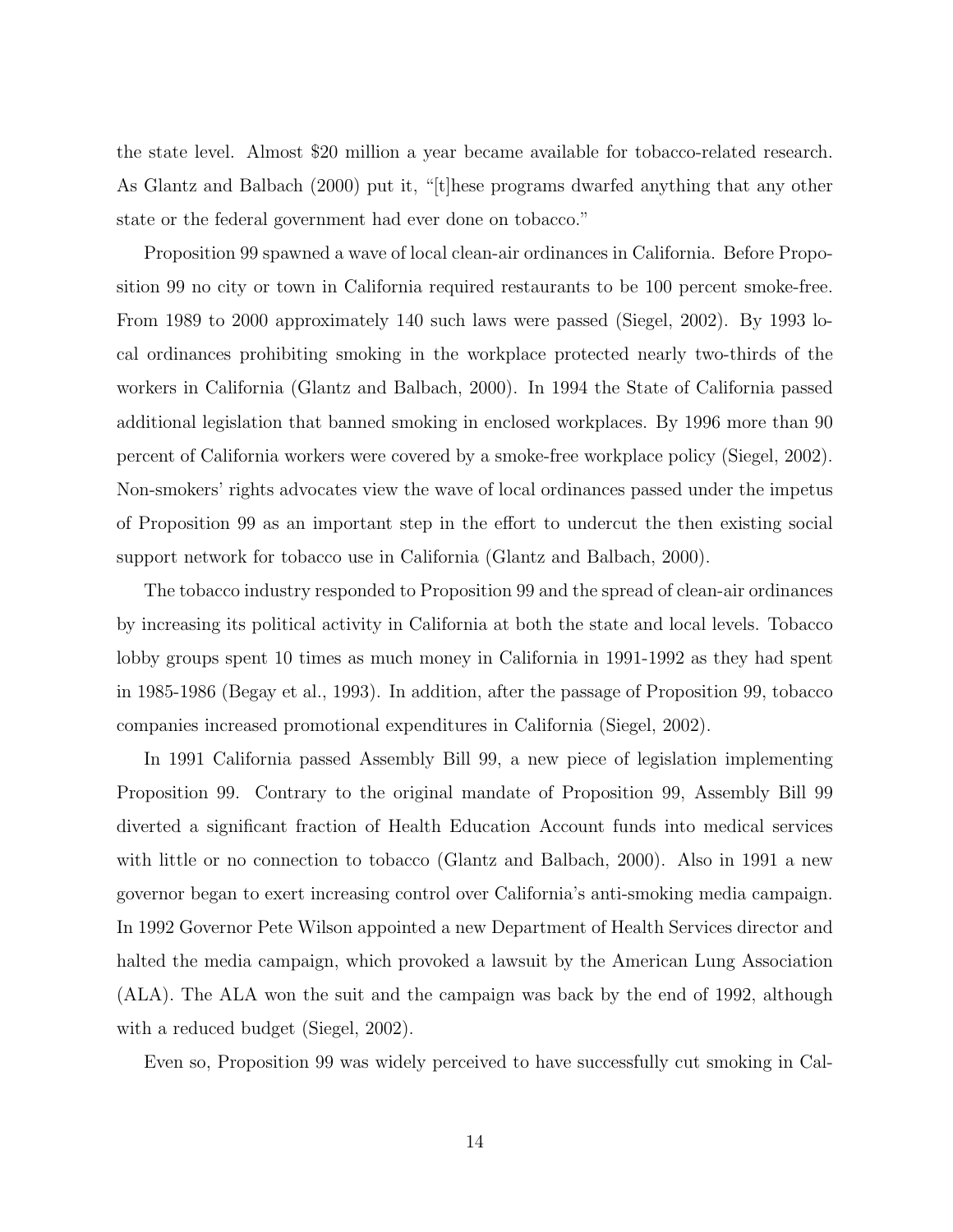ifornia. From the passage of Proposition 99 through 1999 adult smoking prevalence fell in California by more than 30 percent, youth smoking levels dropped to the lowest in the country, and per capita cigarette consumption more than halved (California Department of Health Services, 2006). Prior to 1988 per capita cigarette consumption in California trailed the national average by 22.5 packs; ten years later per capita consumption was 40.4 packs lower than the national average (Siegel, 2002).

Following early reports of California's success with Proposition 99, other states adopted similar policies. In 1993 Massachusetts raised taxes on cigarettes from 26 to 51 cents per pack to fund a Health Protection Fund for smoking prevention and cessation programs. Similar laws passed in Arizona in 1995, with a 50-cent tax increase, and Oregon in 1997, where the tax on cigarettes rose from 38 to 68 cents per pack (Siegel, 2002). In November 1998 the tobacco companies signed a \$206 billion Master Settlement Agreement that led the industry to impose an immediate 45-cent increase in cigarette prices nationwide (Capehart, 2001). As of October 6, 2006, there were 17 states and the District of Columbia and 519 municipalities across the country with laws in effect requiring 100 percent smoke-free workplaces, bars, or restaurants. Similar laws have been enacted but are not yet effective in other states (ANRF, 2006).

Previous studies have investigated the impact of Proposition 99 on smoking prevalence using a variety of methods. Breslow and Johnson (1993), Glantz (1993), and Pierce et al. (1998) show that cigarette consumption in California after the passage of Proposition 99 in 1988 was lower than the average national trend and lower than the linearly extrapolated pre-program trend in California. Hu, Sung and Keeler (1995) use time-series regression to disaggregate the effects of Proposition 99's tax hike and media campaign on per-capita cigarette sales.

A related literature has studied the effect of smoking bans on smoking prevalence. Woodruff et al. (1993) show that smoking prevalence in California in 1990 was lower among workers affected by workplace smoking restrictions than among unaffected workers. More generally, Evans, Farrelly, and Montgomery, (1999), Farrelly, Evans, and Sfekas (1999),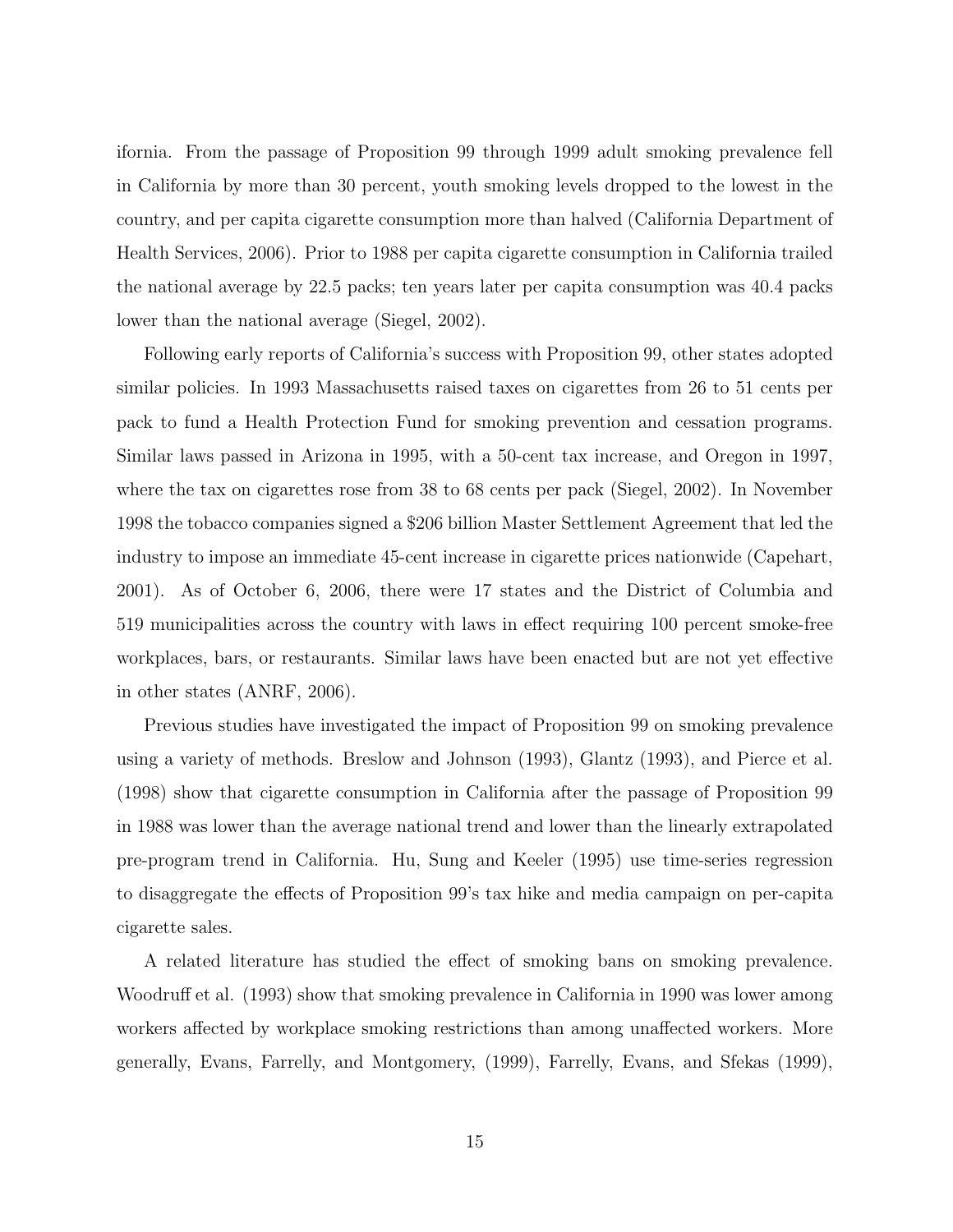and Longo et al. (2001) have provided evidence on the effectiveness of workplace smoking  ${\rm bans.}^{13}$ 

The most recently published study similar to ours is Fichtenberg and Glantz (2000), in the New England Journal of Medicine. This article uses least-squares regression to predict smoking rates in California as a function of the smoking rate for the rest of the United States. The regressions in Fichtenberg and Glantz (2000) estimate the effect of Proposition 99 as a time trend in per-capita cigarette consumption starting after the implementation of Proposition 99 in 1989. Fichtenberg and Glantz (2000) allow also for a change in this trend after 1992, when the anti-tobacco media campaign was first temporally eliminated and then reestablished but with reduced funds. Using this regression specification, Fichtenberg and Glantz (2000) estimate that during the period 1989-1992 Proposition 99 accelerated the rate of decline of per-capita cigarette consumption in California by 2.72 packs per year. Due to program cut-backs after 1992, Fichtenberg and Glantz (2000) estimate that during the period 1993-1997 Proposition 99 accelerated the rate of decline of per-capita cigarette consumption in California by only 0.67 packs per year.

### B. Data and Sample

We use annual state-level panel data for the period 1970-2000. Proposition 99 was passed in November 1988, giving us 18 years of pre-intervention data. Our sample period begins in 1970 because it is the first year for which data on cigarette sales are available for all our control states. It ends in 2000 because at about this time anti-tobacco measures were implemented across many states, invalidating them as potential control units. Moreover, a decade-long period after the passage of Proposition 99 seems like a reasonable limit on the span of plausible prediction of the effect of this intervention.

Recall that the synthetic California is constructed as a weighted average of potential control states, with weights chosen so that the resulting synthetic California best reproduces the values of a set of predictors of cigarette consumption in California before the passage

<sup>&</sup>lt;sup>13</sup>See also Goel and Nelson (2006) for a recent literature review on the effectiveness of anti-smoking legislation.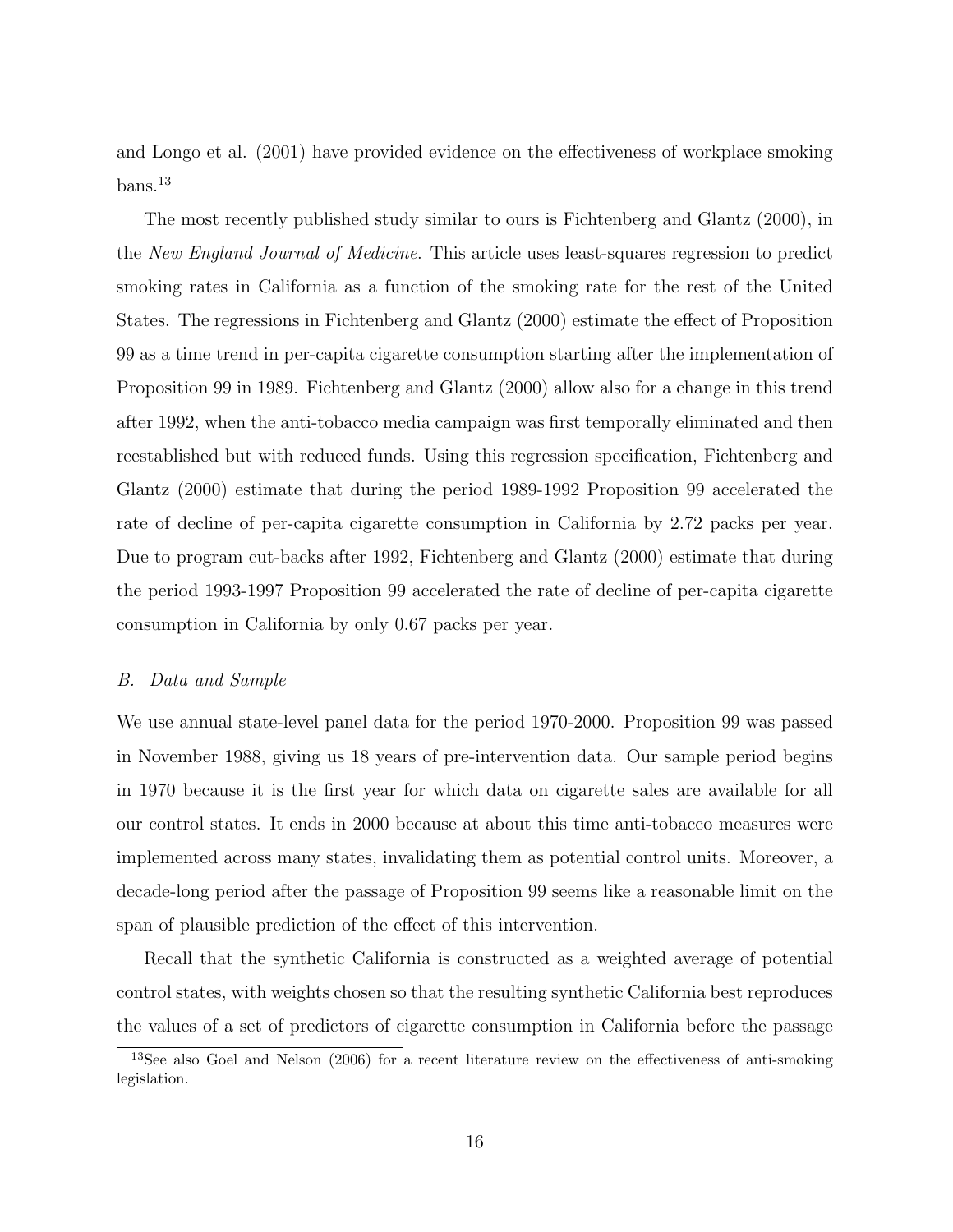of Proposition 99. Borrowing from the statistical matching literature, we refer to the set of potential controls for California as the "donor pool". Because the synthetic California is meant to reproduce the smoking rates that would have been observed for California in the absence of Proposition 99, we discard from the donor pool states that adopted some other large-scale tobacco control program during our sample period. Four states (Massachusetts, Arizona, Oregon, and Florida) introduced formal statewide tobacco control programs in the 1989-2000 period and they are excluded from the donor pool. We also discard all states that raised their state cigarette taxes by 50 cents or more over the 1989 to 2000 period (Alaska, Hawaii, Maryland, Michigan, New Jersey, New York, Washington).<sup>14</sup> Finally, we also exclude the District of Columbia from our sample. Our donor pool includes the remaining 38 states. Our results are robust, however, to the inclusion of discarded states.

Our outcome variable of interest is annual per capita cigarette consumption at the state level, measured in our dataset as per-capita cigarette sales in packs. We obtained these data from Orzechowski and Walker (2005) where they are constructed using information on statelevel tax revenues on cigarettes sales. This is the most widely used indicator in the tobacco research literature, available for a much longer time-period than survey-based measures of smoking prevalence. We include in  $X_1$  and  $X_0$  the values of predictors of smoking prevalence for California and the 38 potential controls, respectively. Our predictors of smoking prevalence are: average retail price of cigarettes, per-capita state personal income (logged), the percentage of the population age 15-24, and per-capita beer consumption. These variables are averaged over the 1980-1988 period, and augmented by adding three years of lagged smoking consumption (1975, 1980, and 1988). Appendix A provides data sources. $15, 16$ 

<sup>&</sup>lt;sup>14</sup>Notice that, even if the remaining tax increases substantially reduced smoking in any of the control states that gets assigned a positive W-weight, this should if anything attenuate the treatment effect estimate that we obtain for California.

<sup>&</sup>lt;sup>15</sup>Average retail prices of cigarettes vary quite a bit across the United States. For example, in 1989, average retail prices ranged from \$1.16 in Kentucky to \$1.74 in Nevada.

<sup>&</sup>lt;sup>16</sup>Results are robust regardless of which and how many predictor variables we include. The list of predictors used for robustness checks include: unemployment, income inequality, poverty, welfare transfers, crime rates, drug related arrest rates, state cigarette taxes, population density, and numerous variables to capture the demographic, racial, and social structure of states. Inclusion of these predictors leaves our results virtually unaffected. The weights associated with additional predictors in the matrix V usually are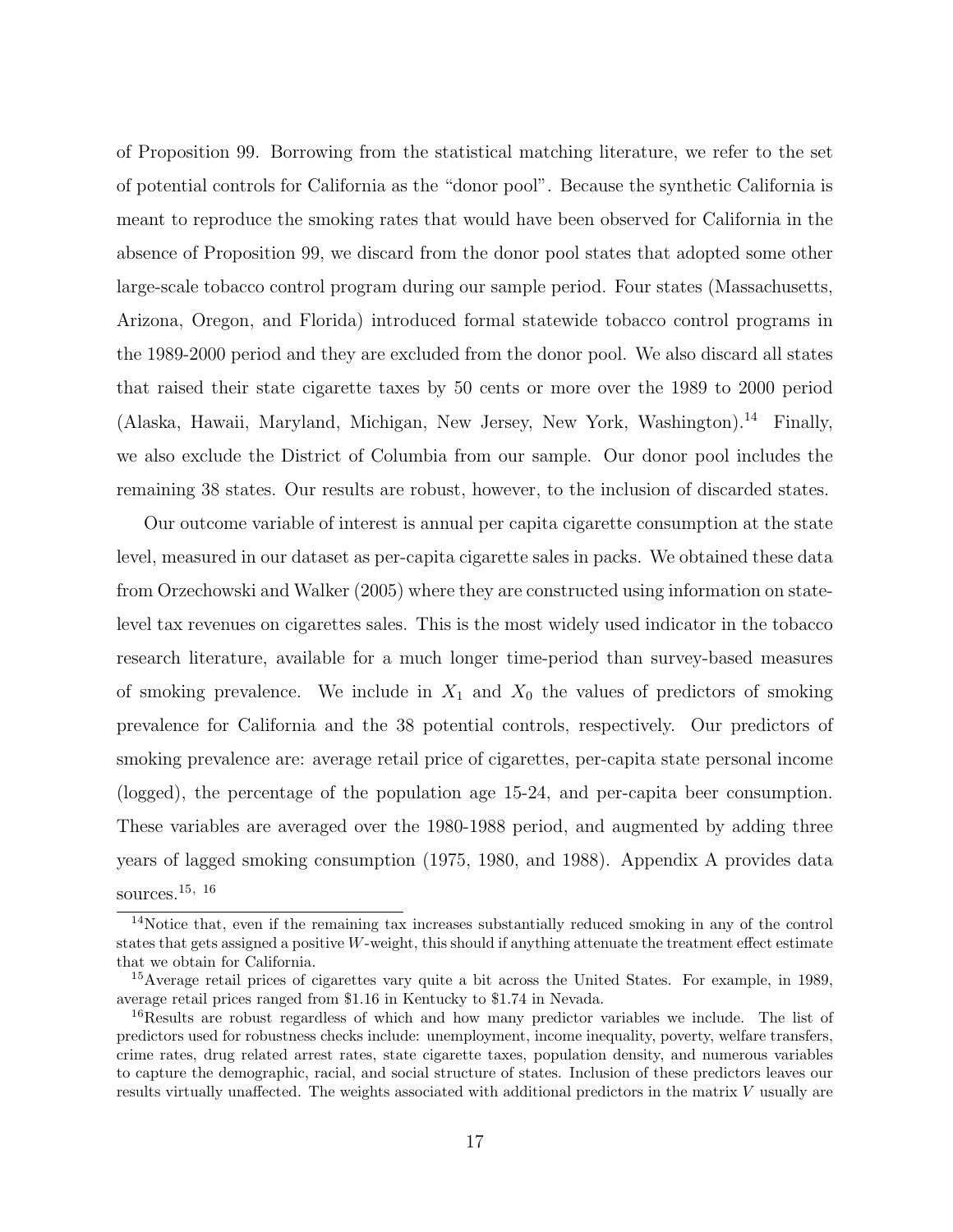Using the techniques described in Section II, we construct a synthetic California that mirrors the values of the predictors of cigarette consumption in California before the passage of Proposition 99. We estimate the effect of Proposition 99 on per-capita cigarette consumption as the difference in cigarette consumption levels between California and its synthetic versions in the years after Proposition 99 was passed. We then perform a series of placebo studies that confirm that our estimated effects for California are unusually large relative to the distribution of the estimate that we obtain when we apply the same analysis to all states in the donor pool.

#### C. Results

Figure 1 plots the trends in per-capita cigarette consumption in California and the rest of the United States. As this figure suggests, the rest of the United States may not provide a suitable comparison group for California to study the effects of Proposition 99 on per-capita smoking. Even before the passage of Proposition 99 the time series of cigarette consumption in California and the rest of the United States differed notably. Levels of cigarette consumption were similar in California and the rest of the United States in the early 1970's. Trends began to diverge in the late 1970's, when California's cigarette consumption peaked and began to decline while consumption in the rest of the United States was still rising. Cigarette sales declined in the 1980's, but with larger decreases in California than in the rest of the United States. In 1988, the year Proposition 99 passed, cigarette consumption was about 27 percent higher in the rest of the United States relative to California. Following the law's passage cigarette consumption in California continued to decline. To evaluate the effect of Proposition 99 on cigarette smoking in California the central question is how cigarette consumption would have evolved in California after 1988 in the absence of Proposition 99. The synthetic control method provides a systematic way to estimate this counterfactual.

As explained above, we construct the synthetic California as the convex combination of

close to zero because the few predictors used in the streamlined baseline model already account for most of the variation in cigarette consumption over time.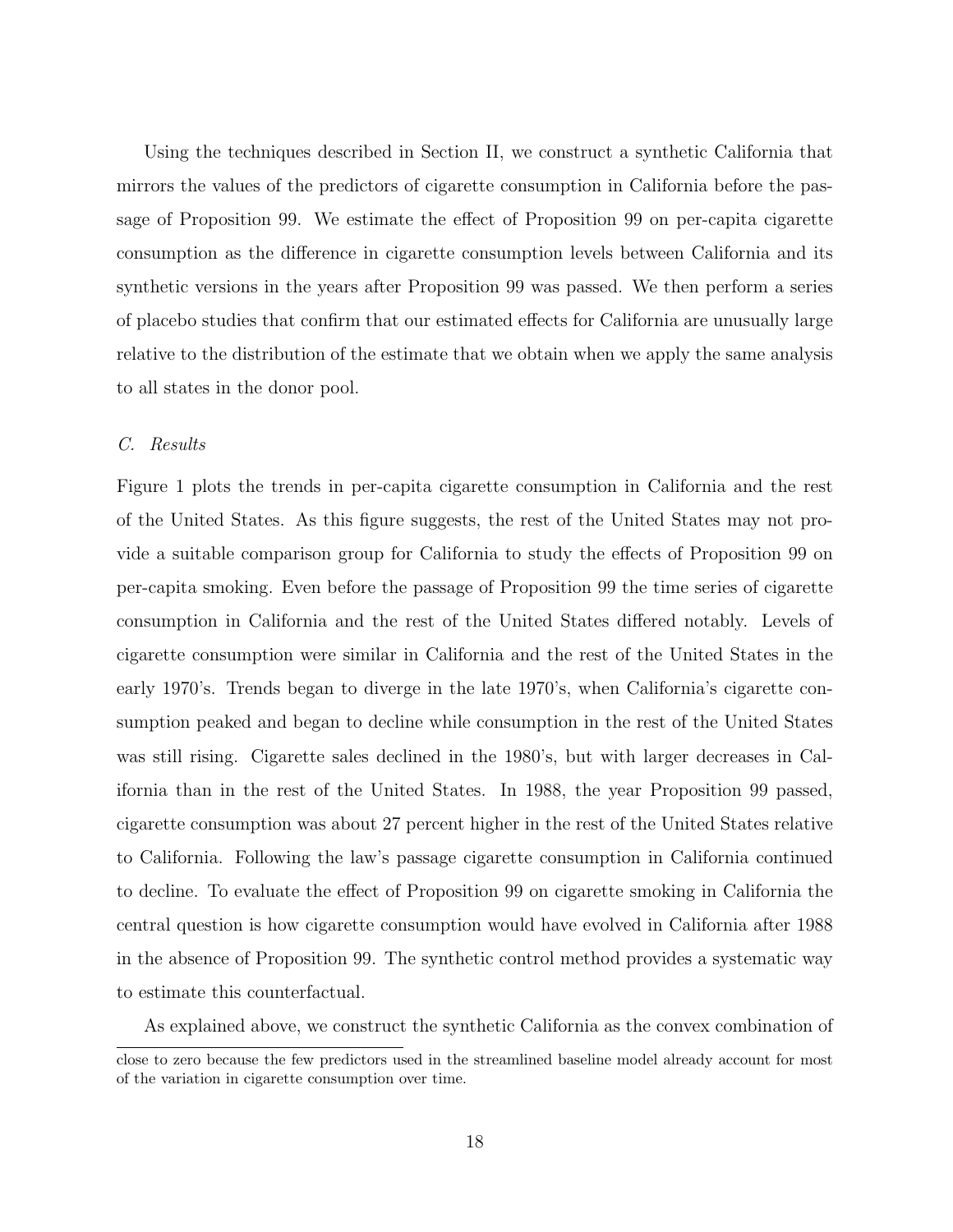states in the donor pool that most closely resembled California in terms of pre-Proposition 99 values of smoking prevalence predictors. The results are displayed in Table 1, which compares the pretreatment characteristics of the actual California with that of the synthetic California, as well as with the population-weighted average of the 38 states in the donor pool. We see that the average of states that did not implement a large-scale tobacco-control program in 1989-2000 does not seem to provide a suitable control group for California. In particular, prior to the passage of Proposition 99 average beer consumption and cigarette retail prices were lower in the 38 control states than in California. Moreover, prior to the passage of Proposition 99 average cigarette sales per-capita were substantially higher in the 38 control states than in California. In contrast, the synthetic California accurately reproduces the values that smoking prevalence and smoking prevalence predictor variables had in California prior to the passage of Proposition 99.<sup>17</sup>

Table 2 displays the weights of each control state in the synthetic California. The weights reported in Table 2 indicate that smoking trends in California prior to the passage of Proposition 99 is best reproduced by a combination of Colorado, Connecticut, Montana, Nevada, and Utah. All other states in the donor pool are assigned zero W-weights.

Figure 2 displays per-capita cigarette sales for California and its synthetic counterpart during the period 1970-2000. Notice that, in contrast to per capita sales in other U.S. states (shown in Figure 1), per-capita sales in the synthetic California reproduce extremely well the trajectory of this variable in California for the entire pre-Proposition 99 period. Combined with the high balance on all smoking predictors (Table 1), this suggests that the synthetic California provides a sensible approximation to the per-capita cigarette packs that would have been sold in California in 1989-2000 in the absence of Proposition 99.

Our estimate of the effect of Proposition 99 on cigarette consumption in California is the difference between per-capita cigarette sales in California and in its synthetic version after

<sup>17</sup>Table 1 highlights an attractive feature of synthetic control estimators. Similar to matching estimators, the synthetic control method forces the researcher to demonstrate the affinity between the region exposed to the intervention of interest and the regions in the donor pool. As a result, the synthetic control method safeguards against estimation of "extreme counterfactuals," that is, those counterfactuals that fall far outside the convex hull of the data (King and Zheng, 2006).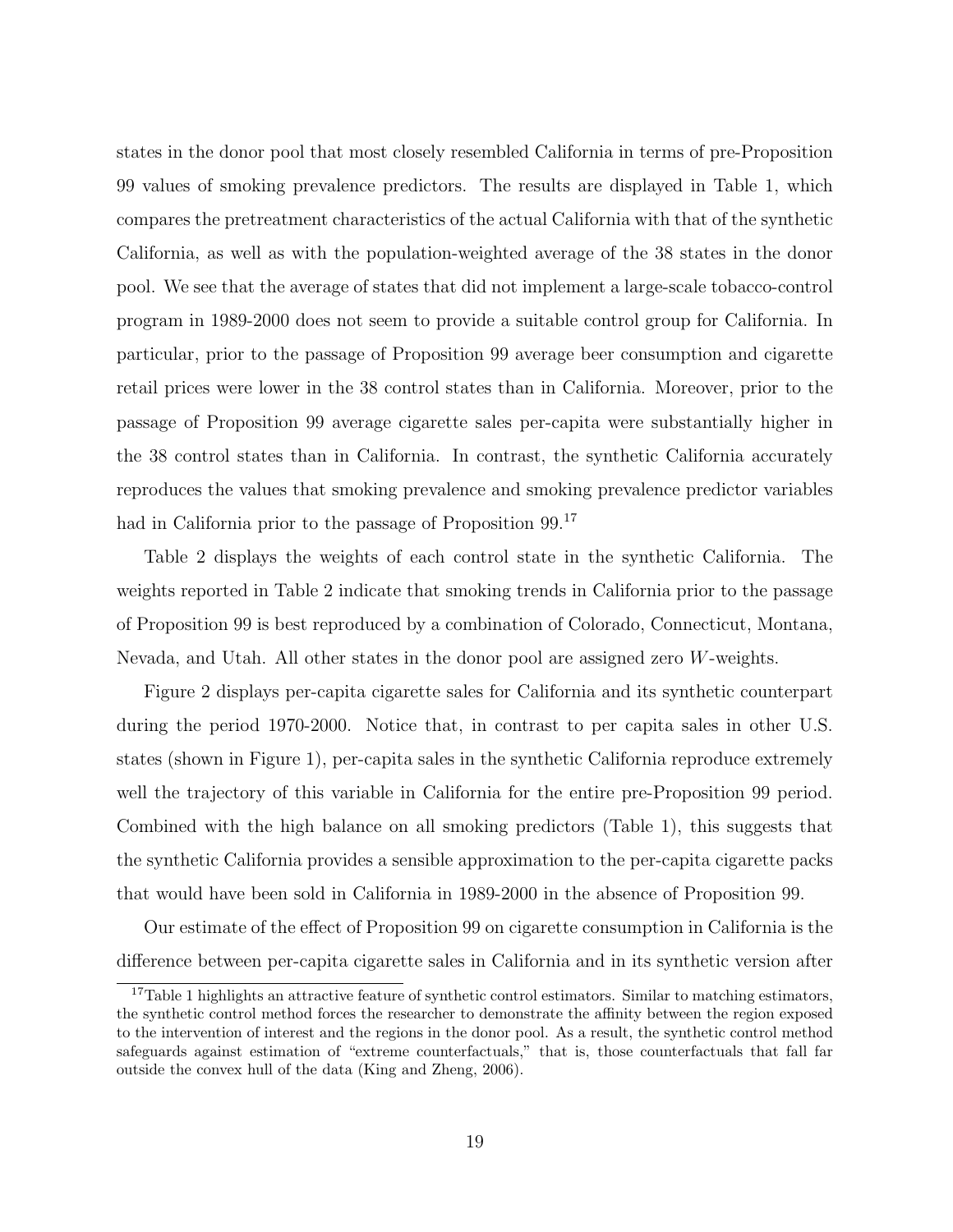the passage of Proposition 99. Immediately after the law's passage, the two lines began to diverge noticeably. While cigarette consumption in the synthetic California continued on its moderate downward trend, the real California experienced a sharp downward kink. The discrepancy between the two lines suggests a large negative effect of Proposition 99 on per-capita cigarette sales. Figure 2 plots the yearly estimates of the impacts of Proposition 99, that is, the yearly gaps in per capita cigarette consumption between California and its synthetic counterpart. Figure 2 suggests that Proposition 99 had a large effect on per-capita cigarette sales, and that this effect increased in time. The magnitude of the estimated impact of Proposition 99 in Figure 2 is substantial. Our results suggest that for the entire 1989-2000 period cigarette consumption was reduced by an average of almost 20 packs per capita, a decline of approximately 25 percent.

Our analysis produces estimates of the effect of Proposition 99 that are considerably larger than those obtained by Fichtenberg and Glantz (2000) using linear regression methods. In particular, Fichtenberg and Glantz (2000) estimate that by 1997 Proposition 99 had reduced per-capita cigarette sales in California by about 14 packs per year. Our estimates increase this figure substantially, to 24 packs per year.<sup>18</sup>

#### D. Inference about the effect of the California Tobacco Control Program

To evaluate the statistical significance of our estimates, we pose the question of whether our results could be driven entirely by chance. How often would we obtain results of this magnitude if we had chosen a state at random for the study instead of California? To answer this question, we use placebo tests. Similar to Abadie and Gardeazabal (2003) and Bertrand, Duflo, and Mullainathan (2004), we run placebo studies by applying the synthetic control method to states that did not implement a large-scale tobacco control program during the sample period of our study. If the placebo studies create gaps of

<sup>&</sup>lt;sup>18</sup>Part of this difference is likely to be explained by the fact that Fichtenberg and Glantz (2000) use percapita cigarette sales in the rest of the United States to reproduce how this variable would have evolved in California in the absence of Proposition 99. As explained above, after the enactment of Proposition 99 in California, other states, like Massachusetts and Florida passed similar tobacco control legislation. While we eliminate these states as potential controls, Fichtenberg and Glantz (2000) do not do so, which is likely to attenuate their estimates.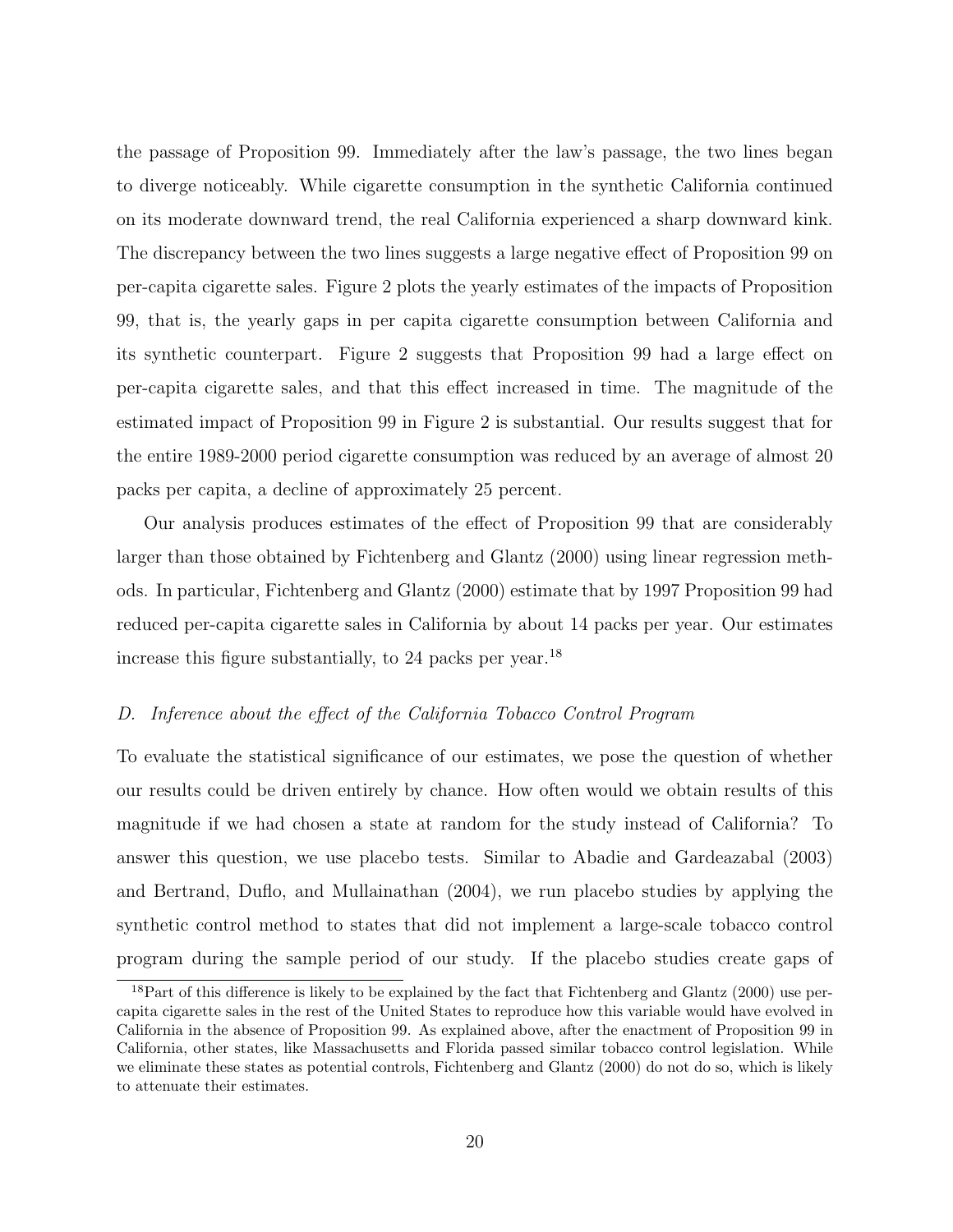magnitude similar to the one estimated for California we interpret that our analysis does not provide significant evidence of a negative effect of Proposition 99 on cigarette sales in California. If, on the other hand, the placebo studies show that the gap estimated for California is unusually large, relative to the gaps for the states that did not implement large-scale tobacco control program, we interpret that our analysis provides significant evidence of a negative effect of Proposition 99 on cigarette sales in California.

The idea of the placebo test is akin to the classic framework for permutation inference, where the distribution of a test statistic is computed under random permutations of the sample units' assignments to the intervention and non-intervention groups (see, for example, Lehmann, 1997).

To assess the significance of our estimates, we conduct a series of placebo studies by iteratively applying the synthetic control method used to estimate the effect of Proposition 99 in California to every other state in the donor pool. In each iteration we reassign in our data the tobacco control intervention to one of the 38 control states. That is, we proceed as if one of the states in the donor pool would have passed a large-scale tobacco control program in 1988, instead of California. We then compute the estimated effect associated with each placebo run. This iterative procedure provides us with a distribution of estimated gaps for the states in which no intervention took place.

Figure 4 displays the results for the placebo test. The gray lines represent the gap associated with each of the 38 runs of the test. That is, the gray lines show the difference in per-capita cigarette sales between each state in the donor pool and its respective synthetic version. The superimposed black line denotes the gap estimated for California. As the figure makes apparent, the estimated gap for California during the 1989-2000 period is unusually large relative to the distribution of the gaps for the states in the donor pool.

As Figure 4 indicates, the synthetic method provides an excellent fit for per-capita cigarette sales in California prior to the passage of Proposition 99. The pre-intervention mean squared prediction error (MSPE) in California (the average of the squared discrepancies between per-capita cigarette sales in California and in its synthetic counterpart during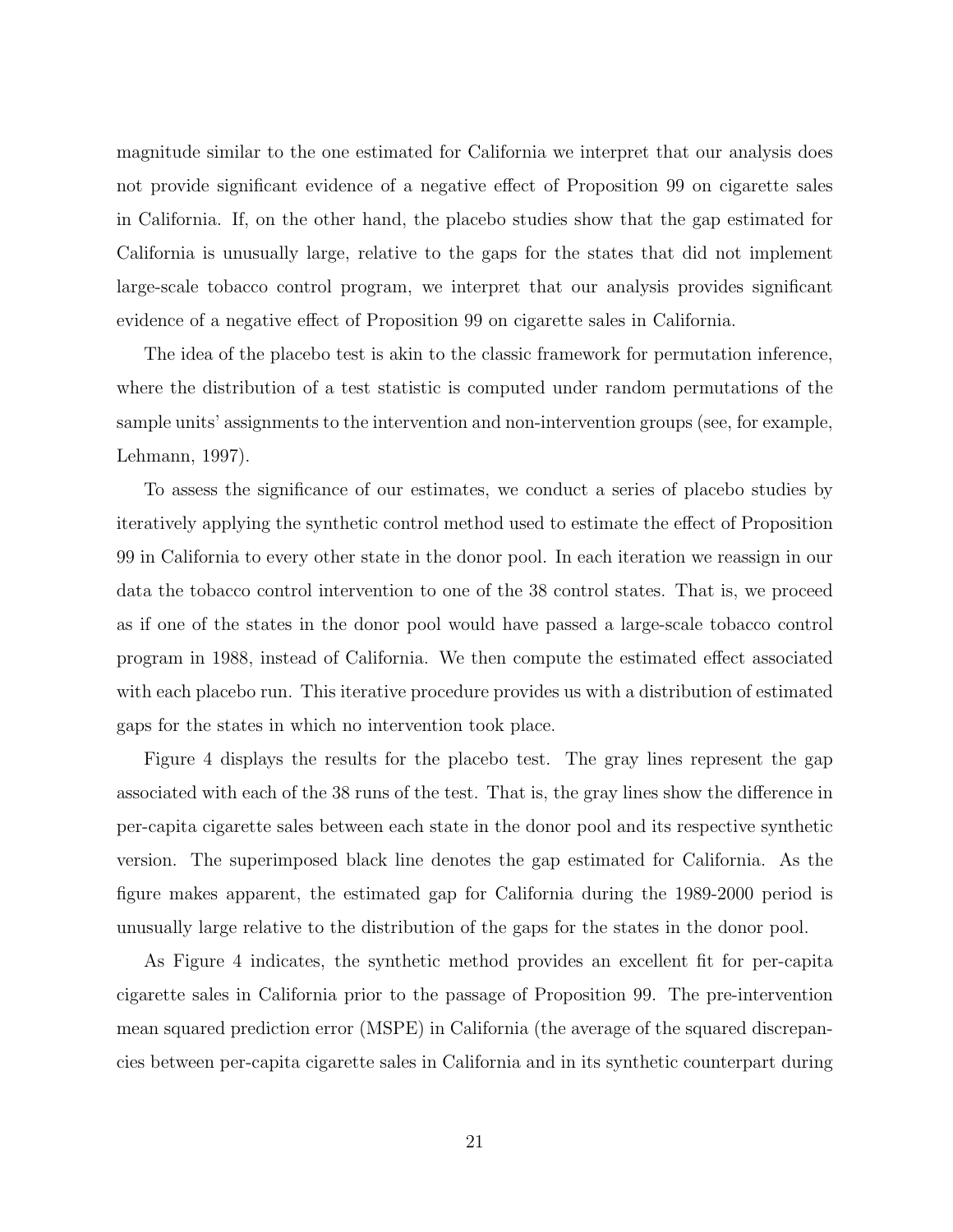the period 1970-1988) is about 3. The pre-Proposition 99 median MSPE among the 38 states in the donor pool is about 6, also quite small, indicating that the synthetic control method is able to provide a good fit for per-capita cigarette consumption prior to Proposition 99 for the majority of the states in the donor pool. However, Figure 4 indicates also that per-capita cigarette sales during the 1970-1988 period cannot be well-reproduced for some states by a convex combination of per-capita cigarette sales in other states. The state with worst fit in the pre-Proposition 99 period is New Hampshire, with a MSPE of 3,437. The large MSPE for New Hampshire does not come as a surprise. Among all the states in the donor pool, New Hampshire is the state with the highest per-capita cigarette sales for every year prior to the passage of Proposition 99. Therefore, there is no combination of states in our sample that can reproduce the time series of per-capita cigarette sales in New Hampshire prior to 1988. Similar problems arise for other states with extreme values of per-capita cigarette sales during the pre-Proposition 99 period.

If the synthetic California had failed to fit per-capita cigarette sales for the real California in the years before the passage of Proposition 99 we would have interpreted that much of the post-1988 gap between the real and the synthetic California was also artificially created by lack of fit, rather than by the effect of Proposition 99. Similarly, placebo runs with poor fit prior to the passage of Proposition 99 do not provide information to measure the relative rarity of estimating a large post-Proposition 99 gap for a state that was well-fitted prior to Proposition 99. For this reason, we provide several different versions of Figure 4, each version excluding states beyond a certain level of pre-Proposition 99 MSPE.

Figure 5 excludes states that had a pre-Proposition 99 MSPE of more than 20 times the MSPE of California. This is a very lenient cutoff, discarding only four states with extreme values of pre-Proposition 99 MSPE, and for which the synthetic method would be clearly ill-advised. In this figure there remain a few lines that still deviate substantially from the zero gap line in the pre-Proposition 99 period. Among the 35 states remaining in the figure, the California gap line is now about the most unusual line, especially from the mid 1990's onward.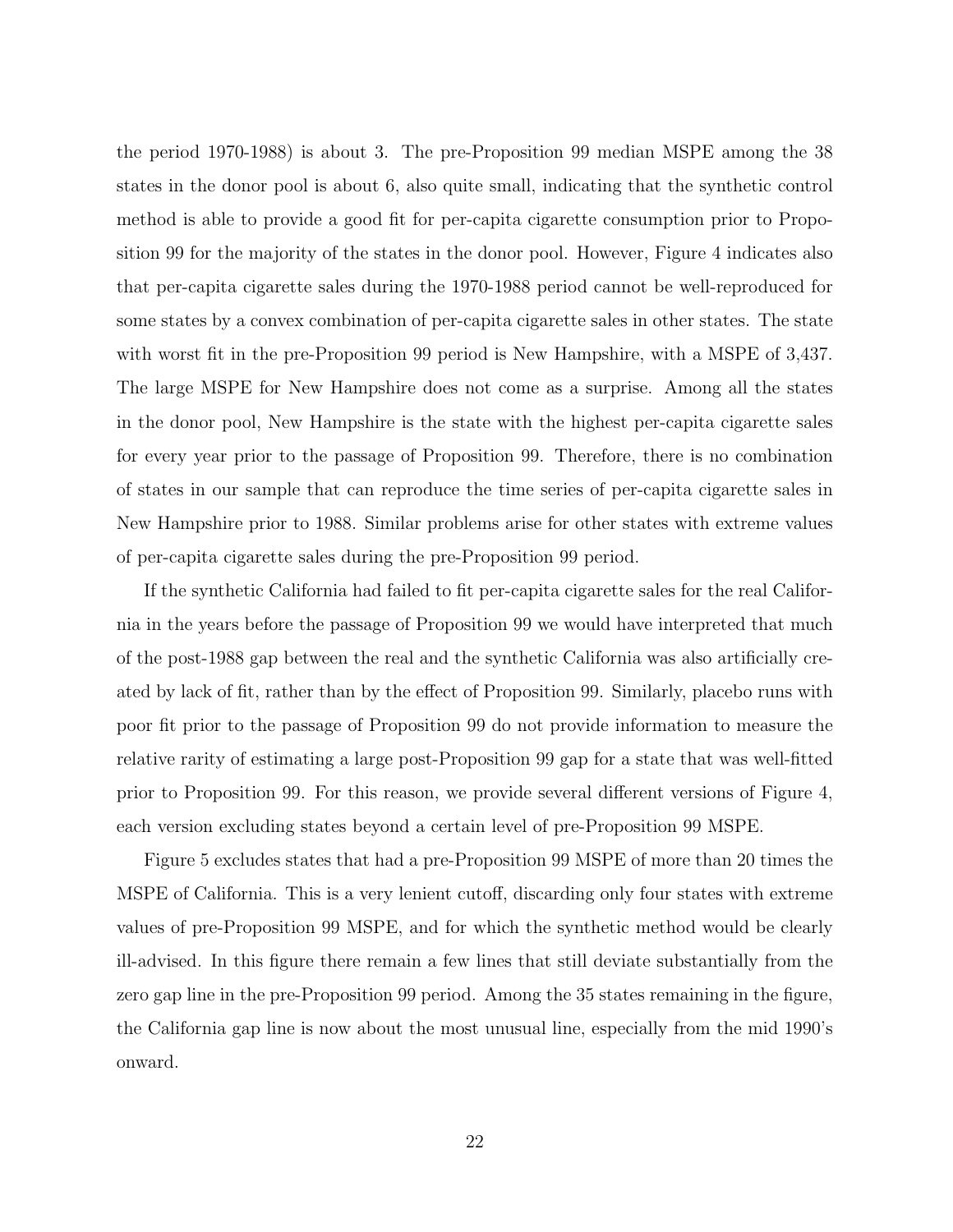Figure 6 is based on a lower cutoff, excluding all states that had a pre-Proposition 99 MSPE higher than five times the pre-Proposition 99 MSPE for California. Twenty-nine control states plus California remain in the figure. The California gap line is now clearly the most unusual line for almost the entire post-treatment period.

In Figure 6 we lower the cutoff even further and focus exclusively on those states that we can fit almost as well as California in the period 1970-1988, that is, those states with pre-Proposition 99 MSPE not higher than twice the pre-Proposition 99 MSPE for California. Evaluated against the distribution of the gaps for the 19 remaining control states in Figure 6, the gap for California appears highly unusual. The negative effect in California is now by far the lowest of all. Because this figure includes 19 control states, the probability of estimating a gap of the magnitude of the gap for California under a random permutation of the intervention in our data is 5 percent, a test level typically used in conventional tests of statistical significance.

One final way to evaluate the California gap relative to the gaps obtained from the placebo runs is to look at the distribution of the ratios of post/pre-Proposition 99 MSPE. The main advantage of looking at ratios is that it obviates choosing a cutoff for the exclusion of ill-fitting placebo runs. Figure 8 displays the distribution of the post/pre-Proposition 99 ratios of the MSPE for California and all 38 control states. The ratio for California clearly stands out in the figure: post-Proposition 99 MSPE is about 130 times the MSPE for the pre-Proposition 99 period. No control state achieves such a large ratio. If one were to assign the intervention at random in the data, the probability of obtaining a post/pre-Proposition 99 MSPE ratio as large as California's is  $1/39 = 0.026$ .

#### IV. CONCLUSION

Comparative case study research has broad potential in the social sciences. However, the empirical implementations of comparative case studies have been plagued by inferential challenges and ambiguity about the choice of valid control groups. Building on an idea in Abadie and Gardeazabal (2003), this paper proposes the use of synthetic control methods to overcome these shortcomings. Our method allows for causal inference in observational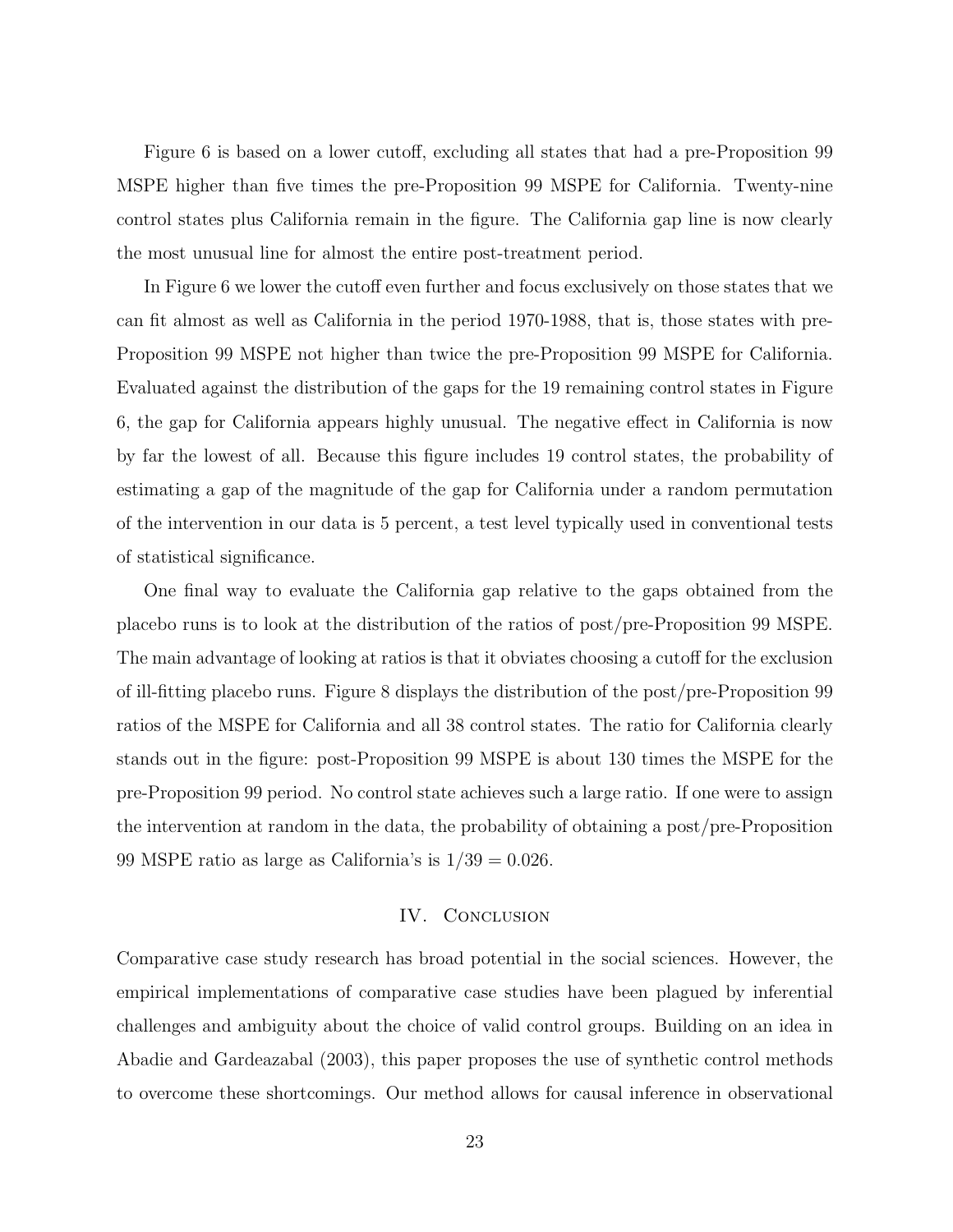settings with a single treated unit. We use a data-driven procedure to construct a weighted combination of potential comparison regions that approximate the most relevant characteristics of the units exposed to the intervention.

We show that the conditions under which the synthetic control estimator is valid are more general than the conditions required for traditional linear panel data or difference-indifferences estimators. In addition, we propose a method to produce informative inference regardless of the number of available comparison units, the number of available time periods, and whether the data are individual (micro) or aggregate (macro). Moreover, we provide software to implement the estimators proposed in this article.

We demonstrate the applicability of the synthetic control method by studying the effects of Proposition 99, a large-scale tobacco control program that California passed in 1988. Our results suggest the effects of the tobacco control program are much larger than prior estimates have reported. We show that if one were to re-label the intervention state in the dataset at random, the probability of obtaining results of the magnitude of those obtained for California would be extremely small, 0.026.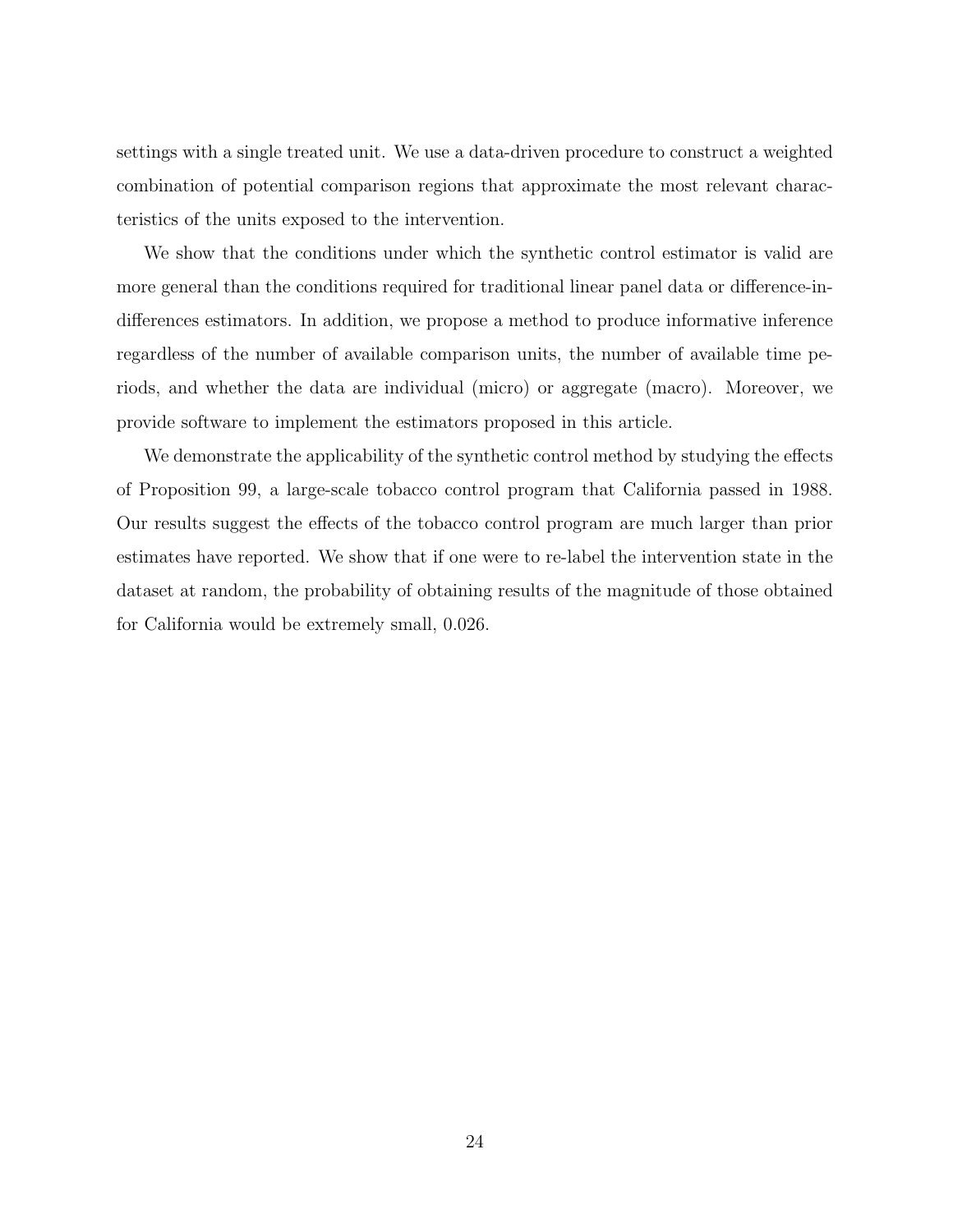## APPENDIX A: DATA SOURCES

In this appendix, we describe the data used in our analysis and provide sources.

- Per-capita cigarette consumption (in packs). Source: Orzechowski and Walker (2005). These data are based on the total tax paid on sales of packs of cigarettes in a particular state divided by its total population.
- Average retail price per pack of cigarettes. Source: Orzechowski and Walker (2005). Price figures include state sales taxes, if applicable.
- Per-capita state personal income (logged). Source: Bureau of the Census, United States Statistical Abstract. Converted to 1997 dollars using the Consumer Price Index.
- State population and percent of state population aged 15-24. Source: U.S. Census Bureau.
- Per-capita beer consumption. Source: Beer Institute's Brewer's Almanac. Measured as the per-capita consumption of malt beverages (in gallons).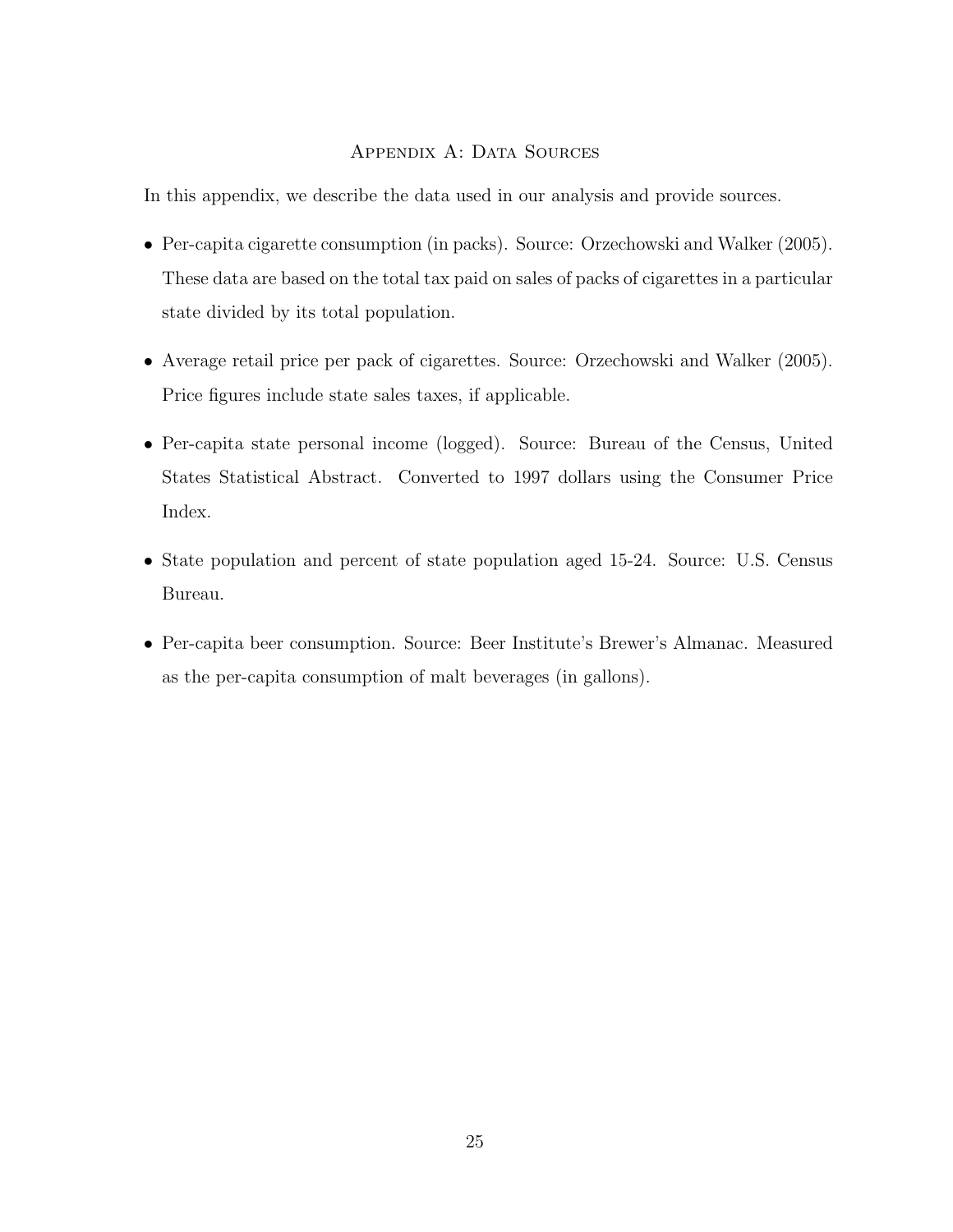# Appendix B: The Economic Impact of the German Reunification in West Germany

In this appendix, we illustrate the application of the synthetic control method to crosscountry data. For this purpose, we apply the synthetic control method to estimate the economic impact of the 1990 German reunification in the former West Germany (Federal Republic of Germany). Using the synthetic control method, we construct a synthetic West Germany as a convex combination of other advanced industrialized countries chosen to resemble the values of economic growth predictors for West Germany prior to the reunification. Our sample of potential controls includes the following OECD member countries: Australia, Austria, Belgium, Canada, Denmark, Finland, France, Greece, Ireland, Italy, Japan, the Netherlands, New Zealand, Norway, Portugal, Spain, Sweden, Switzerland, United Kingdom, and the United States.

We provide a list of all variables used in the analysis at the end of this appendix, along with data sources. For each variable we have made sure that the German data refers exclusively to the territory of the former West Germany. For that purpose, when necessary, our dataset was supplemented with data from the German Federal Statistical Office (Statistisches Bundesamt). The outcome variable is real per-capita GDP (PPPadjusted, measured in 2002 U.S. Dollars). We rely on a standard set of predictors commonly used in the economic growth literature. We use the investment rate measured as the ratio of real domestic investment (private plus public) to GDP. Our proxy for human capital is the percentage of high school graduates in the total population aged 25 and older. Our predictors also include the inflation rate and the share of value added by the industrial sector. In addition, we include trade openness, measured by the sum of exports and imports as a percentage of GDP, among our predictors of economic growth. The inclusion of additional growth predictors did not change our results substantively.

Table A.1 compares the pre-reunification characteristics of the actual West Germany to those of our synthetic West Germany, and also to those of the population-weighted average of the 20 OECD countries in the donor pool. The statistics in this table show that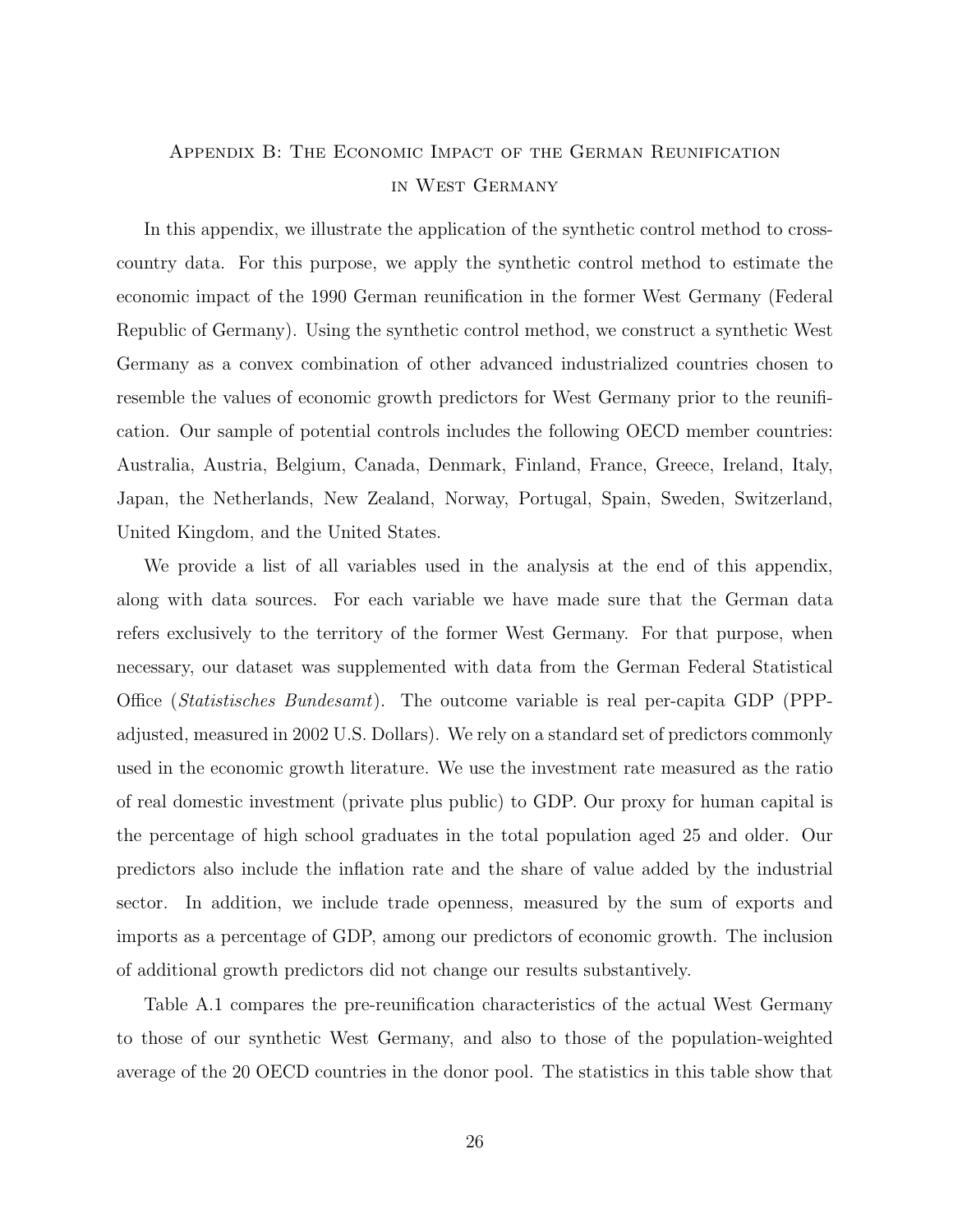the synthetic West Germany approximates the pre-1990 values of the economic growth predictors for West Germany far more accurately than the average of our sample of other OECD countries. This suggests that the synthetic West Germany provides a better control for the actual West Germany than the average of our sample of other OECD countries.

Table A.2 shows the weights of each country in the synthetic West Germany. The synthetic West Germany is a weighted average of Austria, the United States, Switzerland, the Netherlands, and Japan, with weights decreasing in this order. All other countries in the donor pool are assigned zero weights.

Figure A.1 displays the GDP per-capita trajectory of West Germany and its synthetic counterpart for the 1960-2003 period. The synthetic West Germany almost exactly reproduces the trend of this variable in the actual West Germany for the entire pre-reunification period. This remarkable fit for the pre-treatment period, along with the high balance on GDP predictors (Table A.1), suggests that our synthetic West Germany provides a sensible estimate of the counterfactual GDP per-capita trend that West Germany would have experienced in the absence of the German reunification.

Our estimate of the effect of the German reunification on GDP per-capita in West Germany is given by the difference between the actual West Germany and its synthetic version. We find that the German reunification did not have much of an effect on West German GDP per-capita in the first two years immediately following reunification. In this initial period GDP per-capita in the synthetic West Germany is slightly lower than in the actual West Germany, which is broadly in line with arguments about an initial demand boom (see, for example, Meinhardt et al. 1995). From 1992 onwards, however, the two lines diverge substantially. While the actual West Germany's per-capita GDP growth decelerates, the synthetic West Germany's per-capita GDP keeps ascending at a pace similar to that of the pre-unification period. The divergence of the two series continues to grow until the end of the sample period. Our results suggest a pronounced negative effect of the reunification on West German income. They suggest that for the entire 1990-2003 period, GDP per-capita was reduced by about 1,460 USD per year on average, a decline of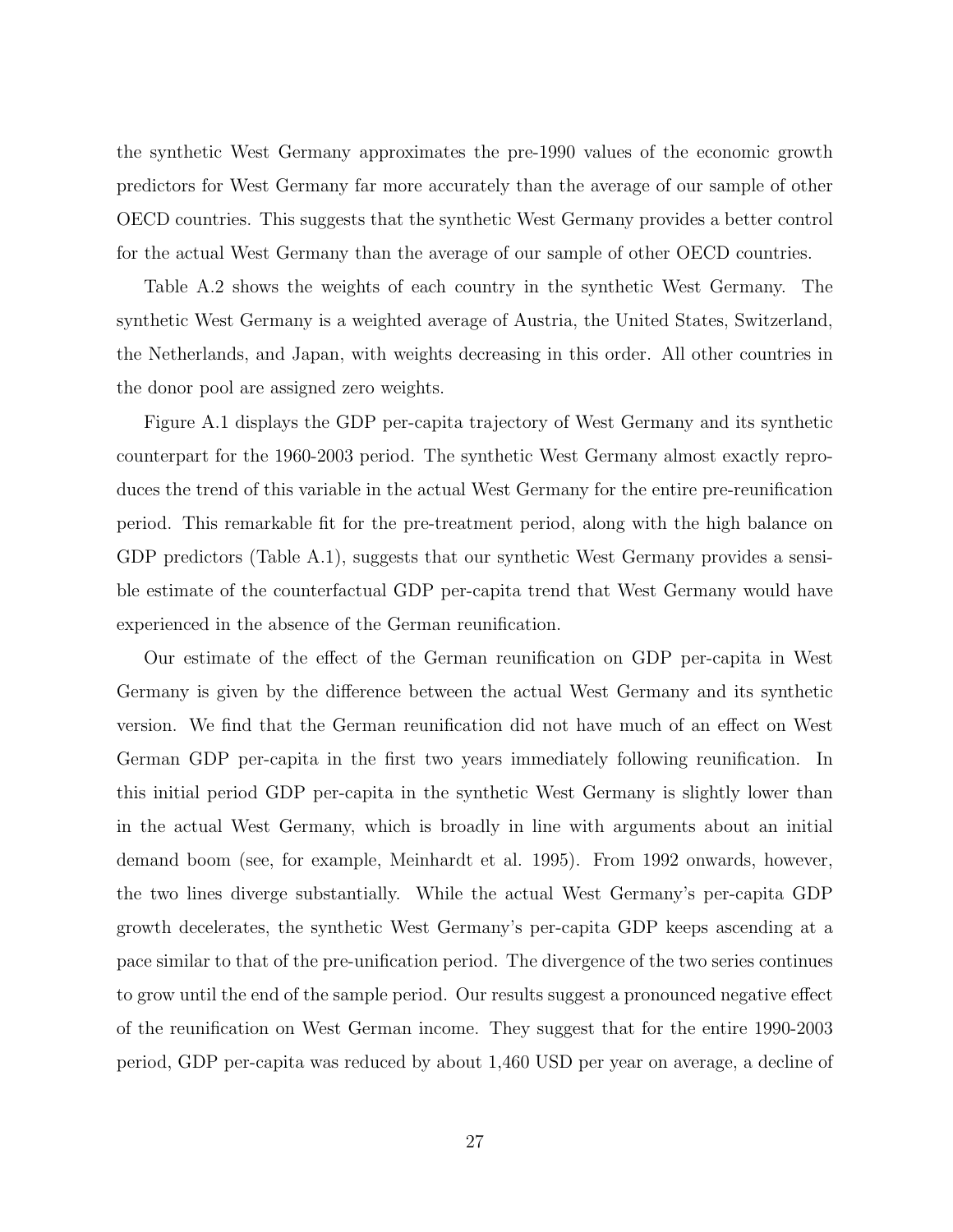approximately 6 percent.

To evaluate the statistical significance of our estimate, we conduct a placebo study where the treatment is reassigned not across units but in time. Thus, instead of running a placebo study by reassigning reunification to different countries, we maintain West Germany as the treated unit but reassign reunification to an earlier point in time. The idea is to evaluate how likely it is to obtain results of the magnitude that we obtain in Figure A.1 when we apply our methods in a sample period before the reunification.

Here we show results for the case when reunification is reassigned to the year 1980, ten years earlier than it actually occurred. Thus, we run the same model as before, but the pre-treatment period is constrained to be 1960-1980. We also lag our predictors variables accordingly. The results for reassigning reunification to years other than 1980 are substantially identical. They are omitted to economize on space.

Figure A.2 displays the results of our in-time placebo study. Notice that the synthetic West Germany almost exactly reproduces the evolution of GDP per capita in the actual West Germany for the entire pre-treatment period. Most importantly, the GDP per-capita trajectories of West Germany and its synthetic counterpart do not diverge considerably after 1980. That is, in contrast to the actual 1990 German reunification, our 1980 placebo reunification has no perceivable effect. This placebo study shows that a weighted combination of other OECD countries can be used to predict accurately the evolution of GDP per-capita in West Germany prior to the reunification. This suggests that the gap estimated in Figure A.1 reflects the impact of the German reunification and not a potential lack of predictive power of the synthetic control.

The data sources employed for this application are:

• GDP per capita (PPP 2002 \$US). Source: OECD National Accounts (retrieved via the OECD Health Database in October 2006). Data for West Germany was obtained from Statistisches Bundesamt 2005 (Arbeitskreis "Volkswirtschaftliche Gesamtrechnungen der Länder") and converted using PPP monetary conversion factors (retrieved from the OECD Health Database in October 2006).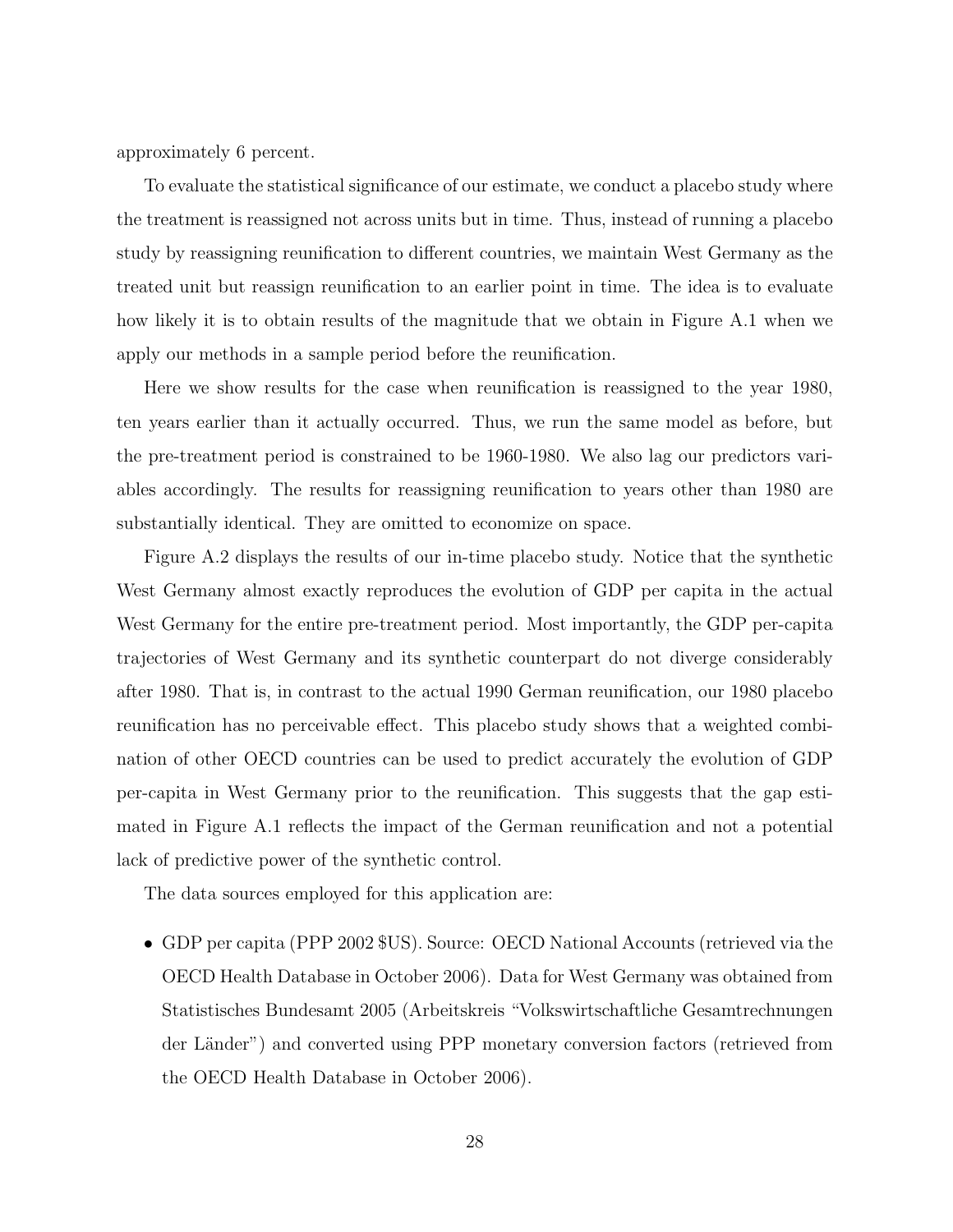- Investment Rate: Ratio of real domestic investment (private plus public) to real GDP. Source: Barro and Lee  $(1994)$ .
- Schooling: Percentage of secondary school completed in the total population aged 25 and older. Source: Barro and Lee (2000).
- Industry: industry share of value added. Source: World Bank WDI Database 2005 and Statistisches Bundesamt 2005.
- Inflation: annual percentage change in consumer prices (base year 1995). Source: World Development Indicators Database 2005 and Statistisches Bundesamt 2005.
- Trade Openness: Export plus Imports as percentage of GDP. Source: World Bank: World Development Indicators CD-ROM 2000.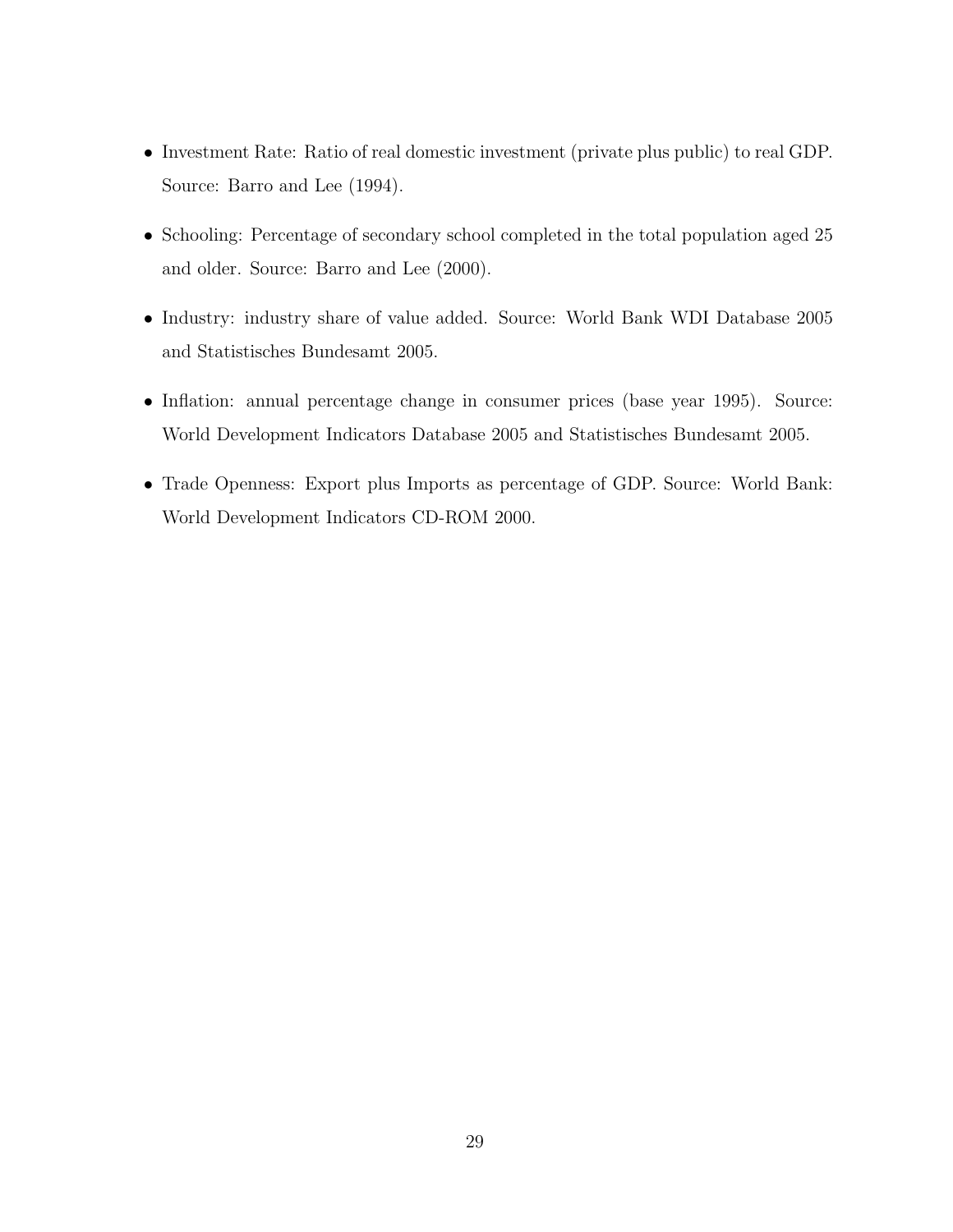### APPENDIX C: TECHNICAL DETAILS

Consider the first model in section II.B:

$$
Y_{it}^N = \delta_t + \theta_t Z_i + \lambda_t \mu_i + \varepsilon_{it}.
$$

The weighted average of the outcome in the donor pool, using weights  $\{w_j\}_{2\leq j\leq J+1}$  is:

$$
\sum_{j=2}^{J+1} w_j Y_{jt}^N = \delta_t + \theta_t \left( \sum_{j=2}^{J+1} w_j Z_j \right) + \lambda_t \left( \sum_{j=2}^{J+1} w_j \mu_j \right) + \sum_{j=2}^{J+1} w_j \varepsilon_{jt}.
$$

As a result,

$$
Y_{1t}^{N} - \sum_{j=2}^{J+1} w_{j} Y_{jt}^{N} = \theta_{t} \left( Z_{1} - \sum_{j=2}^{J+1} w_{j} Z_{j} \right) + \lambda_{t} \left( \mu_{1} - \sum_{j=2}^{J+1} w_{j} \mu_{j} \right) + \sum_{j=2}^{J+1} w_{j} (\varepsilon_{1t} - \varepsilon_{jt}).
$$

To simplify the exposition, we will restrict ourselves to the case that  $F = 1$ , so there is one unobserved factor, and with  $\varepsilon_{it}$  independent across units and in time. The analysis can be, however, extended to more general settings.<sup>19</sup> Consider  $M$  ( $1 \times T_0$ )-vectors:  $K_1, \ldots, K_M$ . Let K be the  $(M \times T_0)$  matrix with m-th row equal to  $K_m$ . For  $1 \leq i \leq J+1$  and  $1 \leq m \leq M$ , let  $\bar{Y}_i^K$  be the  $M \times 1$  matrix with m-th row equal to  $\sum_{s=1}^{T_0} k_{ms} Y_{is}$ , where  $k_{ms}$ is the s-th element of  $K_m$ . Similarly, let  $\bar{\varepsilon}_i^K$  and  $\bar{\lambda}^K$  be  $(M \times 1)$  vectors with m-th element equal to  $\sum_{s=1}^{T_0} k_{ms} \varepsilon_{is}$  and  $\sum_{s=1}^{T_0} k_{ms} \lambda_s$ , respectively. Let  $\bar{\theta}^K$  be the  $(M \times r)$  matrix with m-row equal to  $\sum_{s=1}^{T_0} k_{ms}\theta_s$ . We obtain,

$$
\bar{Y}_1^K - \sum_{j=2}^{J+1} w_j \bar{Y}_j^K = \bar{\theta}^K \left( Z_1 - \sum_{j=2}^{J+1} w_j Z_j \right) + \bar{\lambda}^K \left( \mu_1 - \sum_{j=2}^{J+1} w_j \mu_j \right) + \sum_{j=2}^{J+1} w_j (\bar{\varepsilon}_1^K - \bar{\varepsilon}_j^K).
$$

Therefore, if  $\lambda^k \neq 0$ , then:

$$
Y_{1t}^{N} - \sum_{j=2}^{J+1} w_{j} Y_{jt}^{N} = \lambda_{t} (\bar{\lambda}^{K} \bar{\lambda}^{K})^{-1} \bar{\lambda}^{K} \left( \bar{Y}_{1}^{K} - \sum_{j=2}^{J+1} w_{j} \bar{Y}_{j}^{K} \right)
$$
  
+ 
$$
(\theta_{t} - \lambda_{t} (\bar{\lambda}^{K} \bar{\lambda}^{K})^{-1} \bar{\lambda}^{K} \bar{\theta}^{K}) \left( Z_{1} - \sum_{j=2}^{J+1} w_{j} Z_{j} \right)
$$

$$
- \lambda_{t} (\bar{\lambda}^{K} \bar{\lambda}^{K})^{-1} \bar{\lambda}^{K} \left( \bar{\varepsilon}_{1}^{K} - \sum_{j=2}^{J+1} w_{j} \bar{\varepsilon}_{j}^{K} \right) + \sum_{j=2}^{J+1} w_{j} (\varepsilon_{1t} - \varepsilon_{jt}).
$$

<sup>&</sup>lt;sup>19</sup>In particular, it is straightforward to generalize the argument to the case that the series  $\varepsilon_{it}$  are martingale differences, for  $i = 1, \ldots, J + 1$ . Generalizations to other settings are also possible. Notice, however, that even with  $\varepsilon_{it}$  independent across units and in time, the unobserved residual  $u_{it} = \lambda_t \mu_i + \varepsilon_{it}$  may be correlated across units and in time because the presence of the term  $\lambda_t \mu_i$ .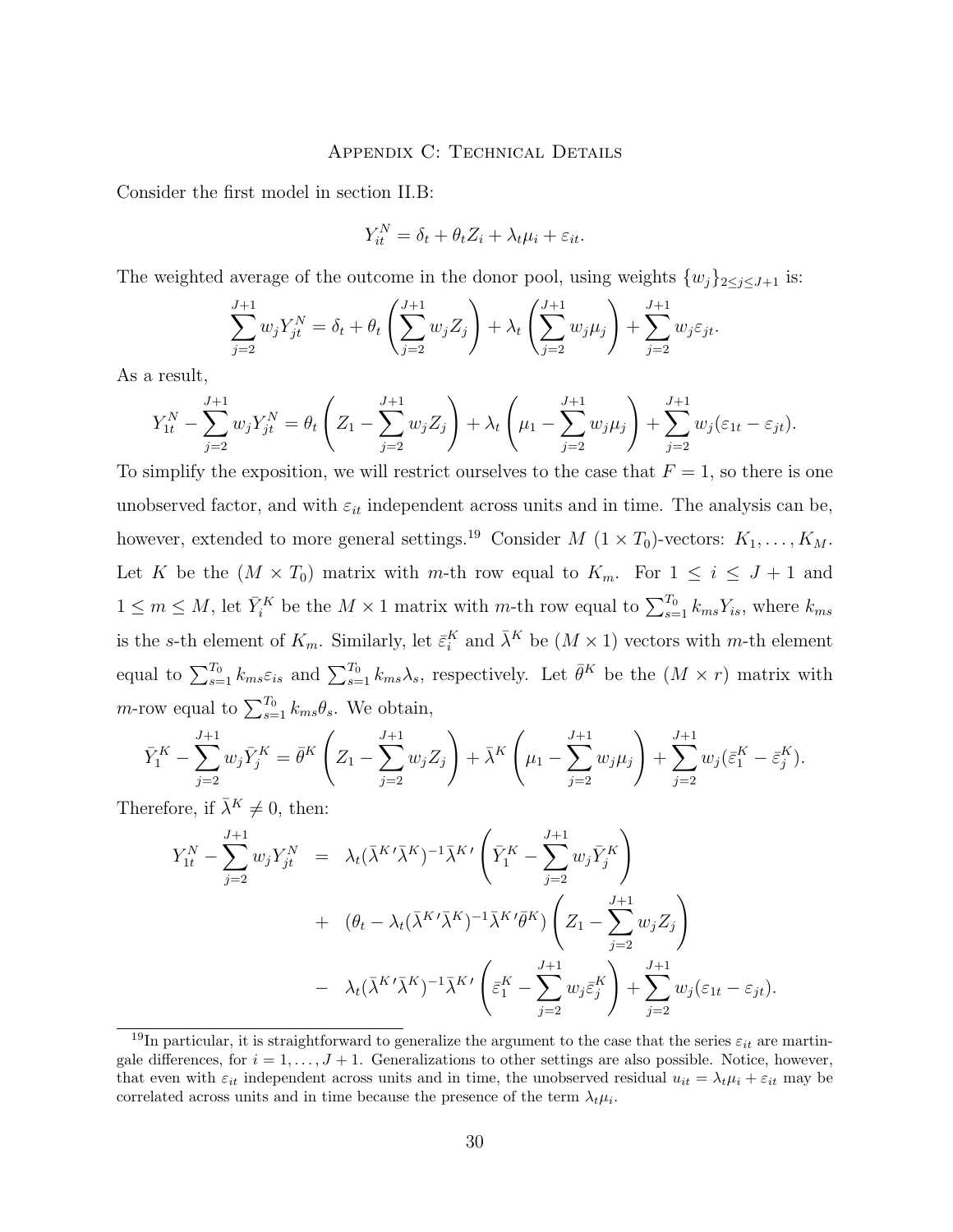Suppose that there exist  $\{w_2^*, \ldots, w_{J+1}^*\}$  such that equation (2) holds approximately. Then

$$
Y_{1t}^N - \sum_{j=2}^{J+1} w_j^* Y_{jt}^N \simeq R_{1t} + R_{2t} + R_{3t},
$$

where

$$
R_{1t} = \lambda_t (\bar{\lambda}^{K'} \bar{\lambda}^{K})^{-1} \bar{\lambda}^{K'} \sum_{j=2}^{J+1} w_j^* \bar{\varepsilon}_j^K, \quad R_{2t} = -\lambda_t (\bar{\lambda}^{K'} \bar{\lambda}^{K})^{-1} \bar{\lambda}^{K'} \bar{\varepsilon}_1^K,
$$

and  $R_{3t} = \sum_{i=2}^{J+1}$  $j=1 \atop j=2} w_j^* (\varepsilon_{jt} - \varepsilon_{1t}).$ 

 $R_{2t}$  and  $R_{3t}$  have mean zero. To analyze the mean of  $R_{1t}$ , consider first the case of  $M = 1$  and  $K = (1/T_0, \ldots, 1/T_0)$ , as in section II.B. Let  $\lambda = (\lambda_1, \ldots, \lambda_{T_0})'$ . Then,  $\bar{\lambda}^K = K\lambda = (1/T_0) \sum_{s=1}^{T_0}$  $_{s=1}^{T_0}\lambda_s, \, \bar{\varepsilon}_j^K=(1/T_0)$  $\overline{\nabla^T}$  $s=1}^{T_0} \varepsilon_{js}$  (for  $j=1,\ldots,J+1$ ), and

$$
R_{1t} = \frac{\lambda_t}{(1/T_0) \sum_{s=1}^{T_0} \lambda_s} \sum_{j=2}^{J+1} w_j^* \bar{\varepsilon}_j^K.
$$

Assume that, for some even p, the p-th moments of  $|\varepsilon_{jt}|$  exist for  $j = 2, \ldots, J + 1$  and  $t = 1, \ldots, T_0$ . Using Hölder's Inequality:

$$
\sum_{j=2}^{J+1}w_j^*|\bar{\varepsilon}_j^K|\leq \left(\sum_{j=2}^{J+1}w_j^*|\bar{\varepsilon}_j^K|^p\right)^{1/p}\leq \left(\sum_{j=2}^{J+1}|\bar{\varepsilon}_j^K|^p\right)^{1/p}
$$

.

Therefore, applying again Hölder's Inequality:

$$
E\left[\sum_{j=2}^{J+1} w_j^* \big|\tilde{\varepsilon}_j^K\big|\right] \leq \left(E\left[\sum_{j=2}^{J+1} \big|\tilde{\varepsilon}_j^K\big|^p\right]\right)^{1/p}.
$$

Now, using Rosenthal's Inequality:

$$
E|\bar{\varepsilon}_j^K|^p \le C(p) \max\left\{\frac{1}{T_0^p} \sum_{t=1}^{T_0} E|\varepsilon_{jt}|^p, \left(\frac{1}{T_0^2} \sum_{t=1}^{T_0} E|\varepsilon_{jt}|^2\right)^{p/2}\right\},\,
$$

where  $C(p)$  is the p-th moment of minus one plus a Poisson random variable with parameter equal to one (see Ibragimov and Sharakhmetov, 2002). Let  $\sigma_{jt}^2 = E|\varepsilon_{jt}|^2$ ,  $\sigma_j^2 =$  $(1/T_0) \sum_{t=1}^{T_0}$  $\sigma_{1}^{T_0} \sigma_{jt}^2$ ,  $\bar{\sigma}^2 = \max_{j=2,\dots,J+1} \sigma_j^2$ , and  $\bar{\sigma} =$ √  $\overline{\overline{\sigma}^2}$ . Similarly, let  $\mu_{p,jt} = E|\varepsilon_{jt}|^p$ ,  $\mu_{p,j} = (1/T_0) \sum_{t=1}^{T_0}$  $\bar{\mu}_{t=1}^{T_0} \mu_{p,jt}$ , and  $\bar{\mu}_p = \max_{j=2,\dots,J+1} \mu_{p,j}$ . We obtain:

$$
E\left[\sum_{j=2}^{J+1} w_j^* |\bar{\varepsilon}_j^K| \right] \le C(p)^{1/p} J^{1/p} \max\left\{ \frac{\bar{\mu}_p^{1/p}}{T_0^{1-1/p}}, \frac{\bar{\sigma}}{T_0^{1/2}} \right\}.
$$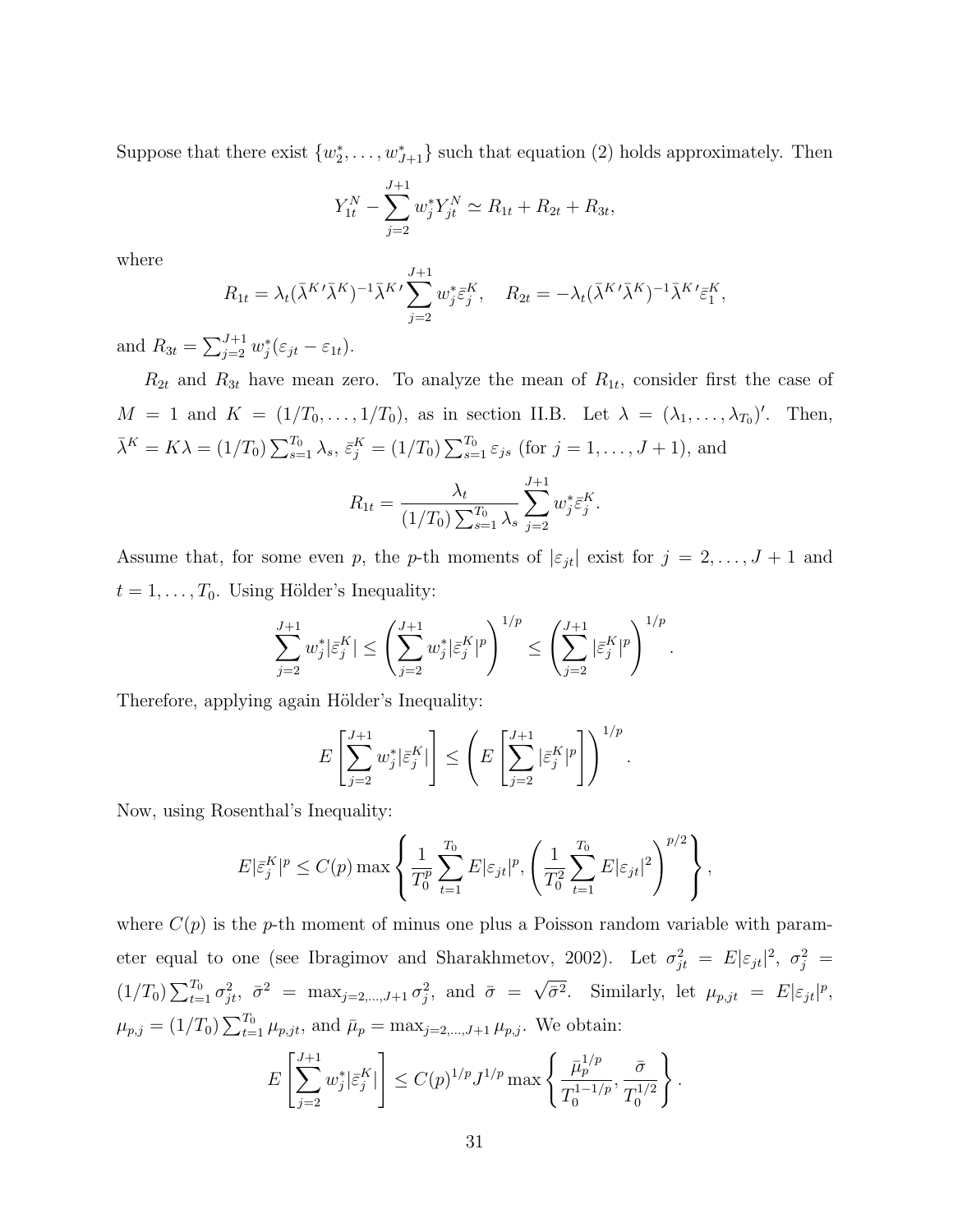Last equation shows that the bias of the estimator can be bounded by a function that goes to zero as the number of pre-treatment periods increases.

So far we have considered the case that the synthetic control is chosen to approximate  $Z_1$  as well as the value of an average of pre-treatment outcomes for the treated unit. Alternatively, consider the case that the synthetic control is chosen to approximate  $Z_1$  and the values of the pretreatment outcomes for the treated unit in M pretreatment periods. Without loss of generality, assume that we are trying to approximate the values of the pretreatment outcome for the treated unit in the last M pretreatment periods. Then,

$$
R_{1t} = \frac{\lambda_t}{\sum_{s=T_0-M+1}^{T_0} \lambda_s^2} \sum_{s=T_0-M+1}^{T_0} \lambda_s \sum_{j=2}^{J+1} w_j^* \varepsilon_{js}
$$
  
= 
$$
\left( \frac{\sum_{s=T_0-M+1}^{T_0} \lambda_t |\lambda_s|}{\sum_{s=T_0-M+1}^{T_0} \lambda_s^2} \right) \sum_{j=2}^{J+1} w_j^* \sum_{s=T_0-M+1}^{T_0} \left( \frac{\lambda_s}{\sum_{n=T_0-M+1}^{T_0} |\lambda_n|} \right) \varepsilon_{js}.
$$

Assume that there exist two finite constant  $\lambda_{min} > 0$  and  $\lambda_{max} < \infty$  such that  $\lambda_{min} \leq$  $|\lambda_t| \leq \lambda_{max}$  for all  $t = 1, \ldots, T_0$ . Let  $\bar{R} = \lambda_{max}/\lambda_{min}$ . Using the same argument as before, we obtain:

$$
E\sum_{j=2}^{J+1} w_j^* \left| \sum_{s=T_0-M+1}^{T_0} \left( \frac{\lambda_s}{\sum_{n=T_0-M+1}^{T_0} |\lambda_n|} \right) \varepsilon_{js} \right| \le C(p)^{1/p} J^{1/p} \max \left\{ \frac{\bar{R} \bar{\mu}_p^{1/p}}{M^{1-1/p}}, \frac{\bar{R} \bar{\sigma}}{M^{1/2}} \right\}.
$$

Last equation shows that the bias of the synthetic control estimator can be reduced by increasing M, the number of pretreatment outcomes that the synthetic control approximates. Notice that  $M$  is only restricted to be not greater than the number of pretreatment periods:  $M \leq T_0$ .

Consider now the autoregressive model in equation (4). Notice that

$$
Y_{i T_0 + 1}^N = (\alpha_{T_0} + \beta_{T_0 + 1} \gamma_{T_0}) Y_{i T_0} + \beta_{T_0 + 1} \Pi_{T_0} Z_{i T_0} + \beta_{T_0 + 1} v_{i T_0 + 1} + u_{i T_0 + 1}.
$$

Working recursively it is easy to check that, conditional on  $Y_i_{T_0}$  and  $Z_i_{T_0}$ , for  $n \geq 1$ ,  $Y_{iT_0+n}^N$ is a linear function of  $\{u_{it}, v_{it}\}_{T_0+1 \leq t \leq T_0+n}$ . Then, because  $\{w_j^*\}_{2 \leq j \leq N}$  is a deterministic function of  $\mathcal{F}_{T_0}$ , and because  $\{u_{it}, v_{it}\}_{T_0+1 \leq t \leq T_0+n}$  have mean zero conditional on  $\mathcal{F}_{T_0}$ , the bias of the synthetic control estimator goes to zero as the discrepancies in equation in equation (5) go to zero.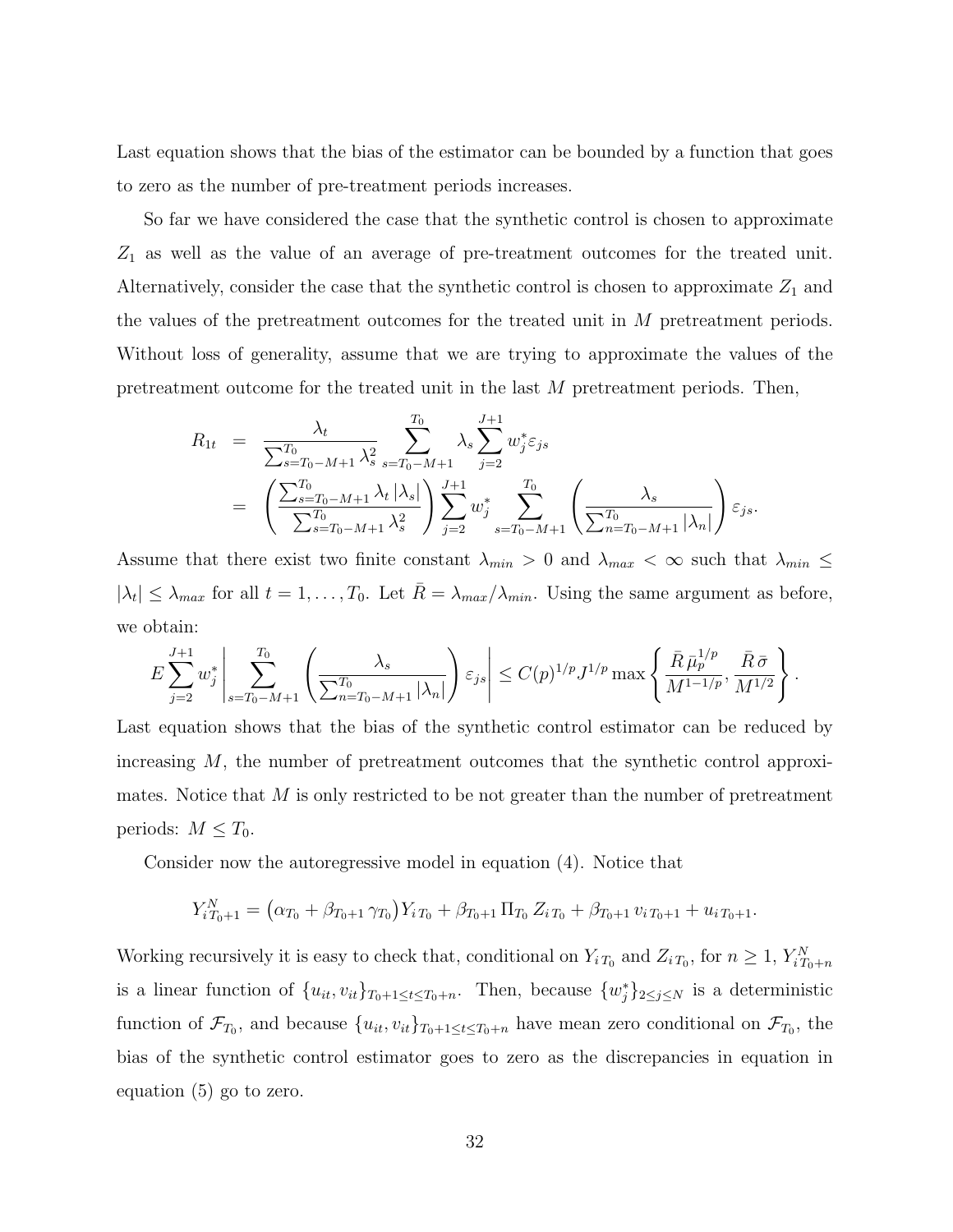#### **REFERENCES**

- Abadie, A. and Gardeazabal, J. (2003), "The Economic Costs of Conflict: A Case Study of the Basque Country", American Economic Review , vol. 93, no. 1, 112-132.
- ANRF (2006), "Municipalities with 100% Smokefree Laws", Available at: http://www.no-smoke .org/pdf/100ordlisttabs.pdf. Accessed on Nov. 15, 2006.
- Athey, S. and Imbens, G.W. (2006), "Identification and Inference in Nonlinear Difference-in-Differences Models", Econometrica , vol. 74, no. 2, 431-497.
- Barro, R.J. and Lee, J. (2000), "International Data on Educational Attainment: Updates and Implications," CID Working Paper No. 42, April 2000 – Human Capital Updated Files.
- Begay, M., Traynor, M., and Glantz, S. (1993), "The Tobacco Industry, State Politics, and Tobacco Education in California", American Journal of Public Health, vol. 83, no. 9, 1214-1221.
- BERTRAND, M., DUFLO, E., and MULLAINATHAN, S. (2004), "How Much Should we Trust Differences-in-Differences Estimates?", Quarterly Journal of Economics, vol. 119, no. 1, 249-275.
- Borio, G. (2005), Tobacco Timeline: Chapter Eight, The Twenty-First Century, the New Millenium, http://www.tobacco.org/resources/history/Tobacco\_History21.html.
- Breslow, L. and Johnson, M. (1993) "California's Proposition 99 on Tobacco, and its Impact", Annual Review of Public Health, vol. 14, 585-604.
- California Department of Health Services (2006), "Fast Facts", PS 11, http://www.dhs. ca.gov/opa/FactSheets/PDF/ps11.pdf.
- Capehart, T. (2001) "Trends in the Cigarette Industry after the Master Settlement Agreement", USDA Electronic Outlook Report, October, TBS-250-01.
- CARD, D. (1990), "The Impact of the Mariel Boatlift on the Miami Labor Market", *Industrial* and Labor Relations Review, vol. 44, 245-257.
- CARD, D. and KRUEGER, A. B. (1994), "Minimum Wages and Employment: A Case Study of the Fast-Food Industry in New Jersey and Pennsylvania", American Economic Review, vol. 84, 772-793.
- Dinan, J. and Heckelman, J. (2005), "The Anti-Tobacco movement in the Progressive Era: A Case Study of Direct Democracy in Oregon", Explorations in Economic History, vol. 42, no. 4, 529-546.
- DONALD, S.G. and LANG, K. (2006), "Inference with Difference in Differences and Other Panel Data", *Review of Economics and Statistics*, (forthcoming).
- Evans, W., Farrelly, M., and Montgomery, E. (1999), "Do Workplace Smoking Bans Reduce Smoking?", American Economic Review, vol. 89, no. 4, 728-747.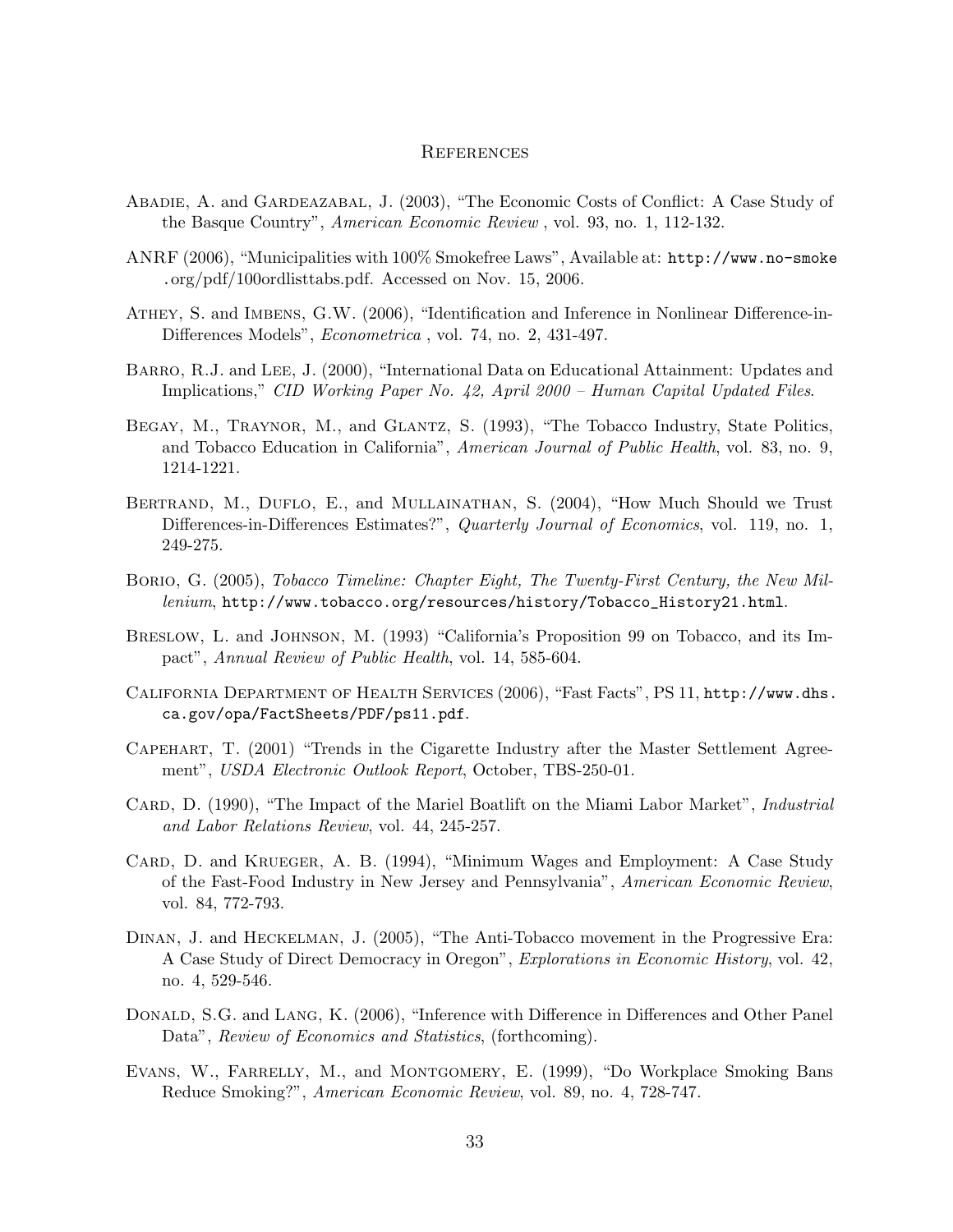- FARRELLY, M., EVANS, W., and SFEKAS, A. (1999), "The Impact of Workplace Smoking Bans: Results from a National Survey", Tobacco Control, vol. 8, 272-227.
- Fichtenberg, C. and Glantz, S. (2000), "Association of the California Tobacco Control Program with Declines in Cigarette Consumption and Mortality from Heart Disease", New England Journal of Medicine, vol. 343, no. 24, 1772-1777.
- Glantz, S. (1993), "Changes in Cigarette Consumption, Prices, and Tobacco Industry Revenues Associated with California's Proposition 99", Tobacco Control, vol. 2, 311-314.
- GLANTZ, S. and BALBACH, E. (2000), Tobacco War: Inside the California Battles. Berkeley: University of California Press. http://ark.cdlib.org/ark:/13030/ft167nb0vq/.
- Goel, R. K. and Nelson, M. (2006) "The Effectiveness of Anti-Smoking Legislation: A Review", Journal of Economic Surveys, vol. 20, no. 3, 325-355.
- Gruber, J. (2001), "Tobacco at the Crossroads: The Past and Future of Smoking Regulation in the United States", Journal of Economic Perspectives, vol. 15, no. 2, 193-212.
- Hu, T., Sung, H., and Keeler, T. (1995), "Reducing Cigarette Consumption in California: Tobacco Taxes vs. an Anti-Smoking Media Campaign", American Journal of Public Health, vol. 85, no. 9, 1218-1222.
- IBRAGIMOV, R. and SHARAKHMETOV, S. (2002), "The Exact Constant in the Rosenthal Inequality for Random Variables with Mean Zero", Theory of Probability and Its Applications, vol. 46, 127-131.
- King, G. and Zheng, L. (2006), "The Dangers of Extreme Counterfactuals", Political Analysis, vol. 14, no. 2, 131-159.
- Lehmann, E.L. (1997), Testing Statistical Hypotheses (2nd edition). Berkeley: University of California Press.
- LONGO, D., JOHNSON, J., KRUSEA, R., BROWNSON, R., and HEWETT, J. (2001), "A Prospective Investigation of the Impact of Smoking Bans on Tobacco Cessation and Relapse", Tobacco Control, vol. 10, 267-272.
- MEINHARDT, V., SEIDEL, B.,STILE, F., and TEICHMANN, D., (1995), "Transferleistungen in die neuen Bundesländer und deren wirtschaftliche Konsequenzen", Deutsches Institut für Wirtschaftfroschung, Sonderheft 154.
- Orzechowski and Walker (2005), The Tax Burden on Tobacco. Historical Compilation, Vol 40, 2005. Arlington, VA: Orzechowski & Walker.
- PIERCE, J., GILPIN, E., EMERY, S., FARKAS, A., ZHU, S., CHOI, W., BERRY, C., DISTEFAN, J., White, M., Soroko, S., and Navarro, A. (1998), Tobacco Control in California: Who's Winning the War? An Evaluation of the Tobacco Control Program, 1989-1996, La Jolla, CA: University of California at San Diego, Chapter 2.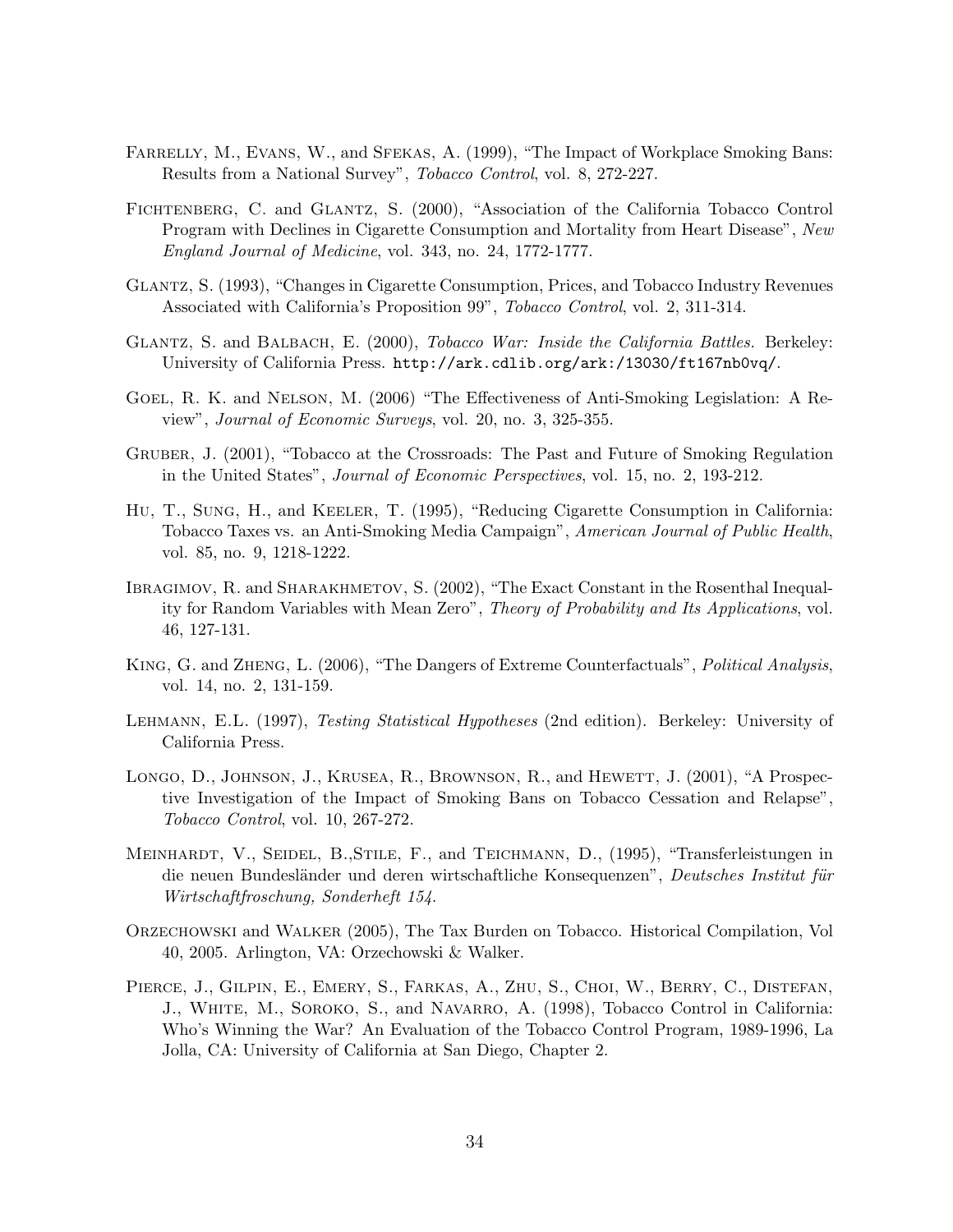- Rubin, D. B. (2001), "Using Propensity Scores to Help Design Observational Studies: Application to the Tobacco Litigation", Health Services and Outcomes Research Methodology, vol. 1, 169-188.
- SIEGEL, M. (2002), "The Effectiveness of State-Level Tobacco Control Interventions: A Review of Program Implementation and Behavioral Outcomes", Annual Review of Public Health, vol. 23, 45-71.
- TATE, C. (1999), Cigarette Wars: The Triumph of the Little White Slaver, NY: Oxford University Press.
- Temple, J. (1999), "The New Growth Evidence." Journal of Economic Literature, vol. 37(1), 112-156.
- WOODRUFF, T., ROSBROOK, B., PIERCE, J., and GLANTZ, S. (1993) "Lower Levels of Cigarette Consumption Found in Smoke-Free Workplaces in California", Archives of Internal Medicine, vol. 153, 1485-1493.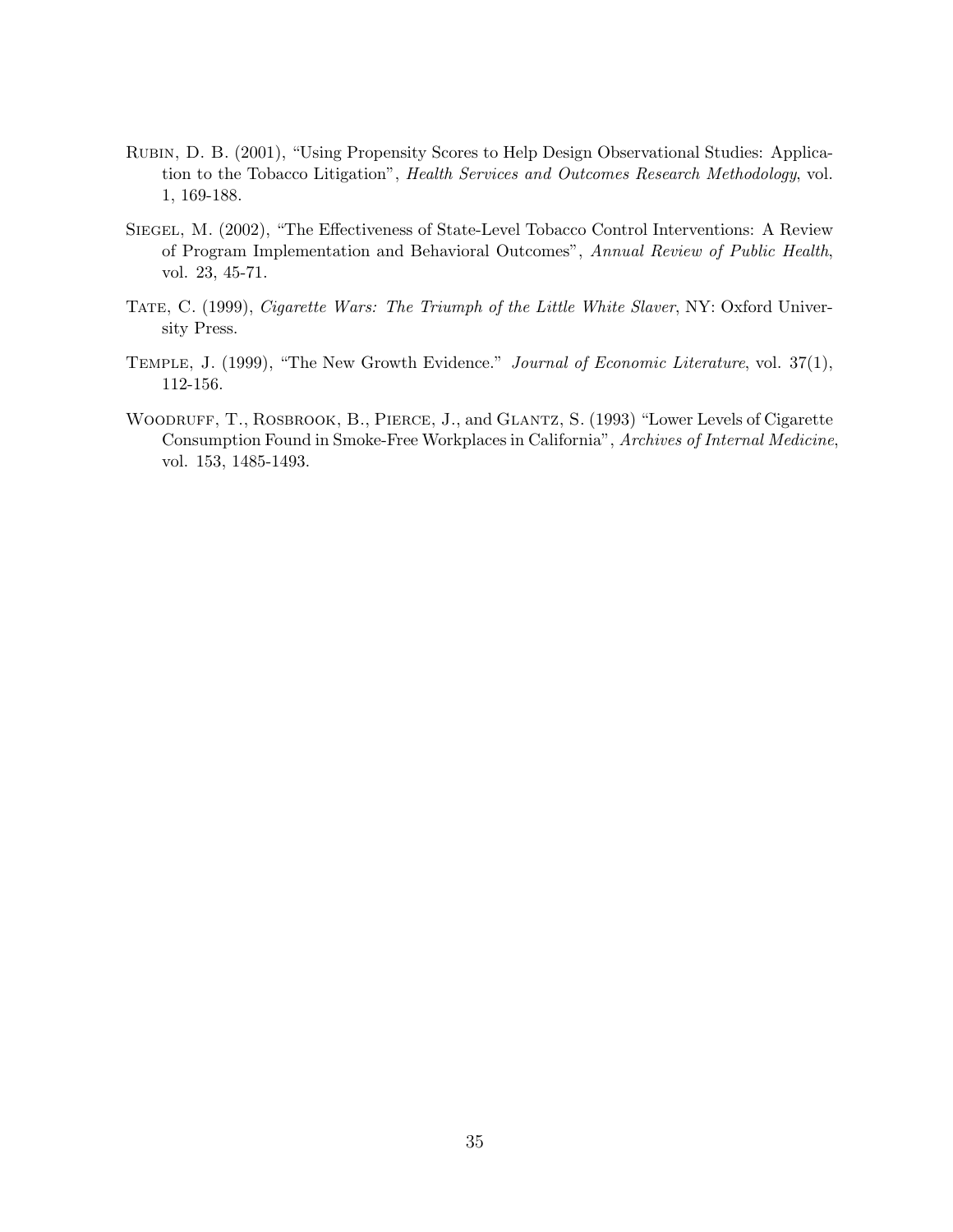

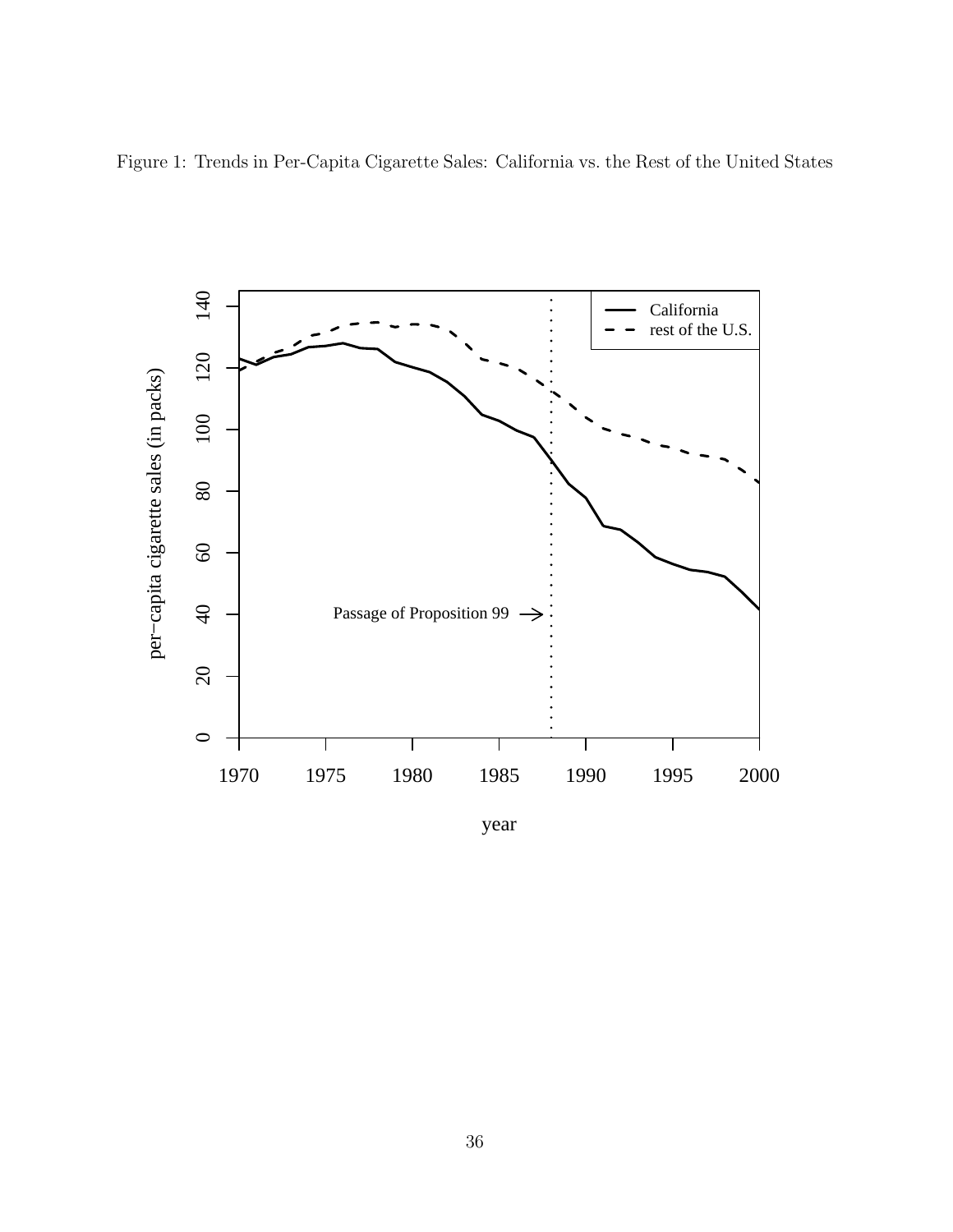

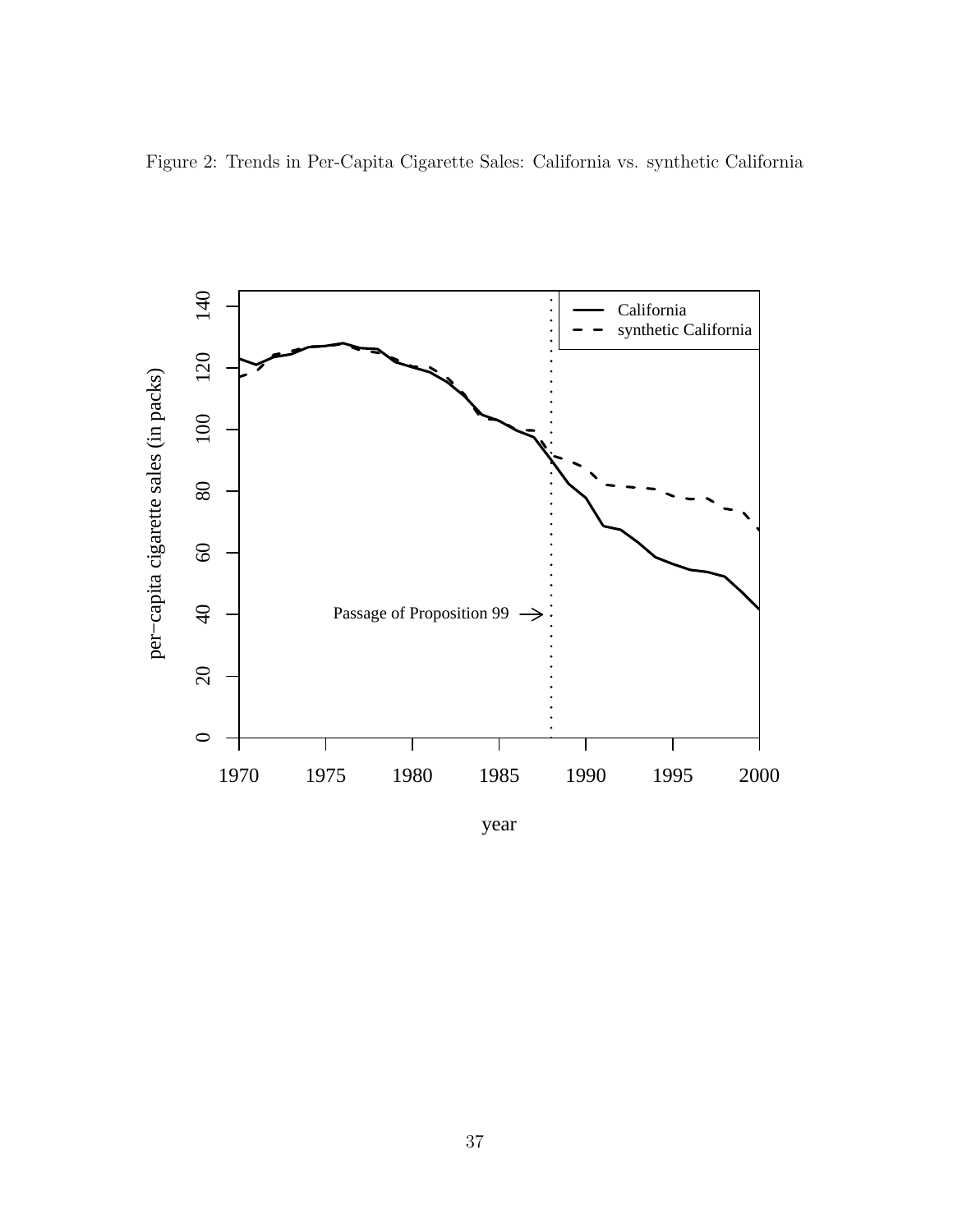

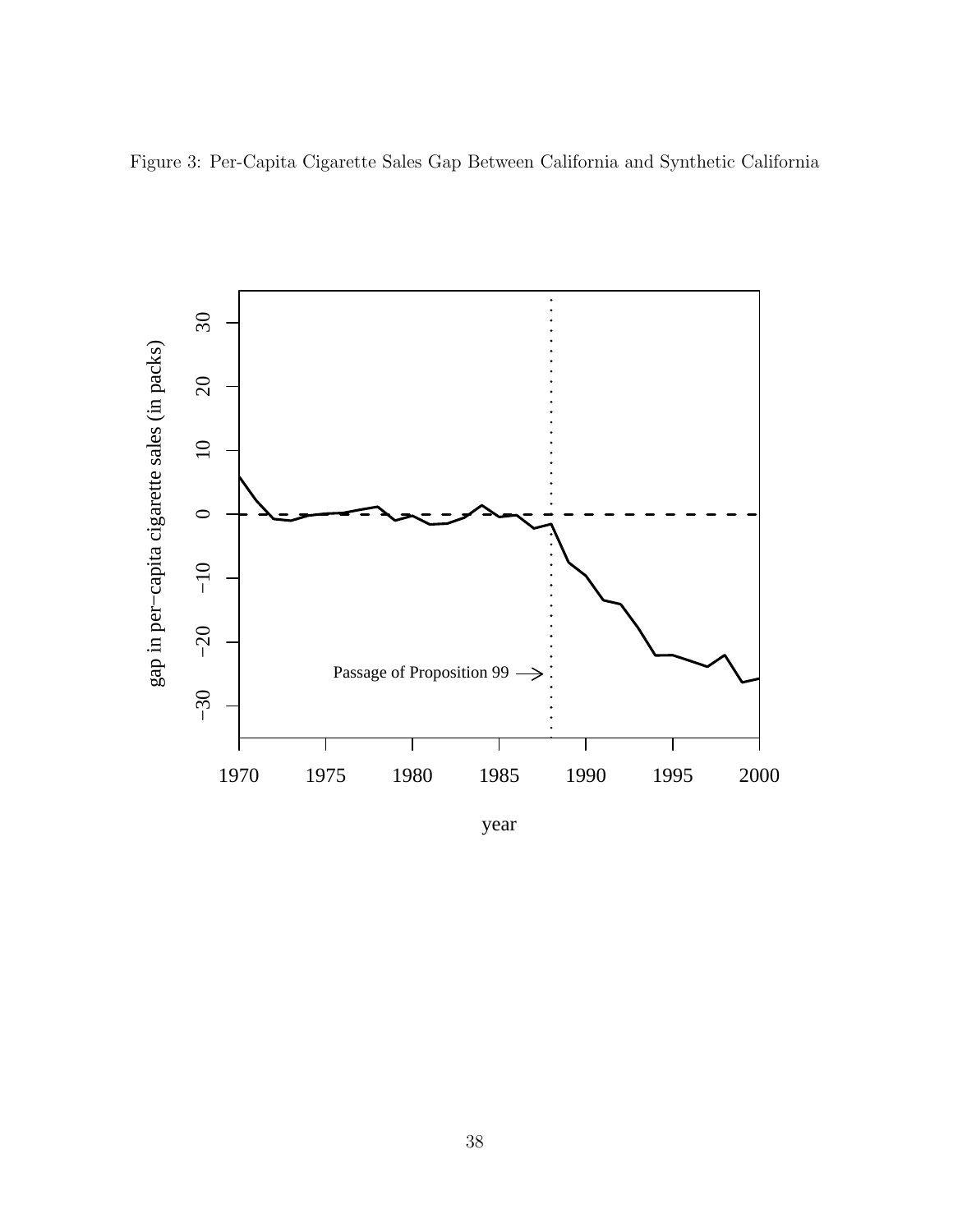Figure 4: Per-Capita Cigarette Sales Gaps in California and Placebo Gaps in all 38 Control States

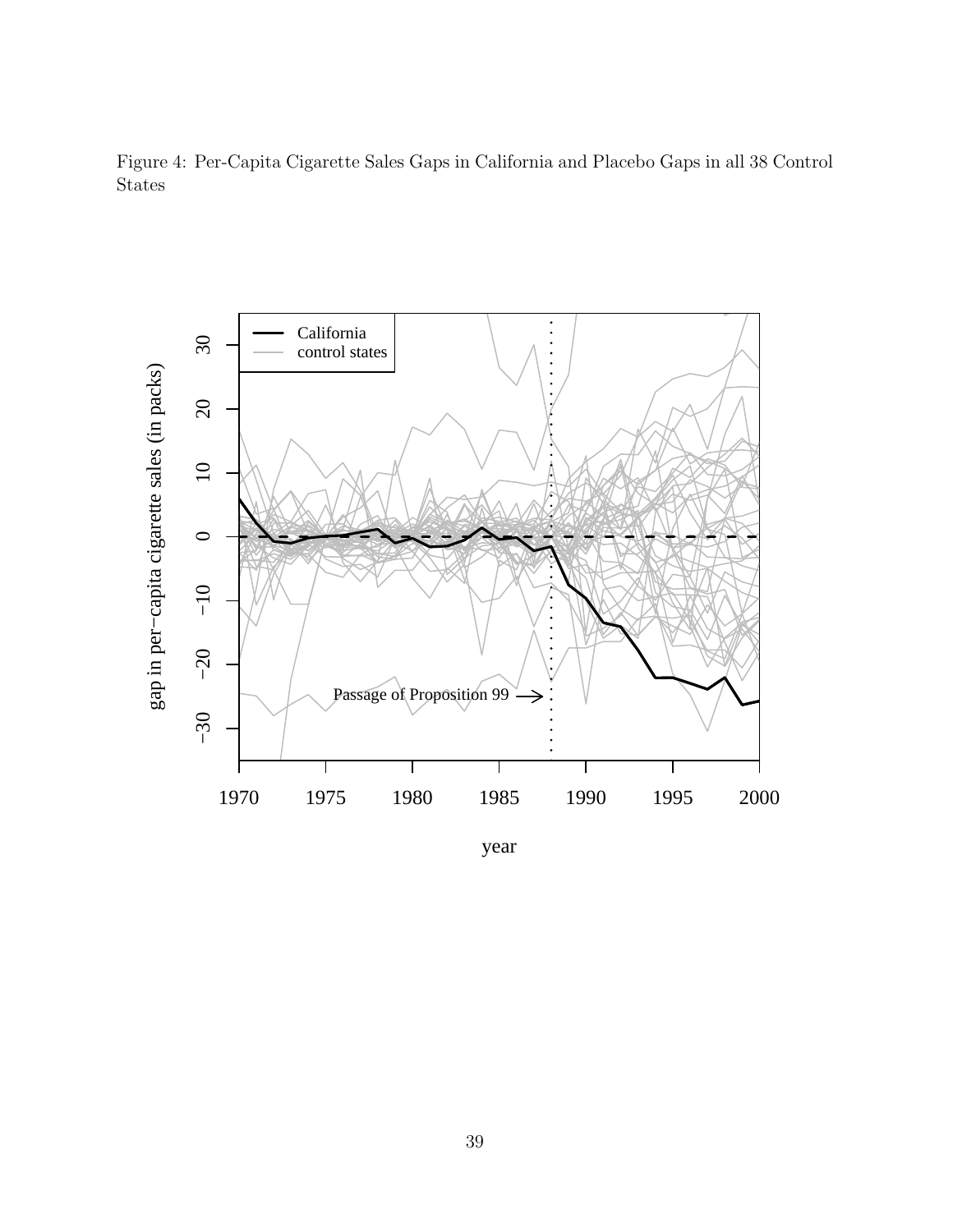Figure 5: Per-Capita Cigarette Sales Gaps in California and Placebo Gaps in 34 Control States (Discards States with Pre-Proposition 99 MSPE Twenty Times Higher than California's)



year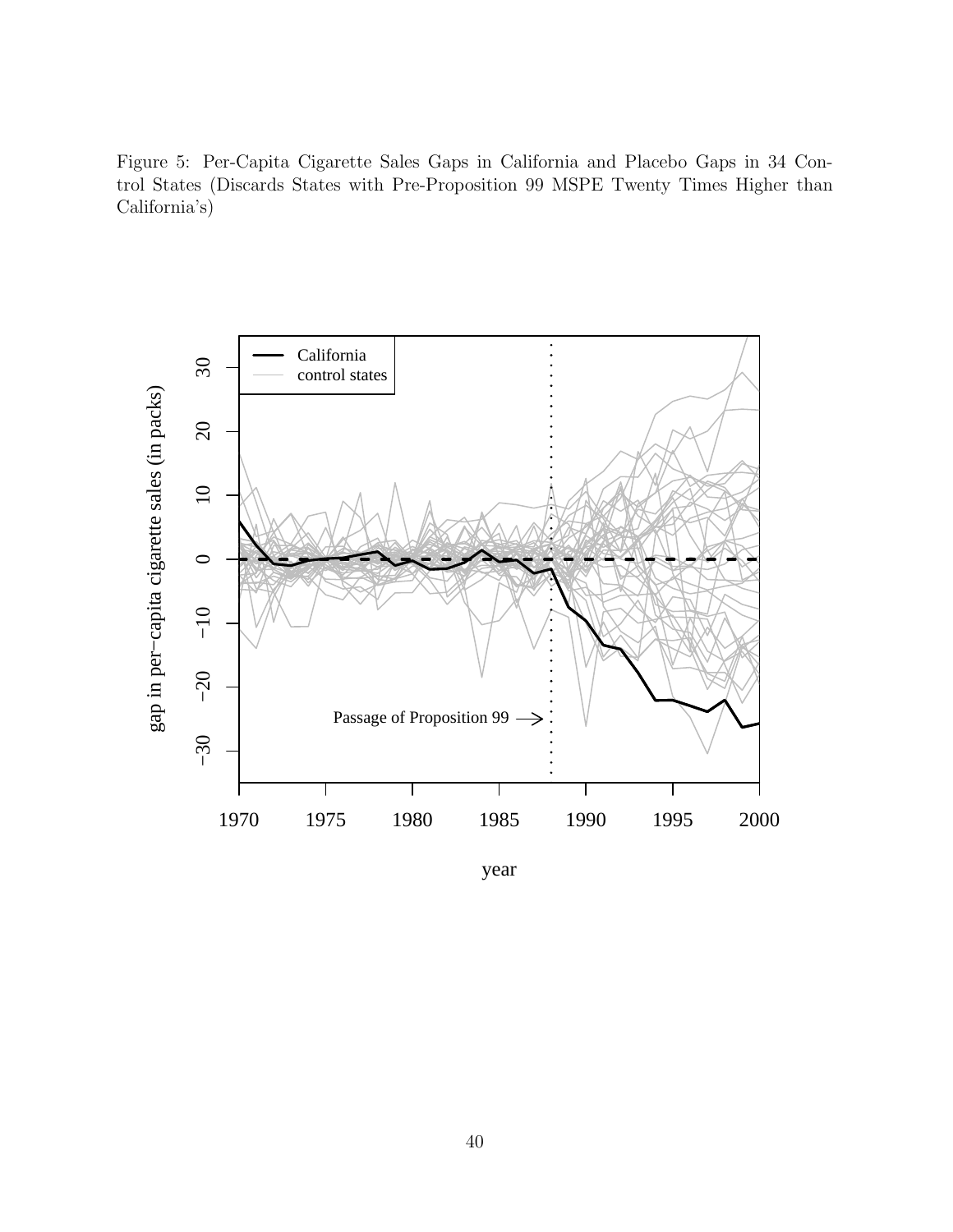Figure 6: Per-Capita Cigarette Sales Gaps in California and Placebo Gaps in 29 Control States (Discards States with Pre-Proposition 99 MSPE Five Times Higher than California's)



year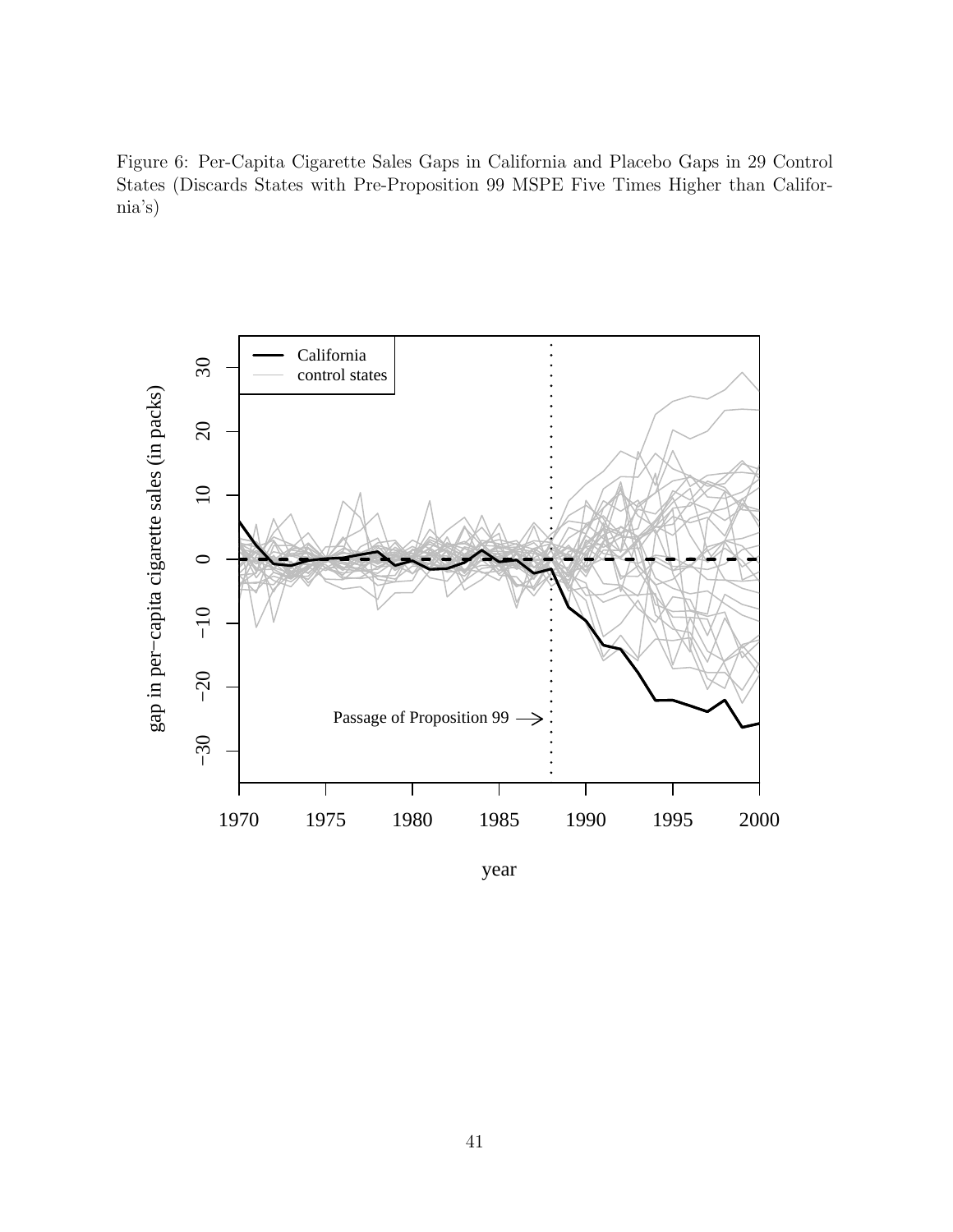Figure 7: Per-Capita Cigarette Sales Gaps in California and Placebo Gaps in 19 Control States (Discards States with Pre-Proposition 99 MSPE Two Times Higher than California's)



year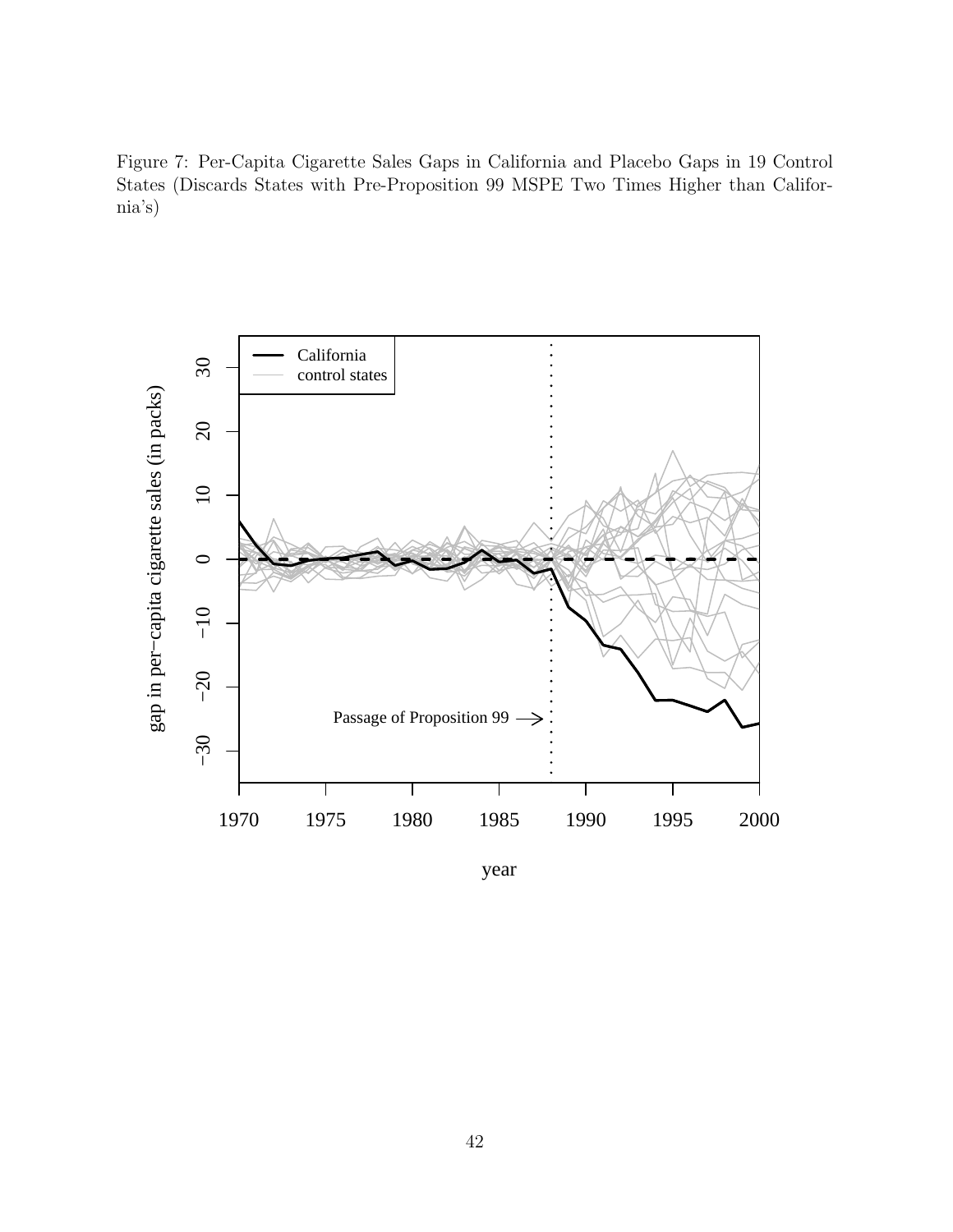Figure 8: Ratio of Post-Proposition 99 MSPE and Pre-Proposition 99 MSPE: California and 38 Control States



post/pre−Proposition 99 mean squared prediction error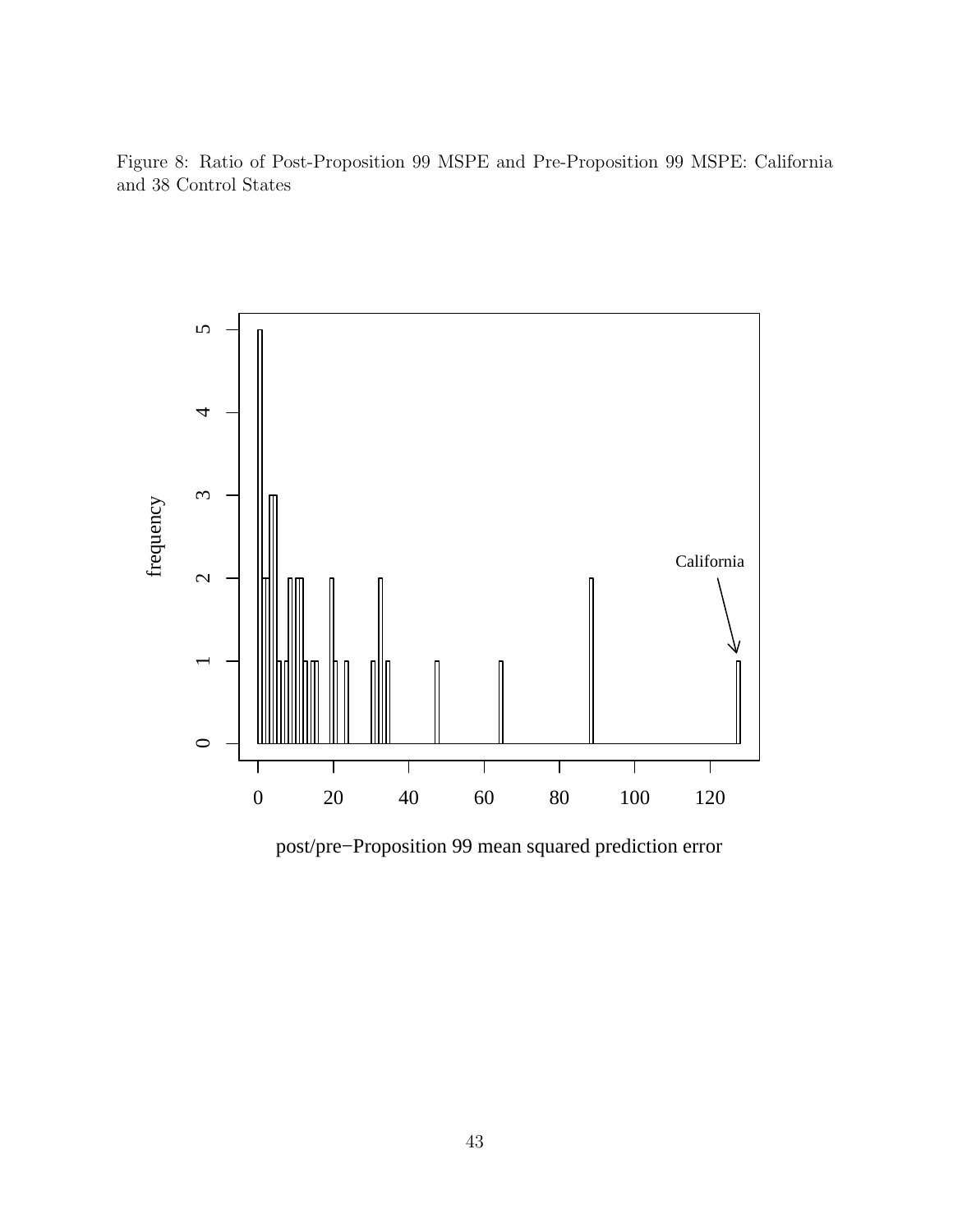



year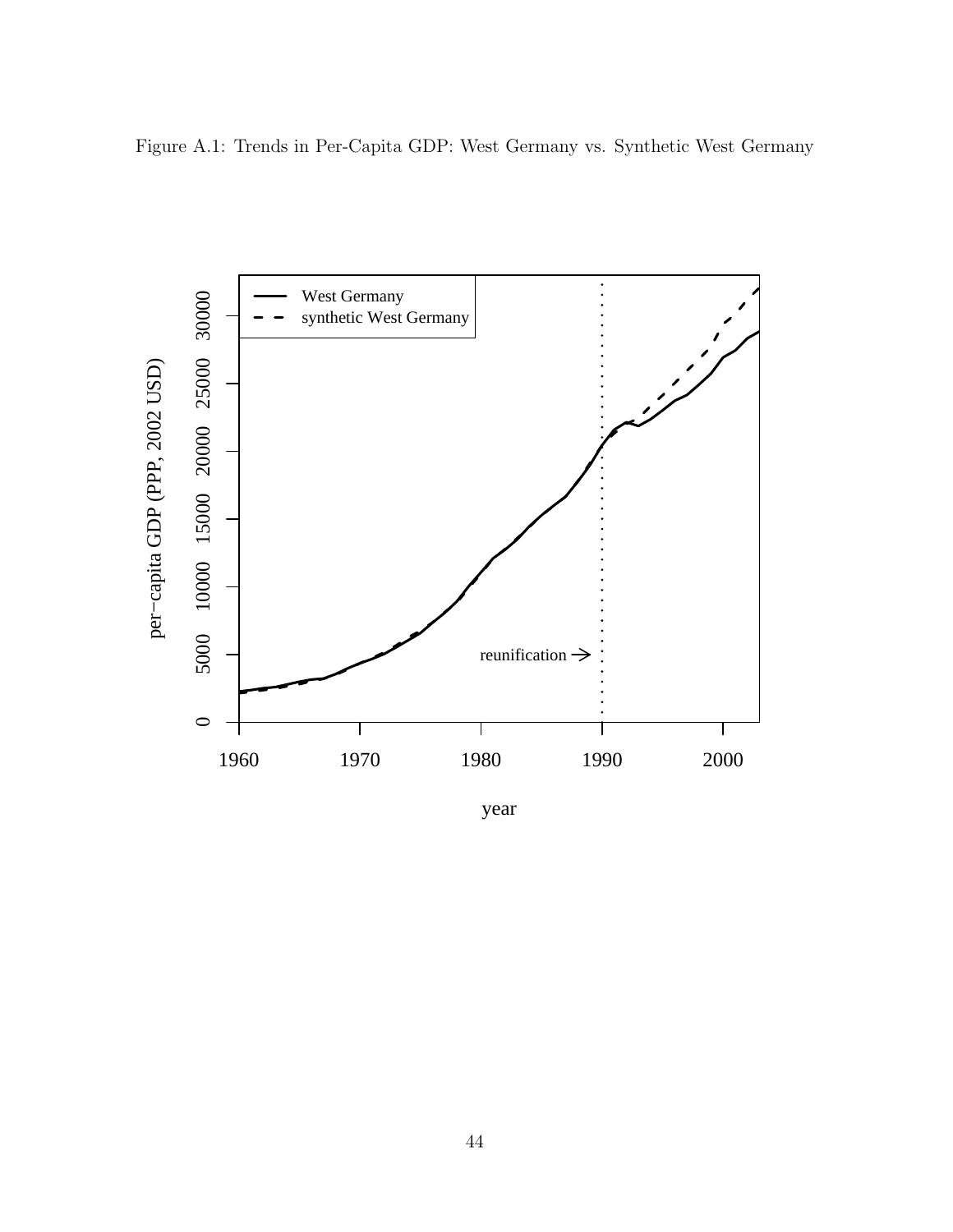Figure A.2: Placebo in Time. Trends in Per-Capita GDP: West Germany vs. Synthetic West Germany

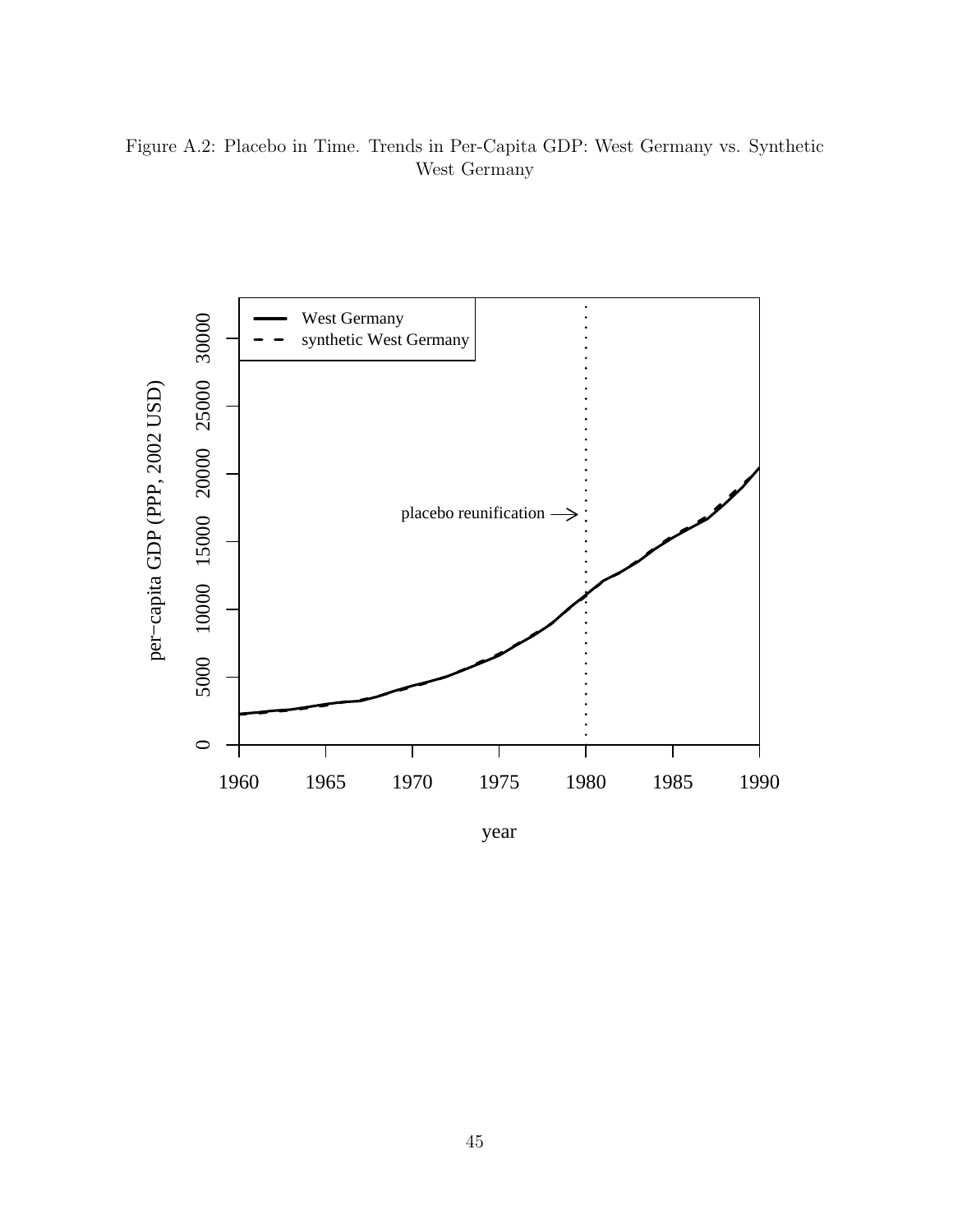|                                 |        | California | Average of        |
|---------------------------------|--------|------------|-------------------|
| Variables                       | Real   | Synthetic  | 38 control states |
| $Ln(GDP$ per capita)            | 10.08  | 9.86       | 9.86              |
| Percent aged 15-24              | 17.40  | 17.40      | 17.29             |
| Retail price                    | 89.42  | 89.41      | 87.27             |
| Beer consumption per capita     | 24.28  | 24.20      | 23.75             |
| Cigarette sales Per capita 1988 | 90.10  | 91.62      | 114.20            |
| Cigarette sales per capita 1980 | 120.20 | 120.43     | 136.58            |
| Cigarette sales per capita 1975 | 127.10 | 126.99     | 132.81            |

Table 1: Cigarette Sales Predictor Means

Note: All variables except lagged cigarette sales are averaged for the 1980-1988 period (beer consumption is averaged 1984-1988).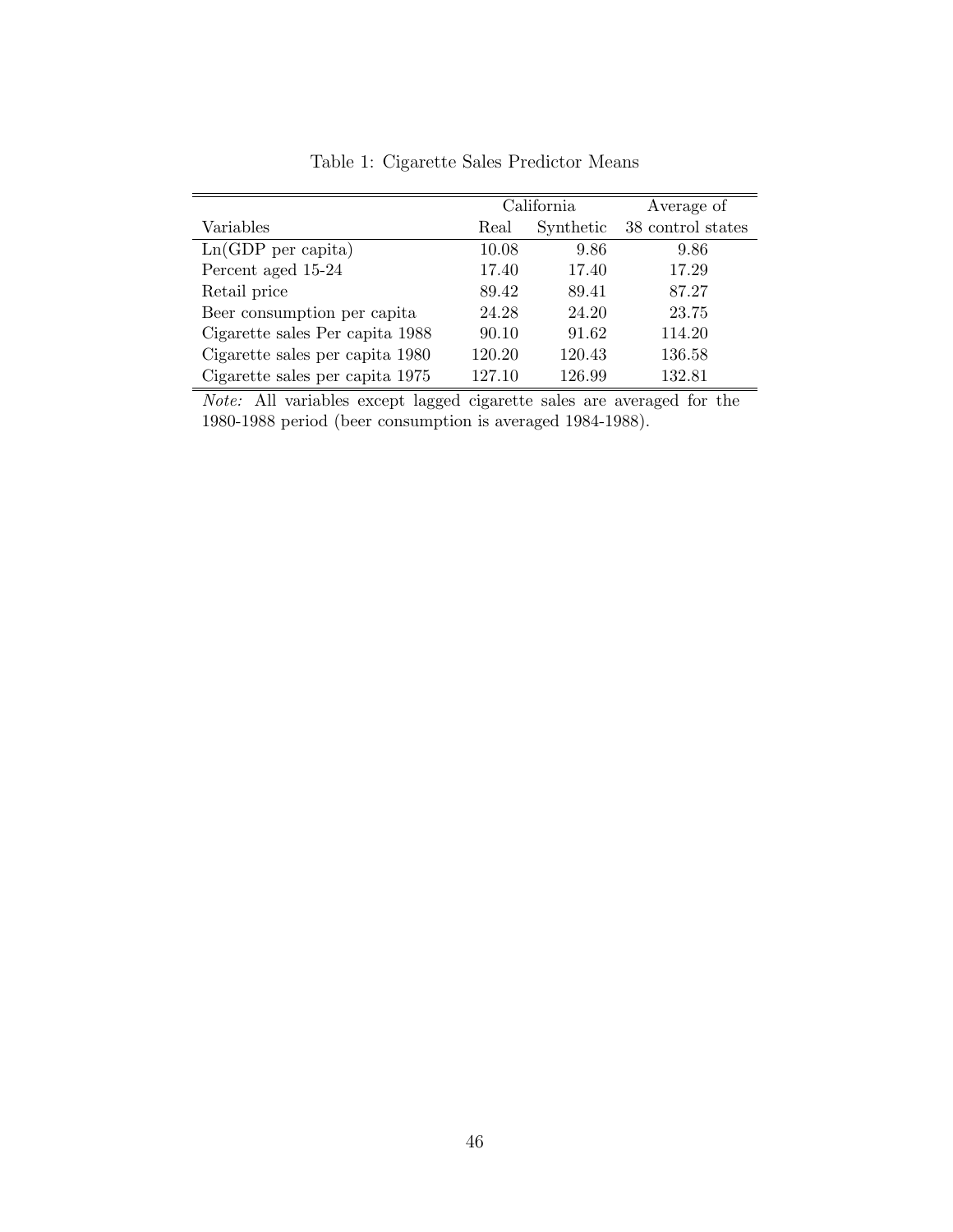| State                | Weight         | State          | $\overline{\text{Weight}}$ |
|----------------------|----------------|----------------|----------------------------|
| Alabama              | $\overline{0}$ | Montana        | 0.199                      |
| Alaska               |                | Nebraska       | $\overline{0}$             |
| Arizona              |                | Nevada         | 0.234                      |
| Arkansas             | 0              | New Hampshire  | $\overline{0}$             |
| Colorado             | 0.164          | New Jersey     |                            |
| Connecticut          | 0.069          | New Mexico     | 0                          |
| Delaware             | $\overline{0}$ | New York       |                            |
| District of Columbia |                | North Carolina | $\theta$                   |
| Florida              |                | North Dakota   | $\overline{0}$             |
| Georgia              | 0              | Ohio           | $\theta$                   |
| Hawaii               |                | Oklahoma       | $\overline{0}$             |
| Idaho                | 0              | Oregon         |                            |
| Illinois             | $\overline{0}$ | Pennsylvania   | 0                          |
| Indiana              | $\theta$       | Rhode Island   | $\theta$                   |
| <b>I</b> owa         | 0              | South Carolina | 0                          |
| Kansas               | 0              | South Dakota   | 0                          |
| Kentucky             | 0              | Tennessee      | $\overline{0}$             |
| Louisiana            | 0              | Texas          | $\theta$                   |
| Maine                | $\theta$       | Utah           | 0.334                      |
| Maryland             |                | Vermont        | $\overline{0}$             |
| Massachusetts        |                | Virginia       | $\overline{0}$             |
| Michigan             |                | Washington     |                            |
| Minnesota            | 0              | West Virginia  | 0                          |
| Mississippi          | 0              | Wisconsin      | $\theta$                   |
| Missouri             | 0              | Wyoming        | $\boldsymbol{0}$           |

Table 2: State Weights in the Synthetic California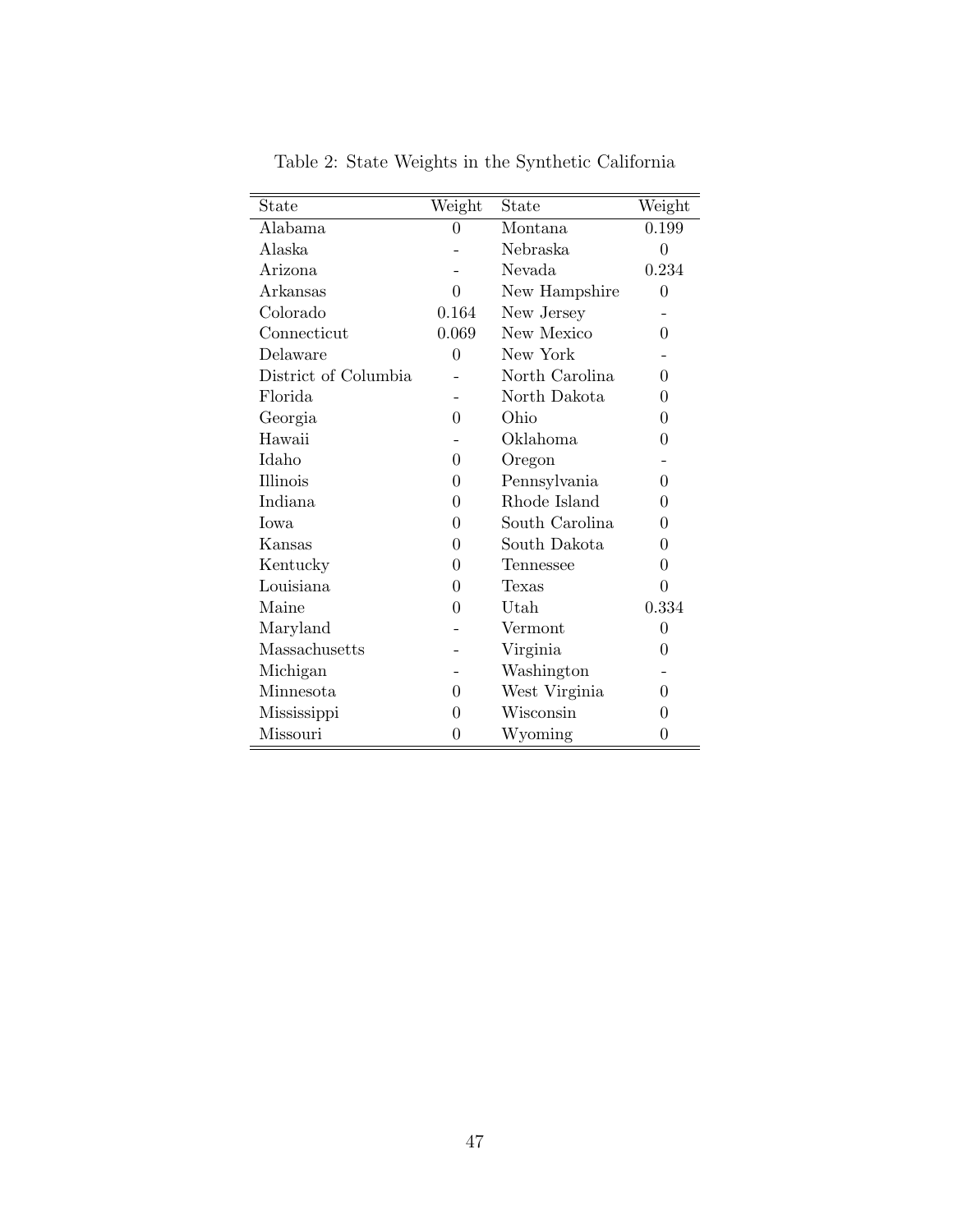|                 | West     | Synthetic    | OECD Sample        |
|-----------------|----------|--------------|--------------------|
|                 | Germany  | West Germany | excl. West Germany |
| GDP per-capita  | 10774.85 | 10808.02     | 10161.86           |
| Inflation rate  | 3.80     | 5.17         | 9.01               |
| Trade openness  | 50.59    | 58.41        | 33.47              |
| Schooling       | 29.20    | 31.21        | 22.37              |
| Investment rate | 27.00    | 27.00        | 25.44              |
| Industry share  | 34.69    | 34.64        | 34.28              |

Table A.1: Economic Growth Predictor Means before the German Reunification

Note: GDP, inflation rate, and trade openness are averaged for the 1970– 1989 period. Industry share is averaged for the 1980–1989 period. Investment rate is averaged for the 1980–1985 period. Schooling is from year 1985.